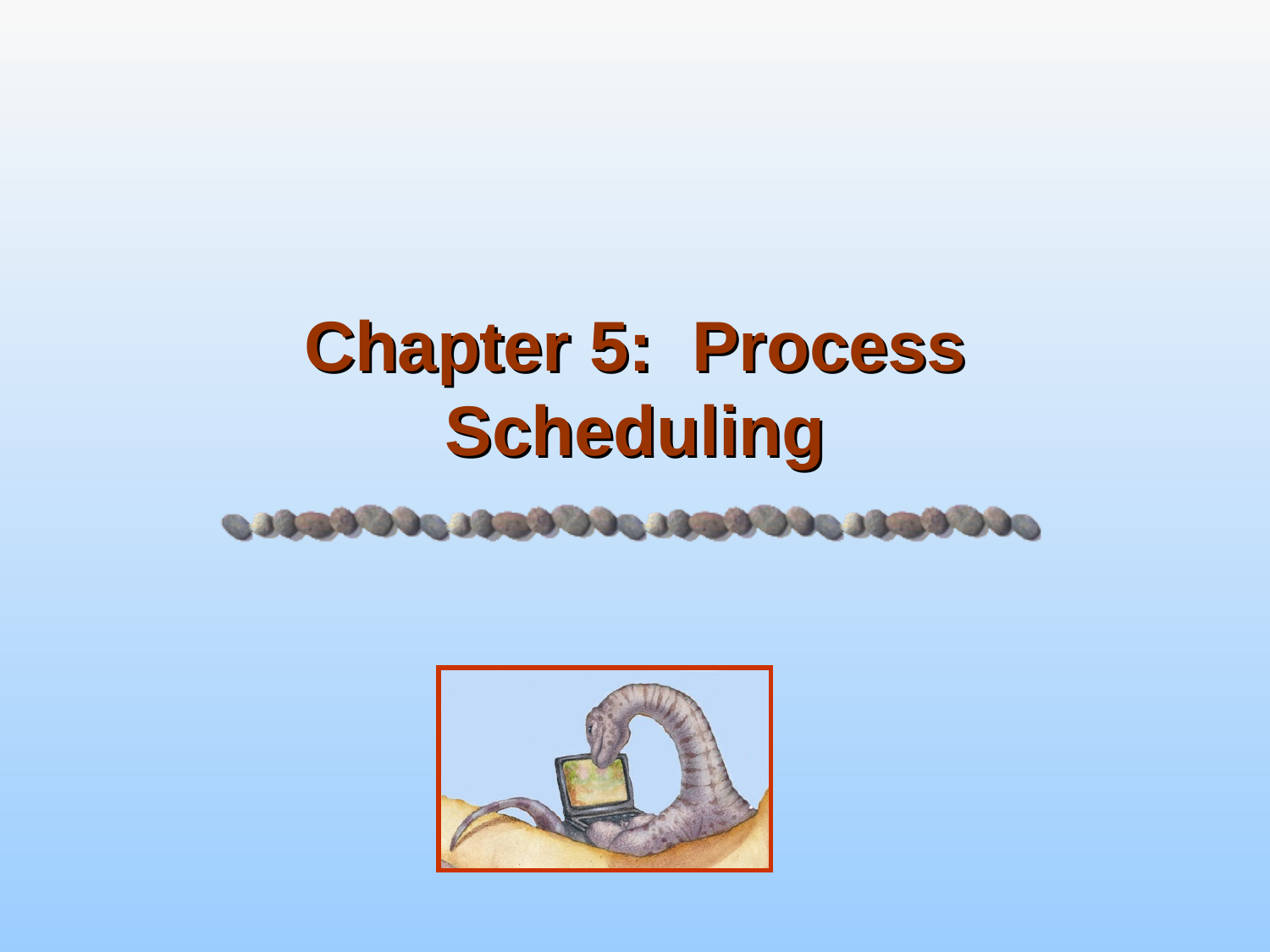

#### **Chapter 5: Process Scheduling**

- **Basic Concepts**
- Scheduling Criteria
- Scheduling Algorithms
- **Multiple-Processor Scheduling**
- Thread Scheduling
- **Operating Systems Examples**
- Algorithm Evaluation

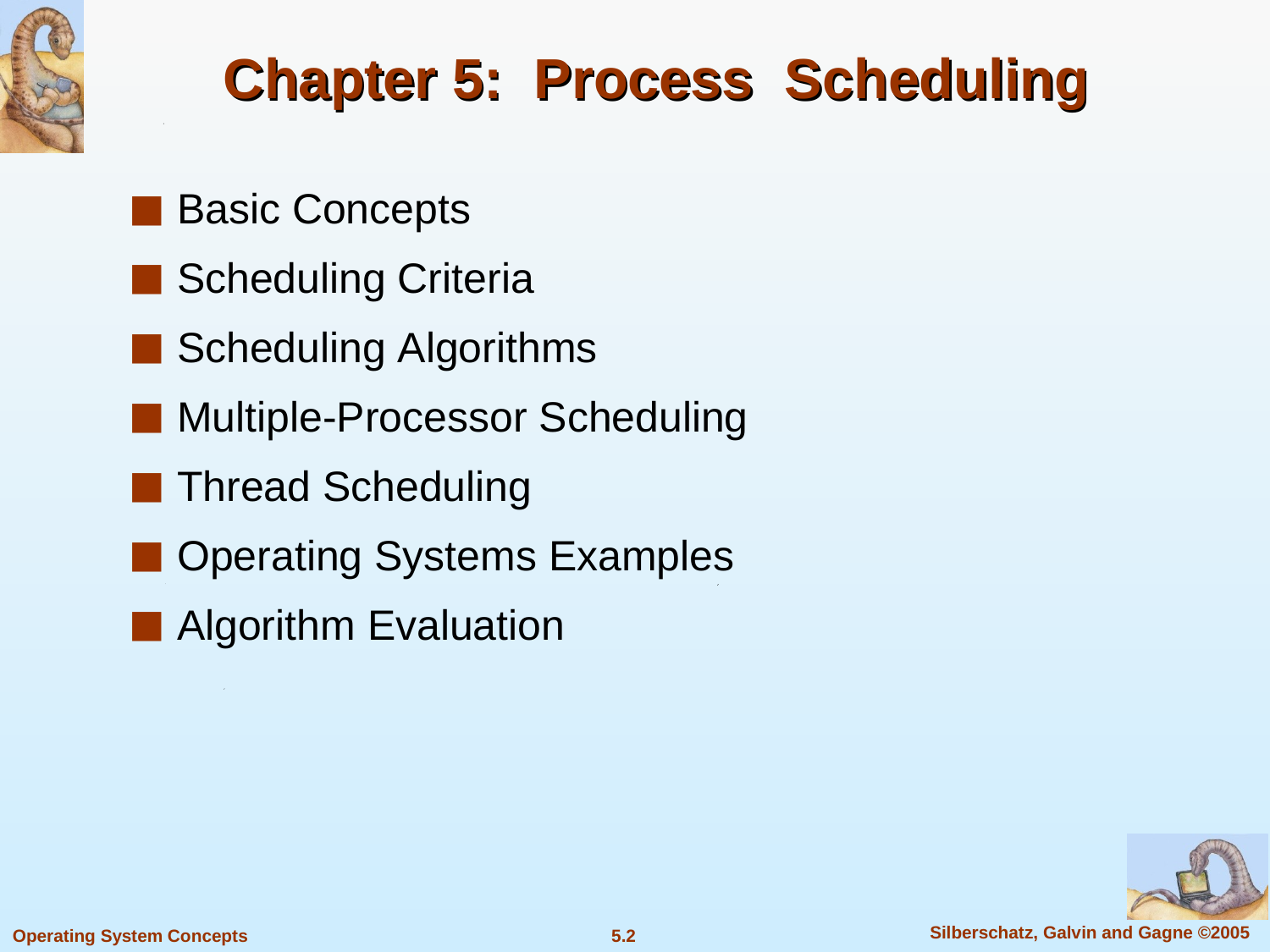

#### **Basic Concepts**

■ The idea of multiprogramming:

- Keep several processes in memory. Every time one process has to wait, another process takes over the use of the CPU
- CPU-I/O burst cycle: Process execution consists of a cycle of CPU execution and I/O wait (i.e., CPU burst and I/ O burst).
	- Generally, there is a large number of short CPU bursts, and a small number of long CPU bursts.
	- An I/O-bound program would typically has many very short CPU bursts.
	- A CPU-bound program might have a few long CPU bursts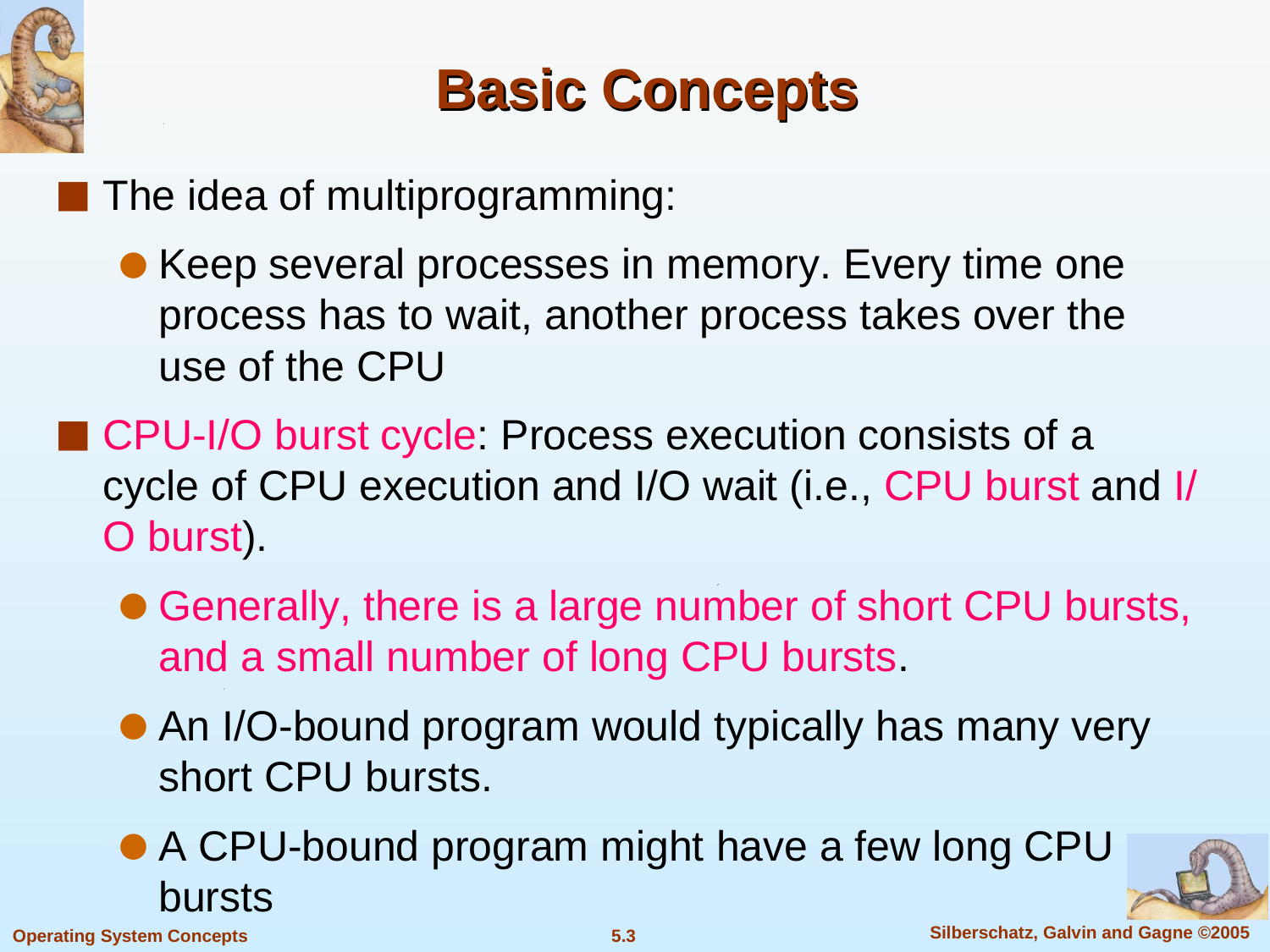

#### **Alternating Sequence of CPU And I/O Bursts**



**Operating System Concepts 5.4 Silberschatz, Galvin and Gagne ©2005**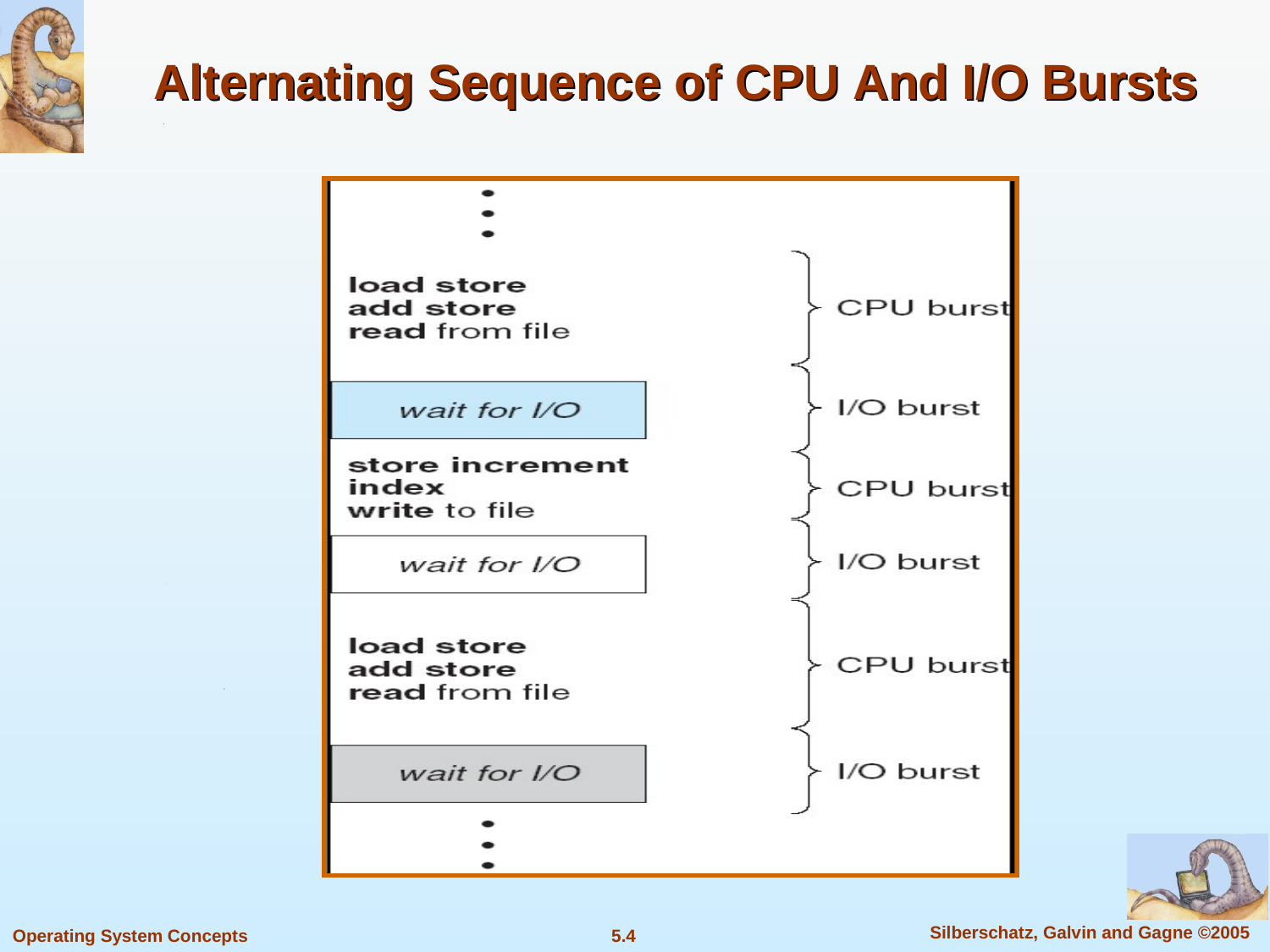

#### **Histogram of CPU-burst Times**



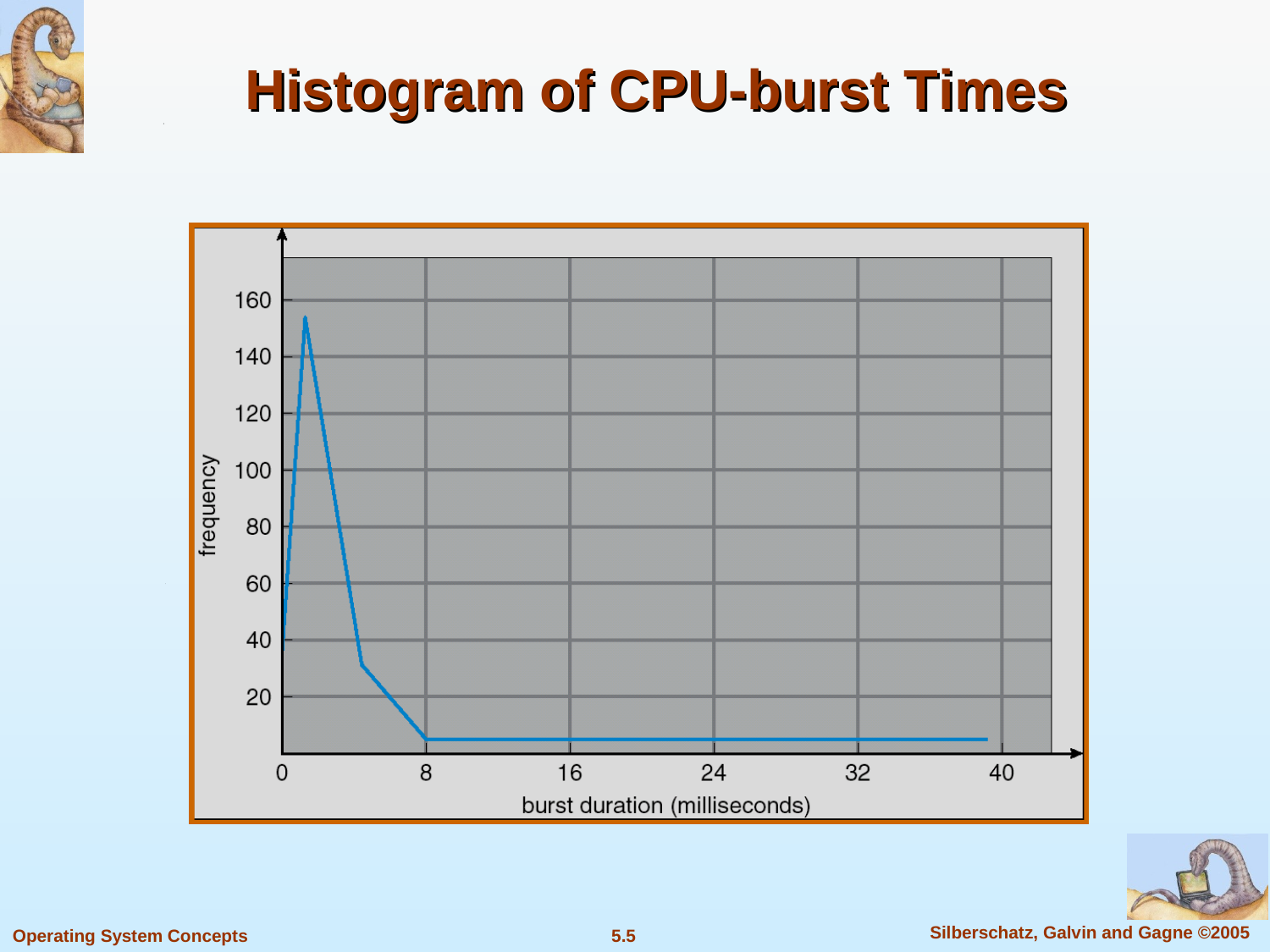

#### **CPU Scheduler**

- Selects from among the processes in memory that are ready to execute, and allocates the CPU to one of them
- CPU scheduling decisions may take place when a process:
	- 1.Switches from running to waiting state
	- 2.Switches from running to ready state
	- 3.Switches from waiting to ready
	- 4.Terminates
- Scheduling under 1 and 4 is *nonpreemptive*
- All other scheduling is *preemptive*

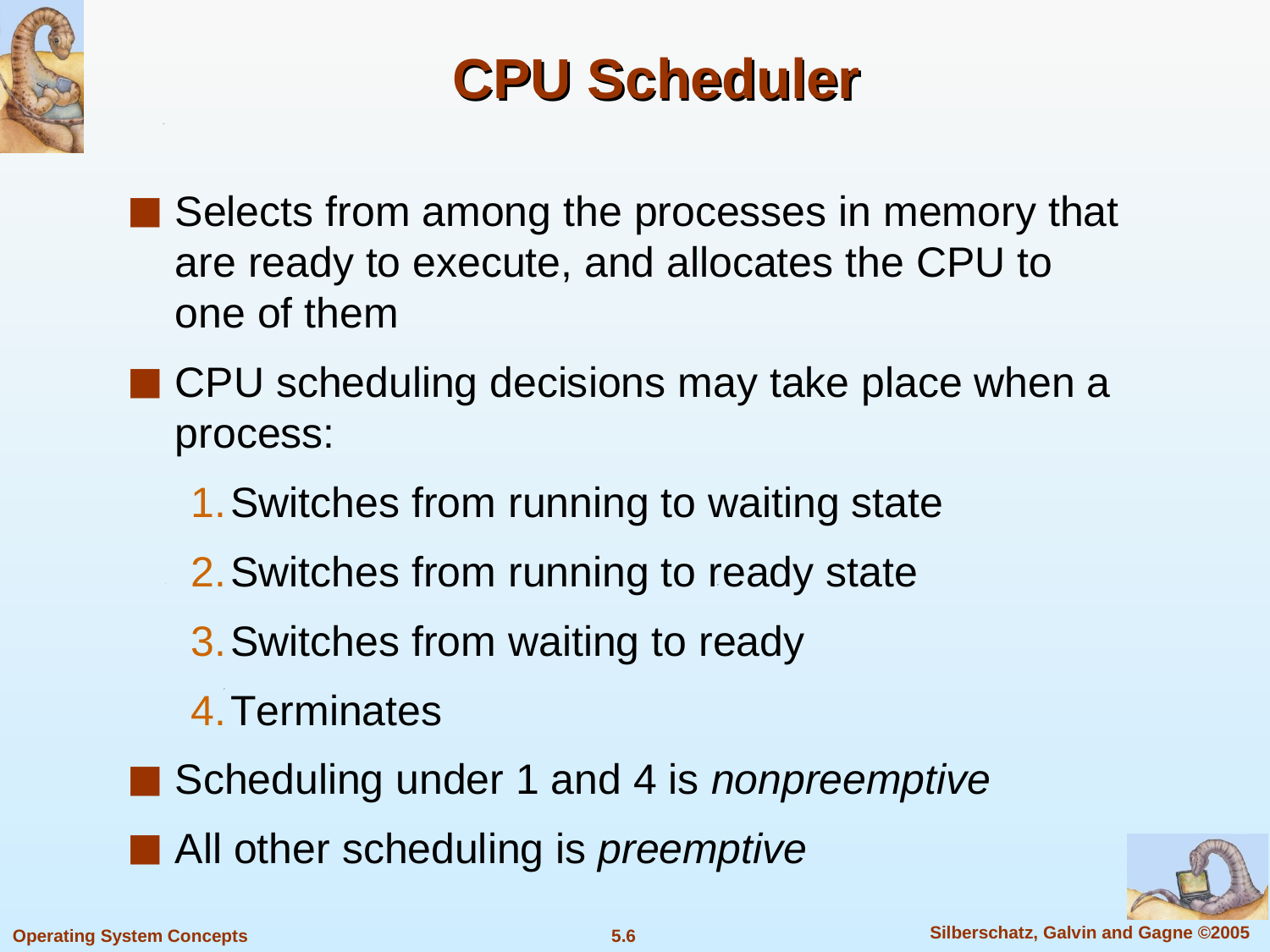



- Inconsistent cases may occur: preemptive scheduling incurs a cost associated with access to shared data
- Affect the design of OS kernel: What happens if the process is preempted in the middle of critical changes (for instance, I/O queues) and the kernel (or the device driver) needs to read or modify the same structure?
	- Unix solution: **waiting** either for a system call to complete or for an I/O block to take place before doing a context switch
	- However, weak in supporting real-time computing and multiprocessing

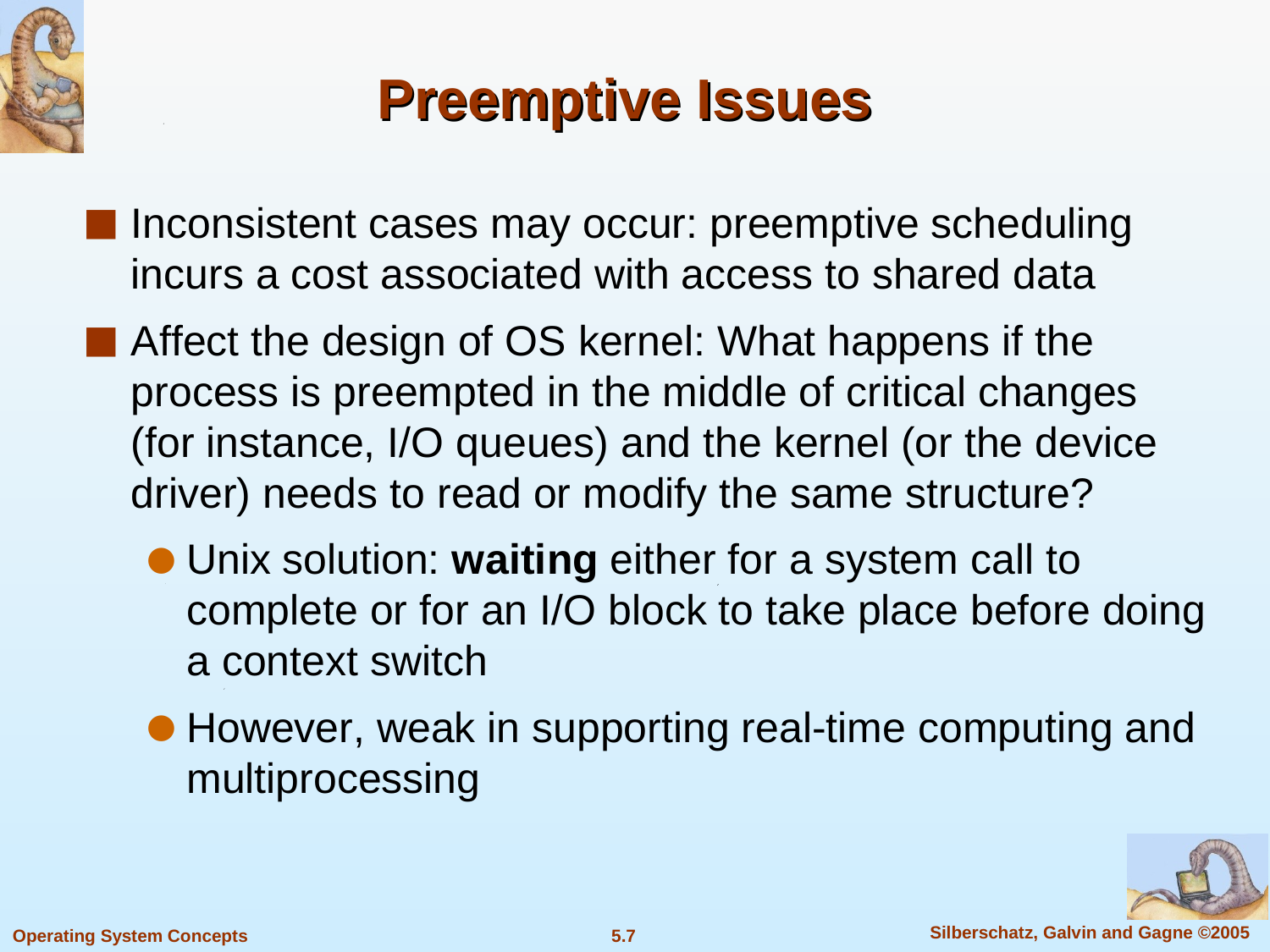



- Dispatcher module gives control of the CPU to the process selected by the short-term scheduler; this involves:
	- switching context
	- switching to user mode
	- jumping to the proper location in the user program to restart that program
- Dispatch latency time it takes for the dispatcher to stop one process and start another running

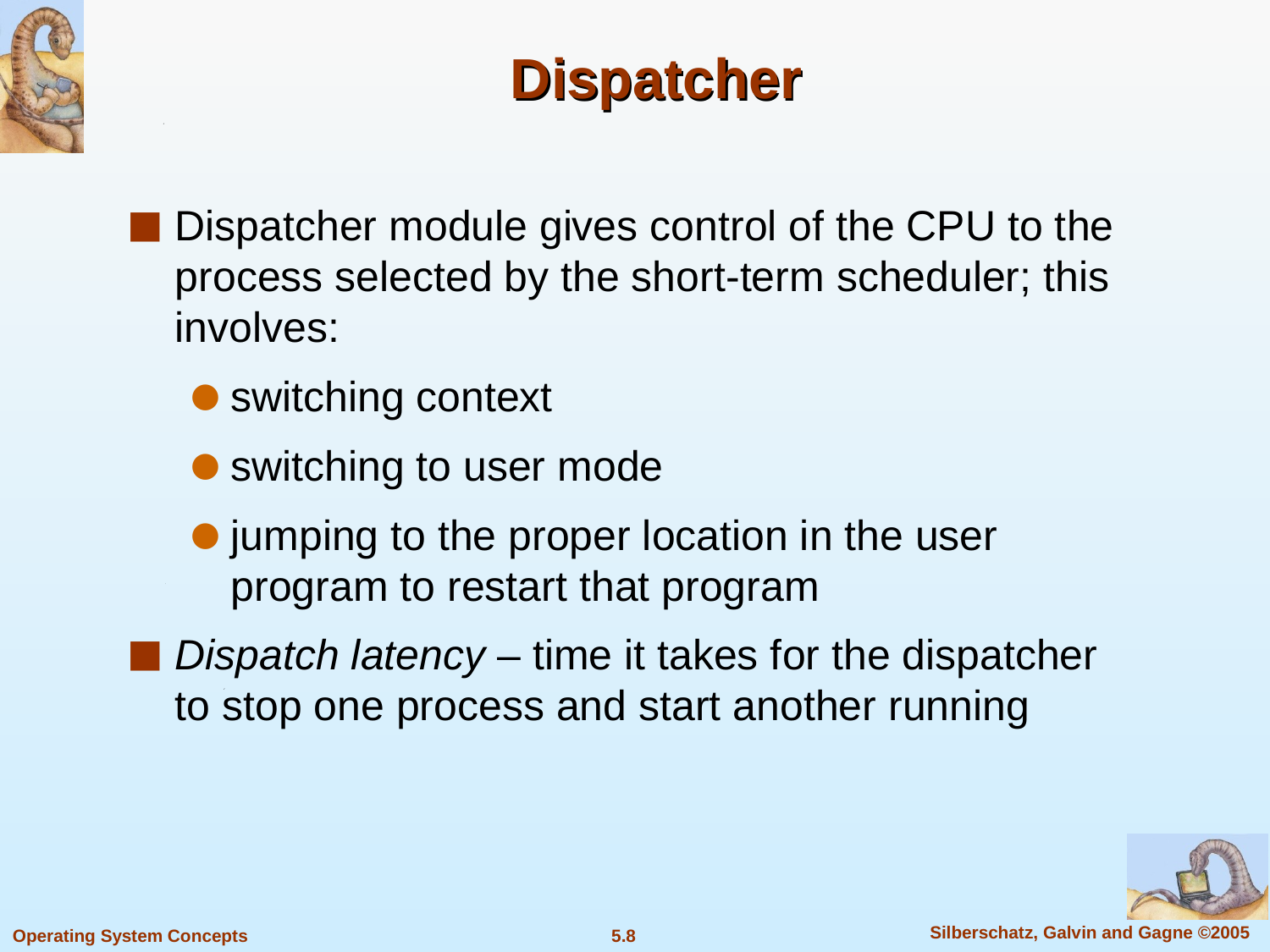

## **Scheduling Criteria**

- $\blacksquare$  CPU utilization keep the CPU as busy as possible
- **Throughput** # of processes that complete their execution per time unit
- **Turnaround time amount of time to** execute a particular process
- $\blacksquare$  Waiting time amount of time a process has been waiting in the ready queue
- $\blacksquare$  Response time amount of time it takes from when a request was submitted until the first response is produced, **not** output (for time-sharing environment)

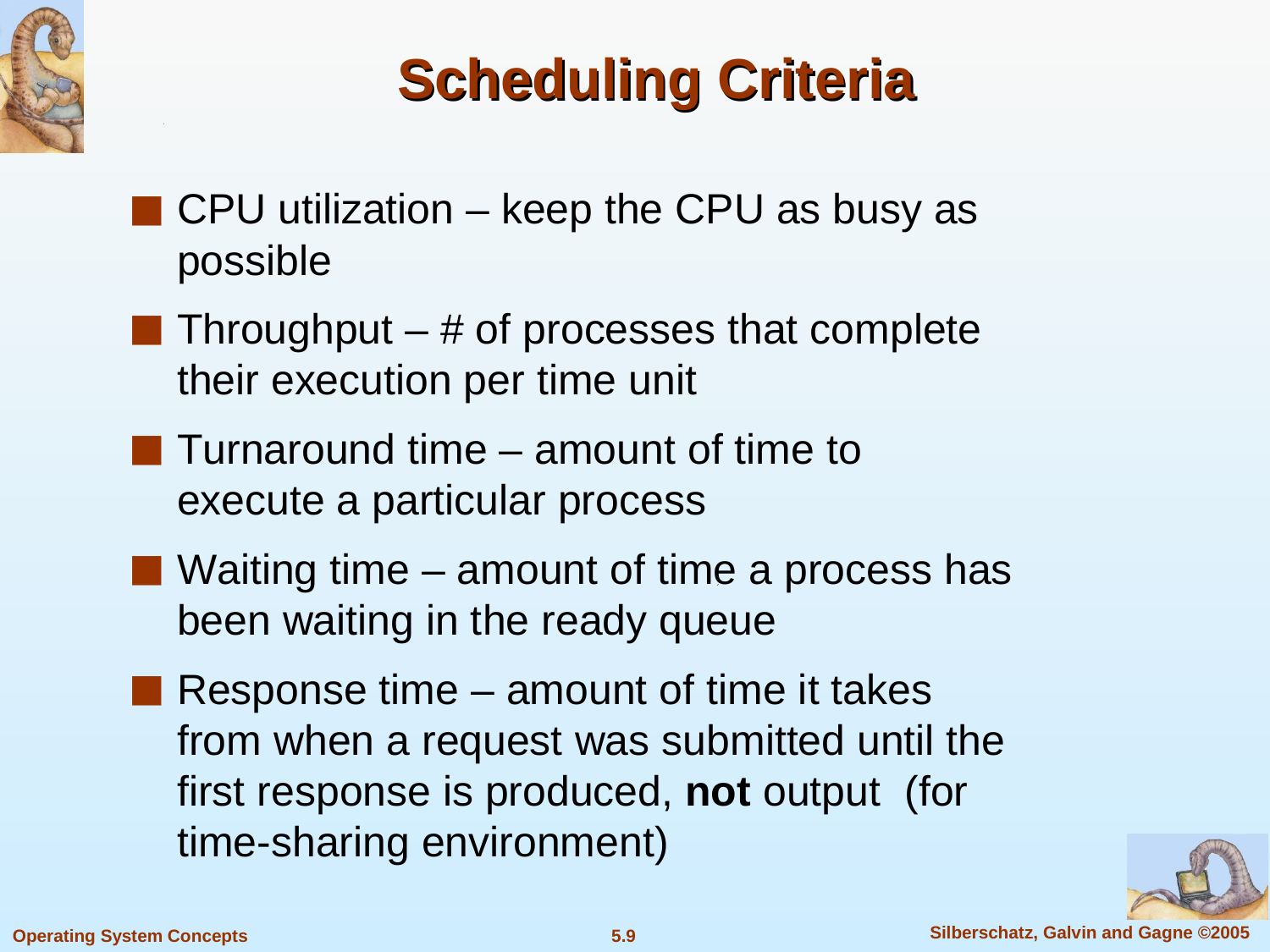



- Max CPU utilization
- Max throughput
- Min turnaround time
- Min waiting time
- Min response time

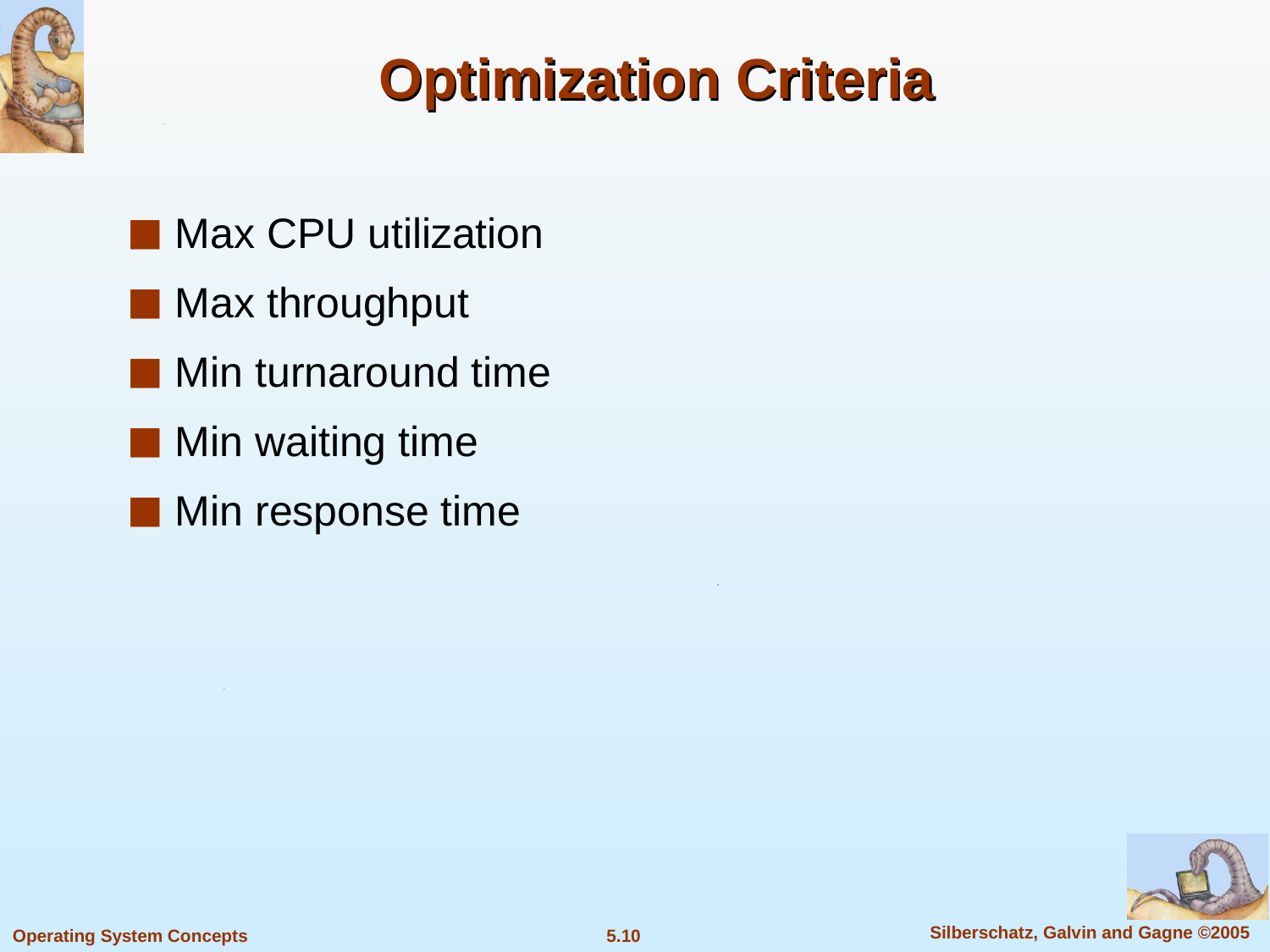

## **Scheduling Algorithms**

- First-come, first-served (FCFS) scheduling
- Shortest-job-first (SJF) scheduling
- **Priority scheduling**
- Round-robin scheduling
- Multilevel queue scheduling
- Multilevel feedback queue scheduling

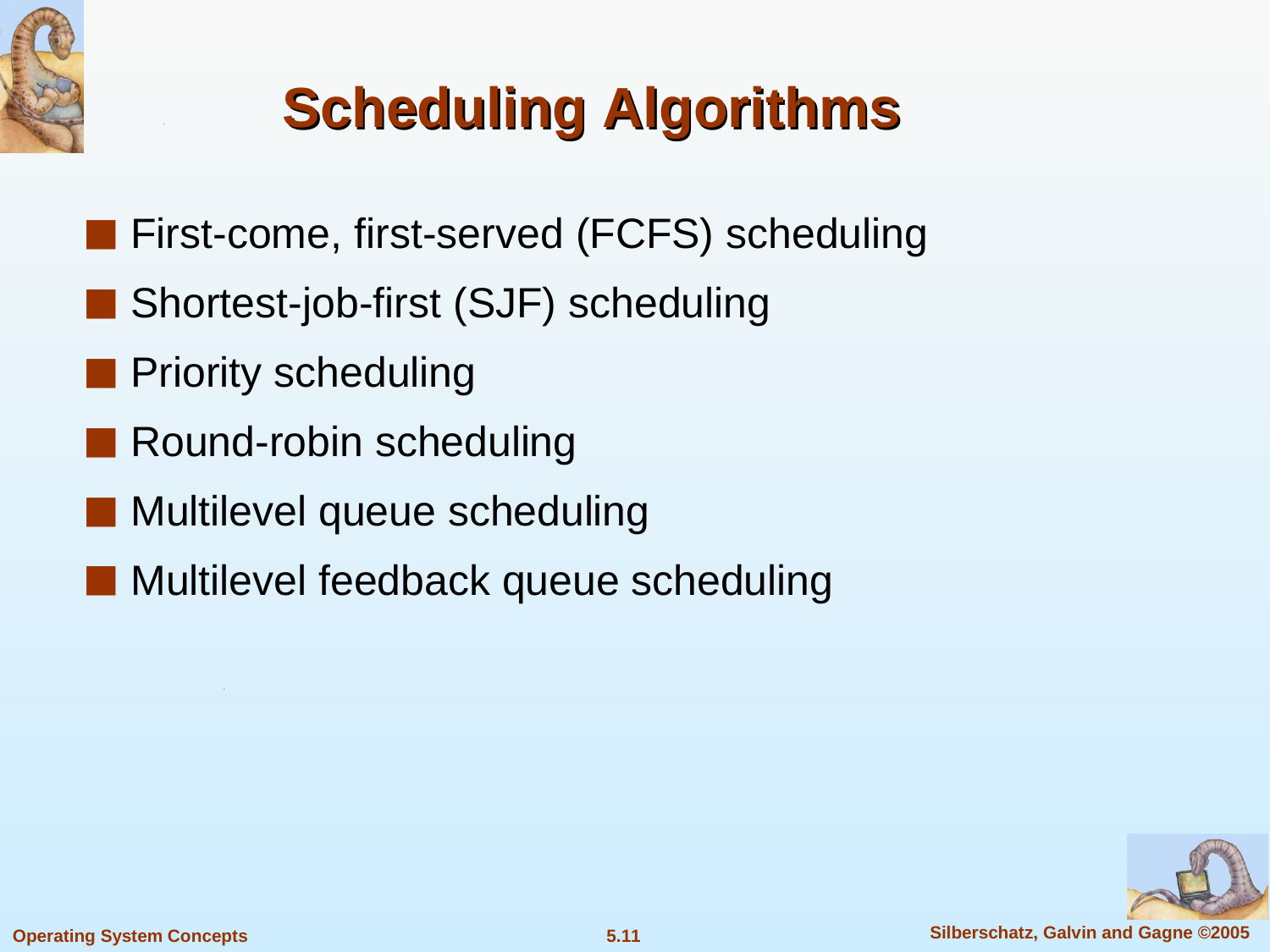

#### **First-Come, First-Served (FCFS) Scheduling**

| <b>Process</b>              | <b>Burst Time</b> |  |  |
|-----------------------------|-------------------|--|--|
| $\bm{\mathcal{P}}_{_4}$     | 24                |  |  |
| $P_{\scriptscriptstyle{2}}$ | 3                 |  |  |
| $\mathsf{P}_{_3}$           | 3                 |  |  |

■ Suppose that the processes arrive in the order:  $P_1$ ,  $P_2$ ,  $P_3$ The Gantt Chart for the schedule is:



■ Waiting time for  $P_1 = 0$ ;  $P_2 = 24$ ;  $P_3 = 27$ 

Average waiting time:  $(0 + 24 + 27)/3 = 17$ 

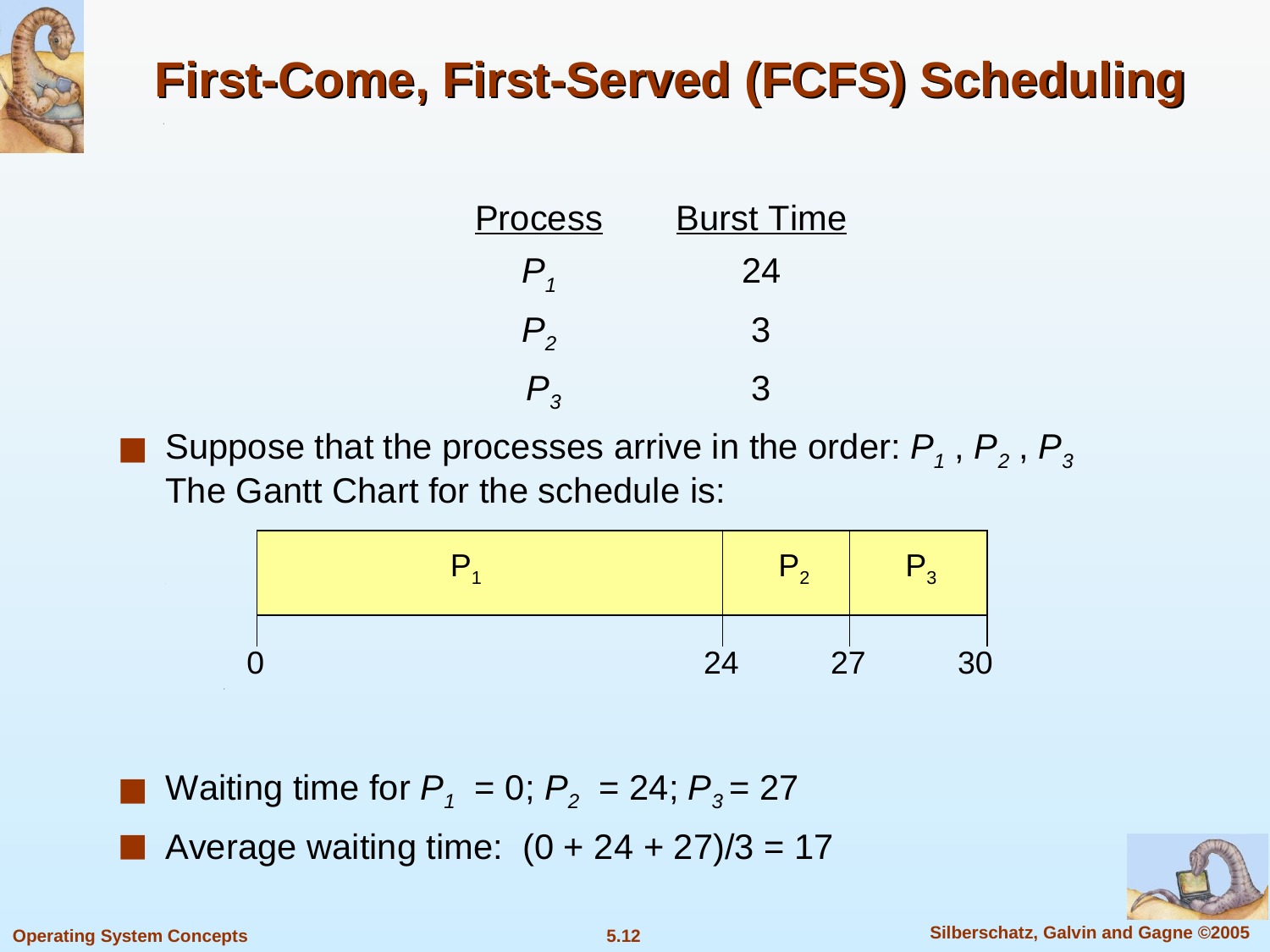

## **FCFS Scheduling (Cont.)**

Suppose that the processes arrive in the order

 $P_2$  ,  $P_3$  ,  $P_1$ 

The Gantt chart for the schedule is:



- Waiting time for  $P_1 = 6$ ;  $P_2 = 0$ ,  $P_3 = 3$ 
	- Average waiting time:  $(6 + 0 + 3)/3 = 3$
- Much better than previous case
- Convoy effect short process behind long process

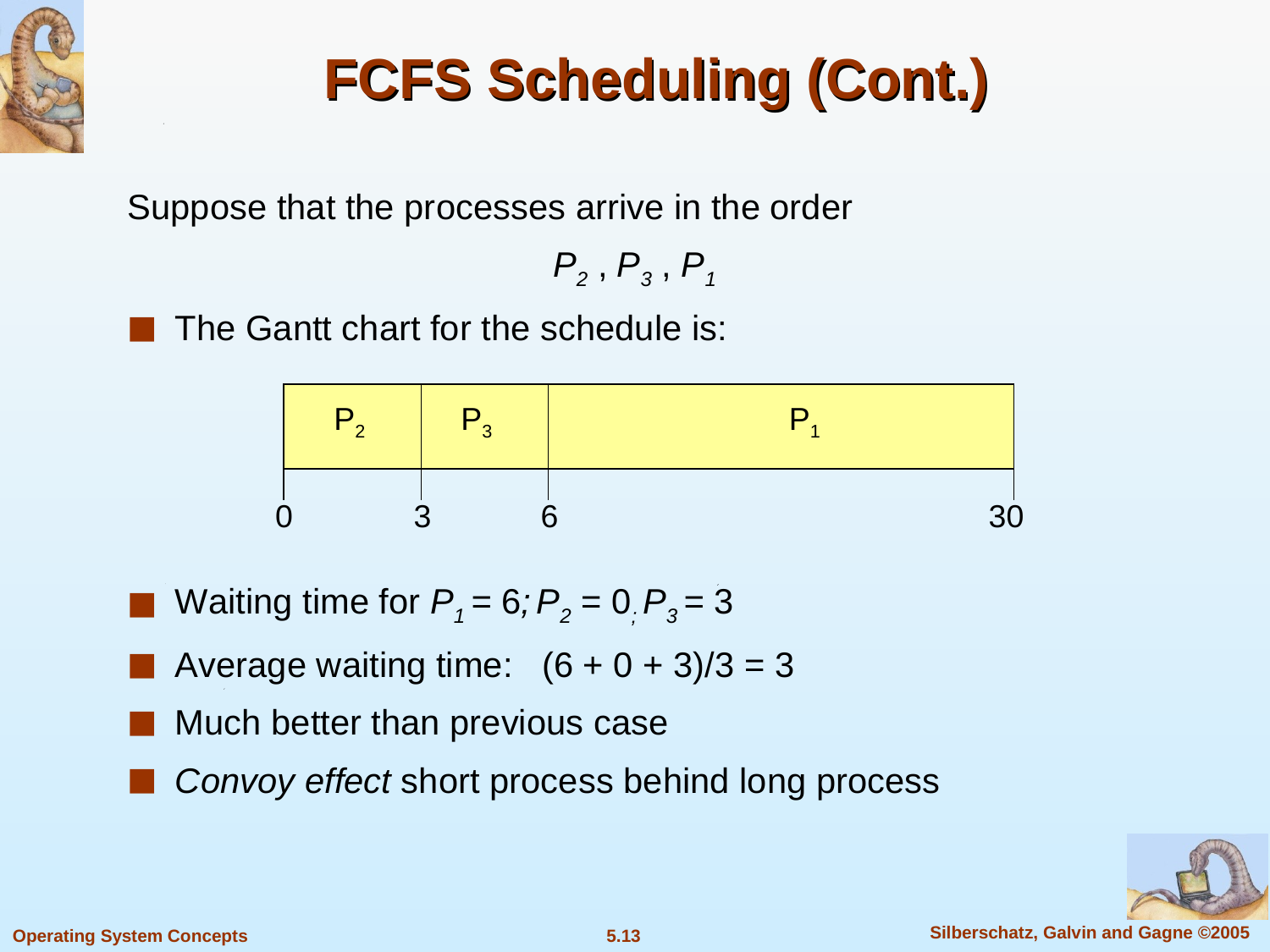

## **Shortest-Job-First (SJR) Scheduling**

- Associate with each process the length of its next CPU burst. Use these lengths to schedule the process with the shortest time
- Two schemes:
	- nonpreemptive once CPU given to the process it cannot be preempted until completes its CPU burst
	- $\bullet$  preemptive if a new process arrives with CPU burst length less than remaining time of current executing process, preempt. This scheme is know as the Shortest-Remaining-Time-First (SRTF)
- $\blacksquare$  SJF is optimal gives minimum average waiting time for a given set of processes

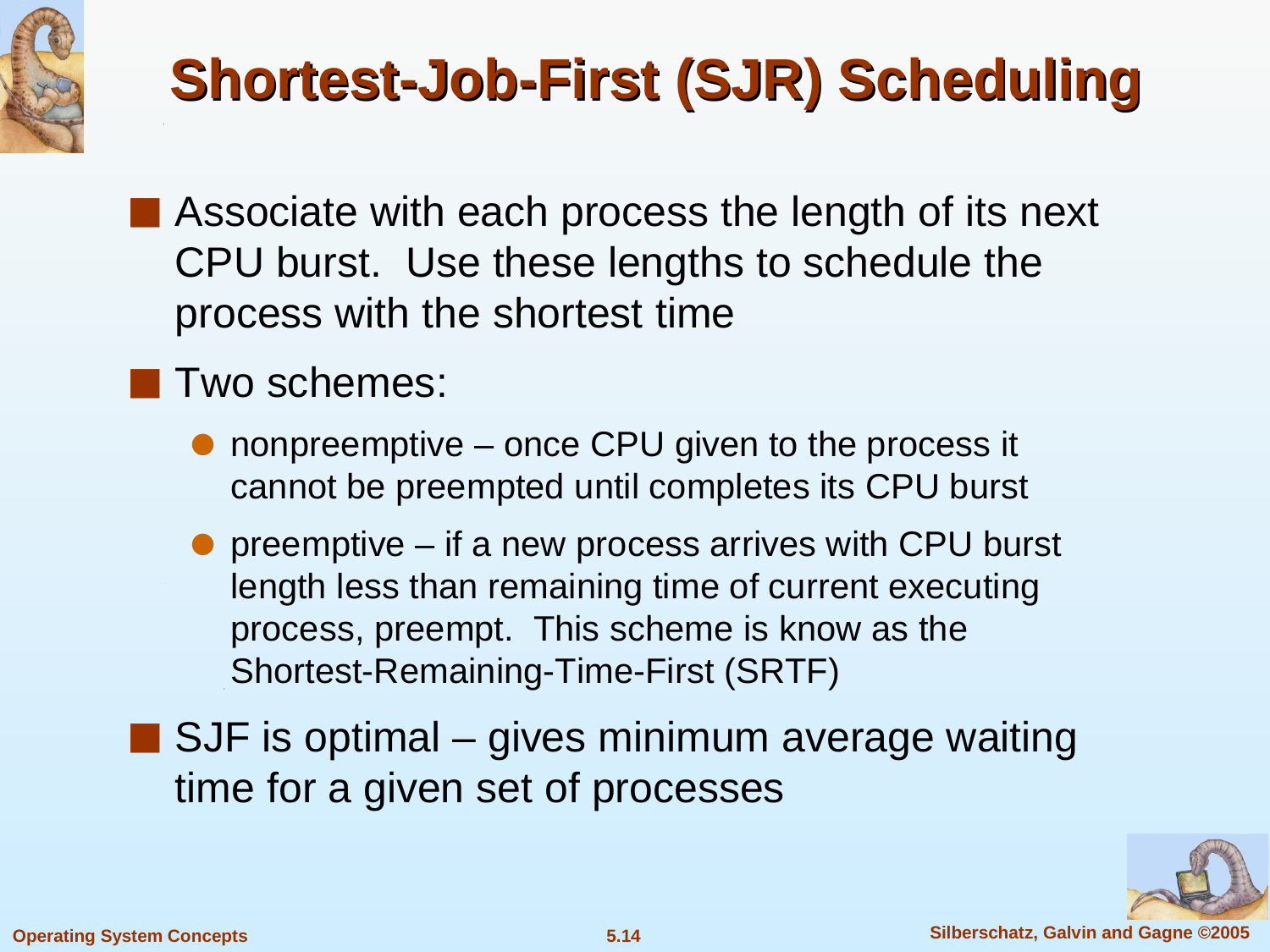

#### **Example of Non-Preemptive SJF**

| <u>Process</u> | <b>Arrival Time</b> | <b>Burst Time</b> |
|----------------|---------------------|-------------------|
| $P_{\tau}$     | 0.0                 |                   |
| $P_{2}$        | 2.0                 |                   |
| $P_{3}$        | 4.0                 |                   |
|                | 5.0                 |                   |

#### ■ SJF (non-preemptive)



Average waiting time =  $(0 + 6 + 3 + 7)/4 = 4$ 



**Operating System Concepts 5.15 Silberschatz, Galvin and Gagne ©2005**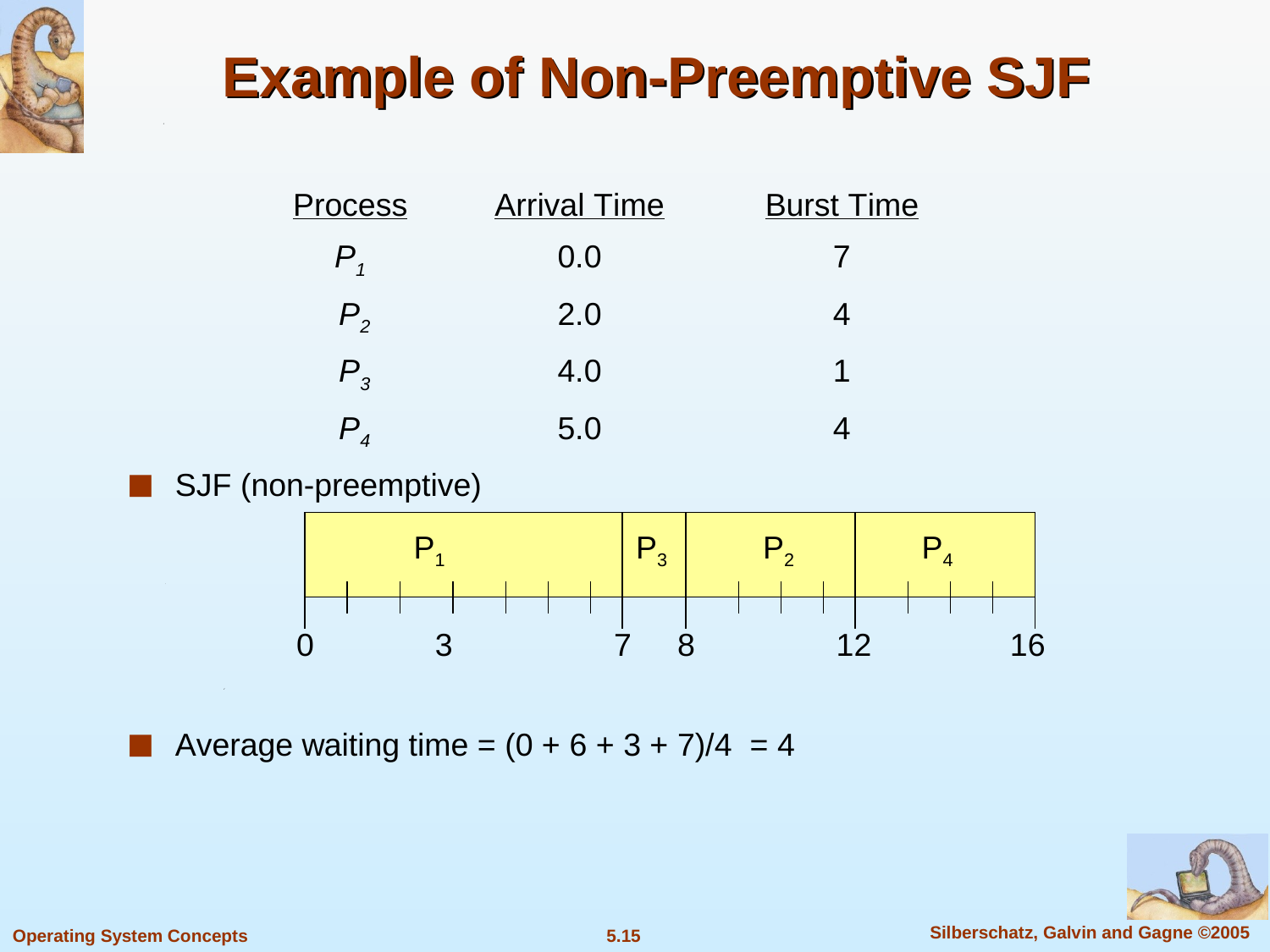

#### **Example of Preemptive SJF**

| <u>Process</u>     | <b>Arrival Time</b> | <b>Burst Time</b> |
|--------------------|---------------------|-------------------|
| $P_{\overline{1}}$ | 0.0                 |                   |
| $P_{2}$            | 2.0                 |                   |
| $P_{3}$            | 4.0                 | 1                 |
|                    | 5.0                 |                   |

■ SJF (preemptive)



■ Average waiting time =  $(9 + 1 + 0 +2)/4 = 3$ 

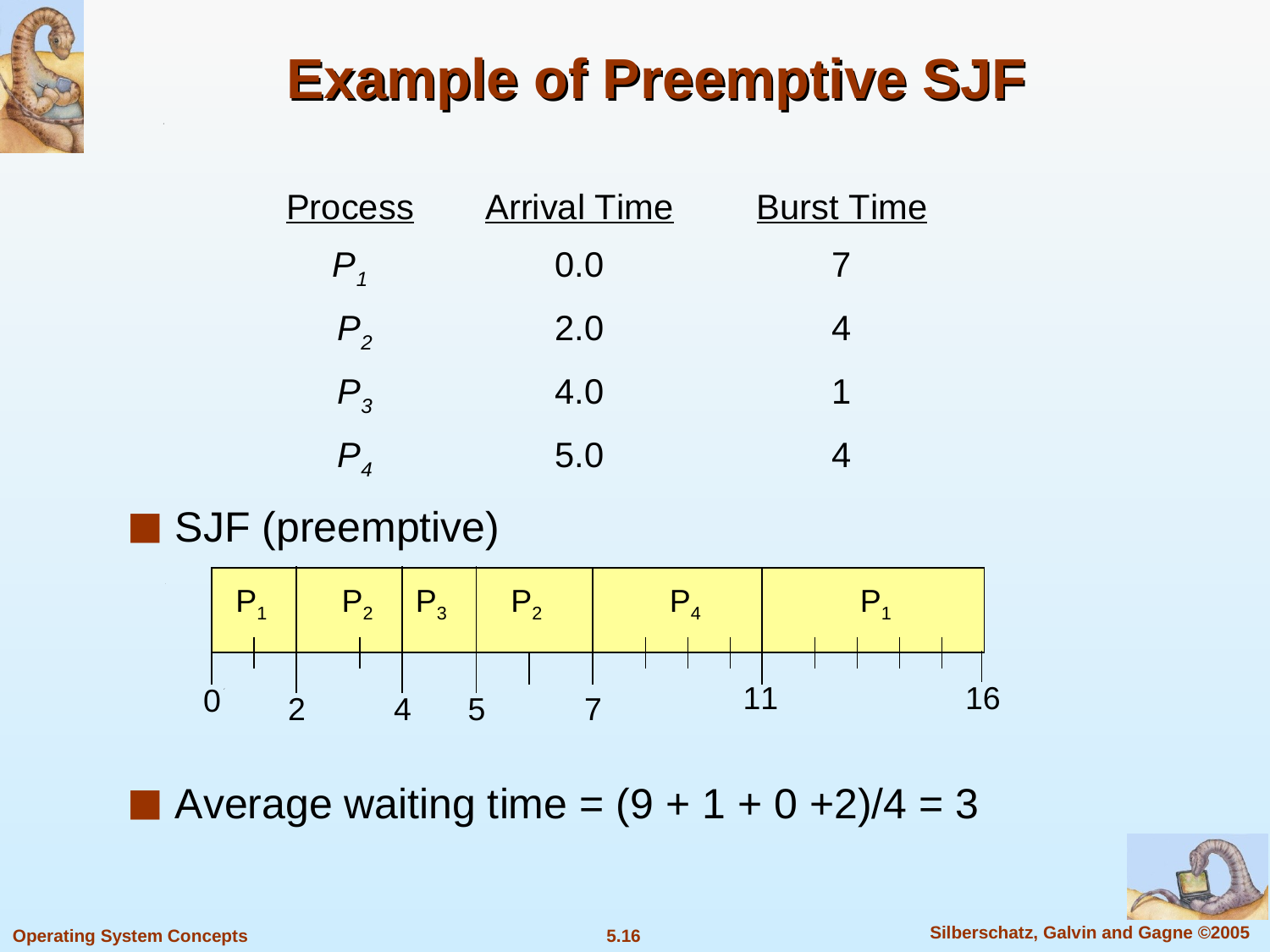## **Determining Length of Next CPU Burst**

■ Frequently used in long-term scheduling

- A user is asked to estimate the job length. A lower value means faster response. Too low a value will cause timeout.
- Approximate SJF: the next burst can be predicted as an **exponential average** of the measured length of previous CPU bursts  $\tau_{n+1} = \alpha t_n + (1 - \alpha) \tau_n$  history  $\int_0^3 t_{n-2} + ...$ 2 1  $\int_{0}^{2} t_{n-1} + ($ 2 1  $(t_{n} + ($ 2 1  $\left(\frac{1}{2}\right)t_n + \left(\frac{1}{2}\right)^2 t_{n-1} + \left(\frac{1}{2}\right)^3 t_{n-2}$  $\alpha t_n + (1 - \alpha) \alpha t_{n-1} + (1 - \alpha)^2 \alpha t_{n-2} + ...$ 3 1 2 2  $= \alpha t_n + (1 - \alpha) \alpha t_{n-1} + (1 - \alpha)^2 \alpha t_{n-2} +$  $= \left(\frac{1}{2}\right)t_n + \left(\frac{1}{2}\right)^2 t_{n-1} + \left(\frac{1}{2}\right)^3 t_{n-2} +$  $\alpha = 1/2$ Commonly, *α* <sup>=</sup> new one

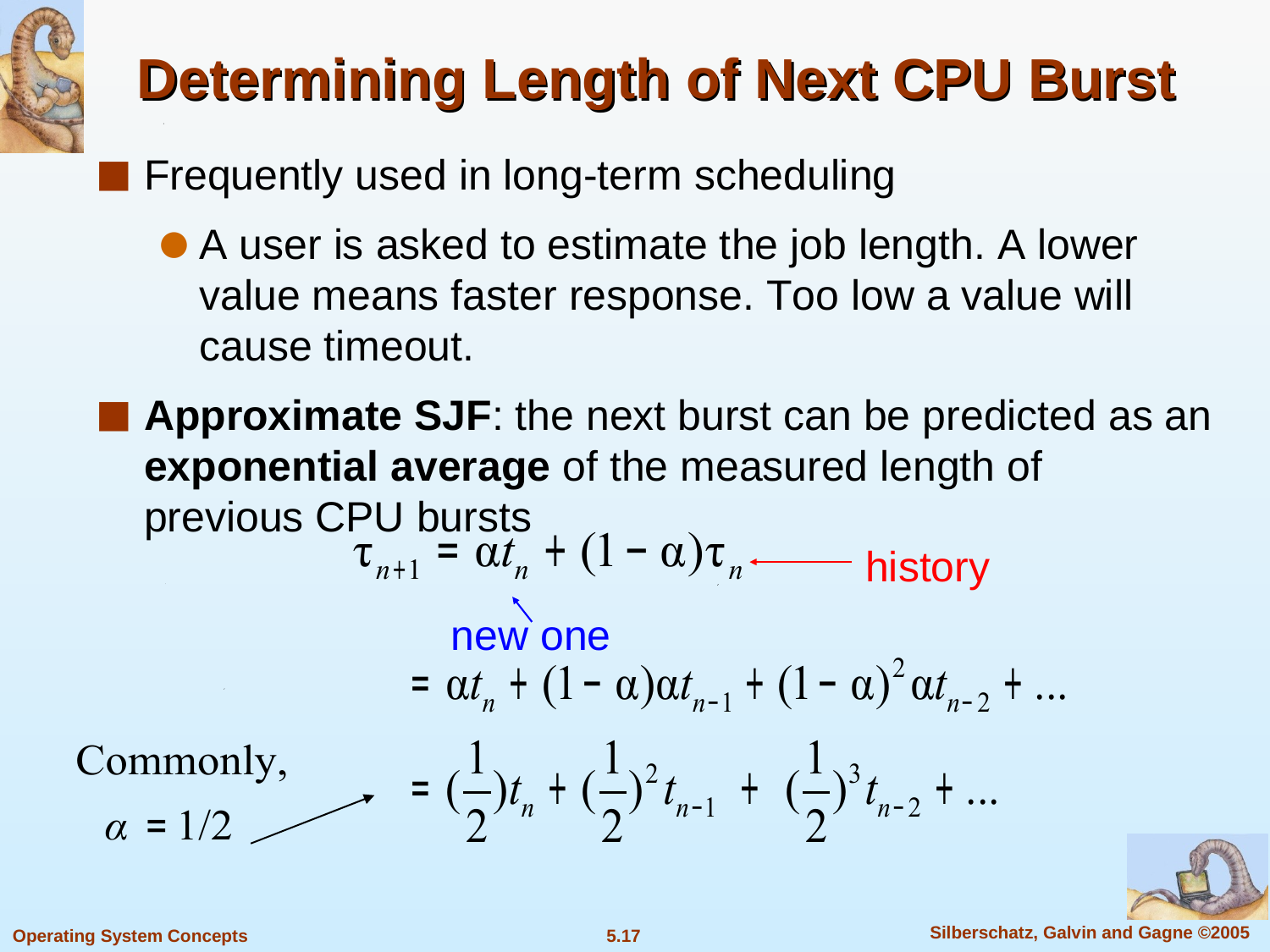

#### **Prediction of the Length of the Next CPU Burst**



#### **Operating System Concepts 5.18 Silberschatz, Galvin and Gagne ©2005**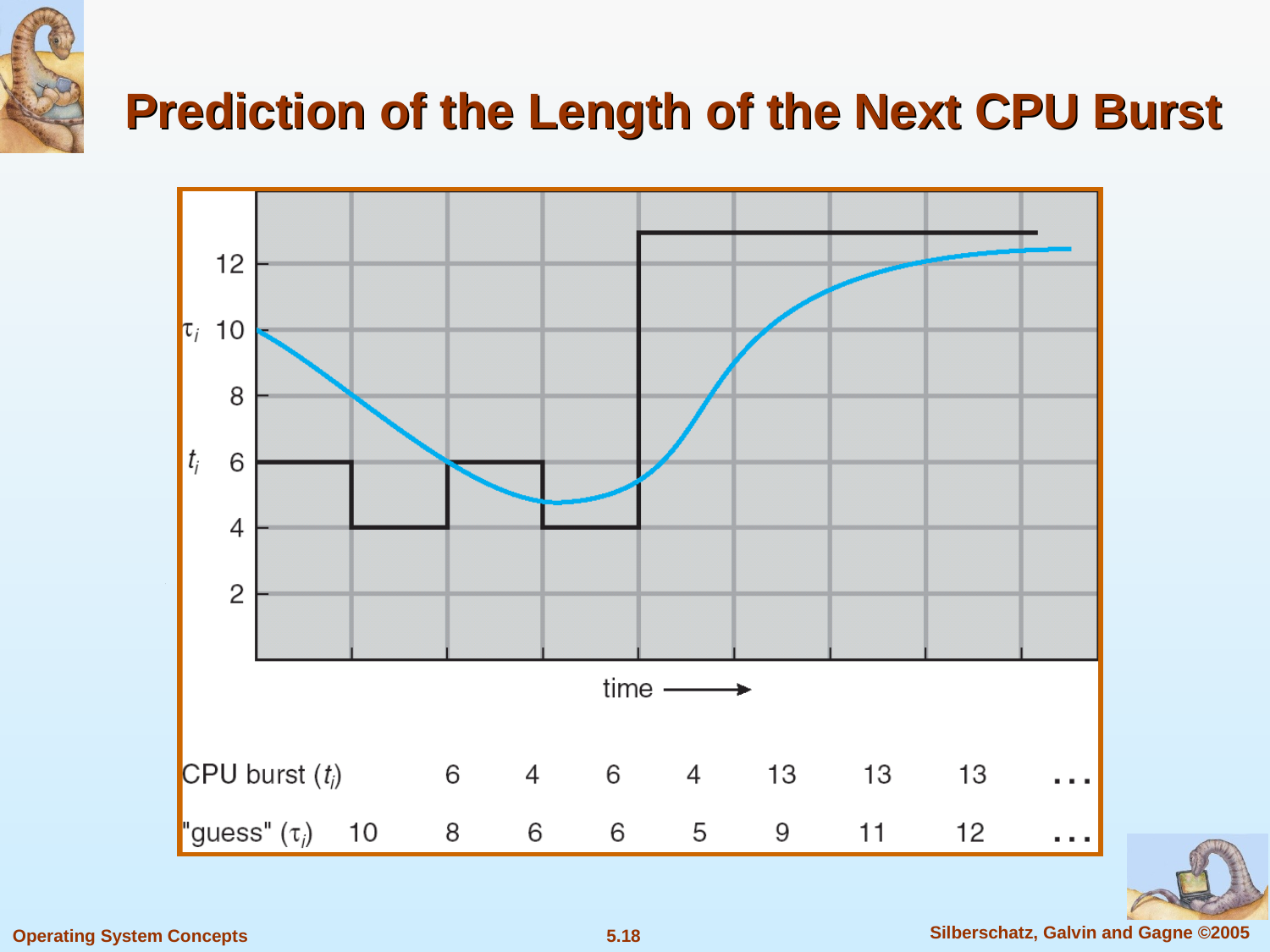

### **Examples of Exponential Averaging**

- $\blacksquare \alpha = 0$ 
	- $\bullet$   $\tau_{n+1} = \tau_n$

• Recent history does not count

 $\blacksquare$   $\alpha = 1$ 

•  $\tau_{n+1} = \alpha$   $t_n = t_n$ 

● Only the actual last CPU burst counts

**Since both**  $\alpha$  **and (1 -**  $\alpha$ **) are less than or equal to 1,** each successive term has less weight than its predecessor

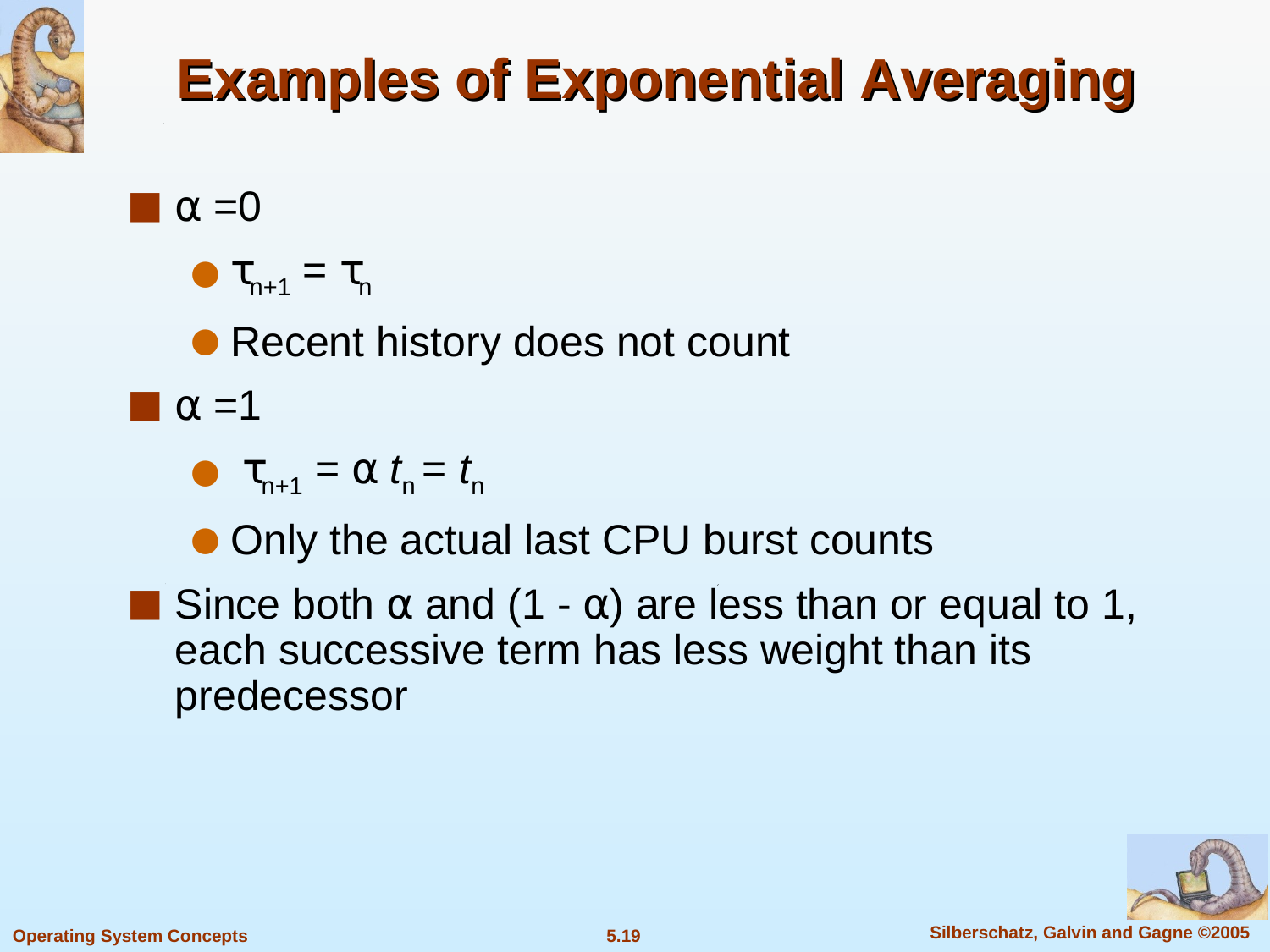

## **Priority Scheduling**

- A priority number (integer) is associated with each process
- The CPU is allocated to the process with the highest priority (smallest integer  $\equiv$  highest priority)

● Preemptive

- nonpreemptive
- SJF is a priority scheduling where priority is the predicted next CPU burst time
- Problem: Starvation low priority processes may never execute
- Solution: Aging as time progresses increase the priority of the process

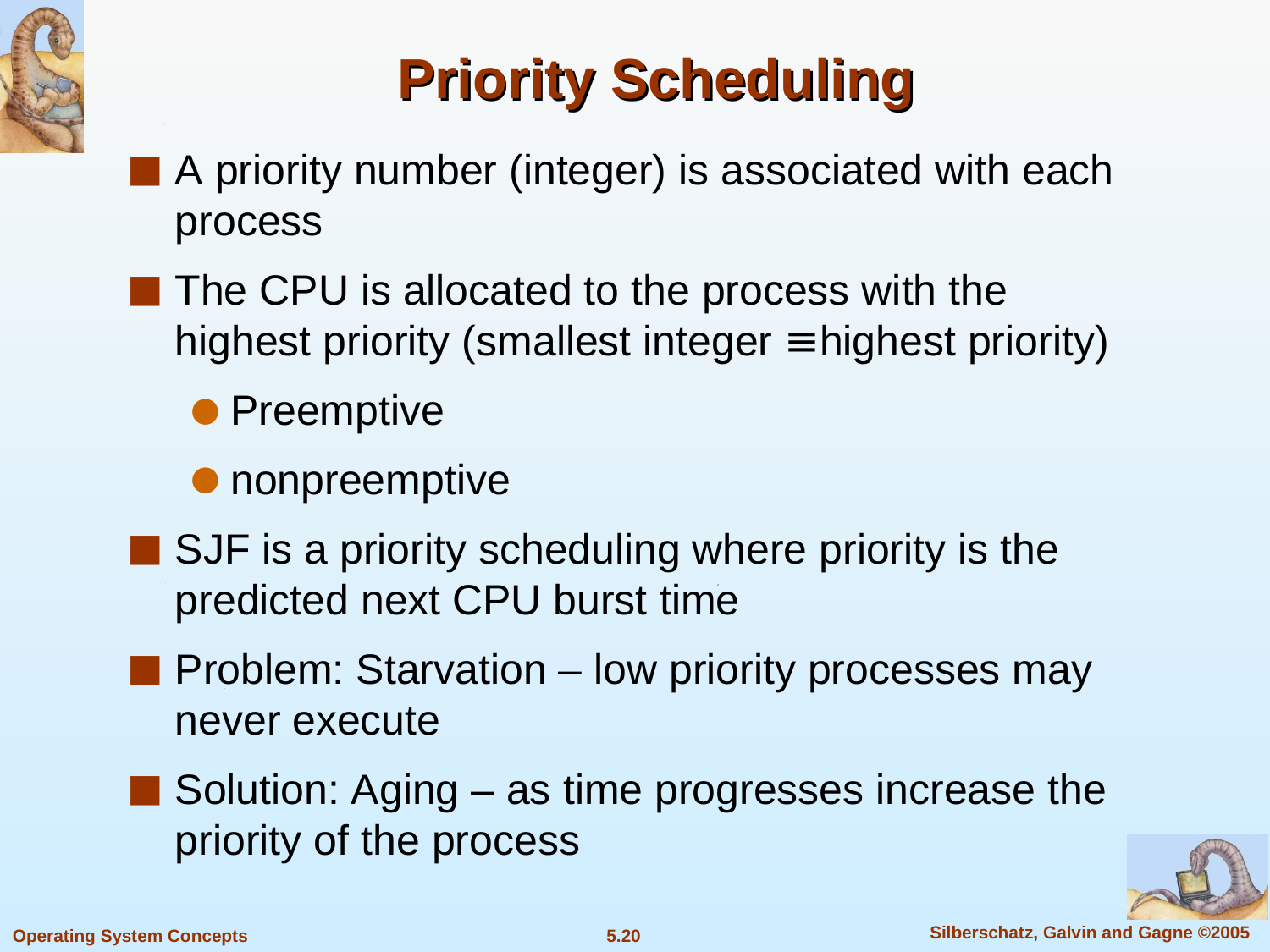

#### An Example

| <b>Process</b> | <b>Burst Time</b> | Priority |
|----------------|-------------------|----------|
| <b>P1</b>      | 10                |          |
| P <sub>2</sub> |                   |          |
| P3             |                   |          |
| $\mathbf{P}4$  |                   |          |
| P5             |                   |          |



 $AWT = (6+0+16+18+1)/5=8.2$ 

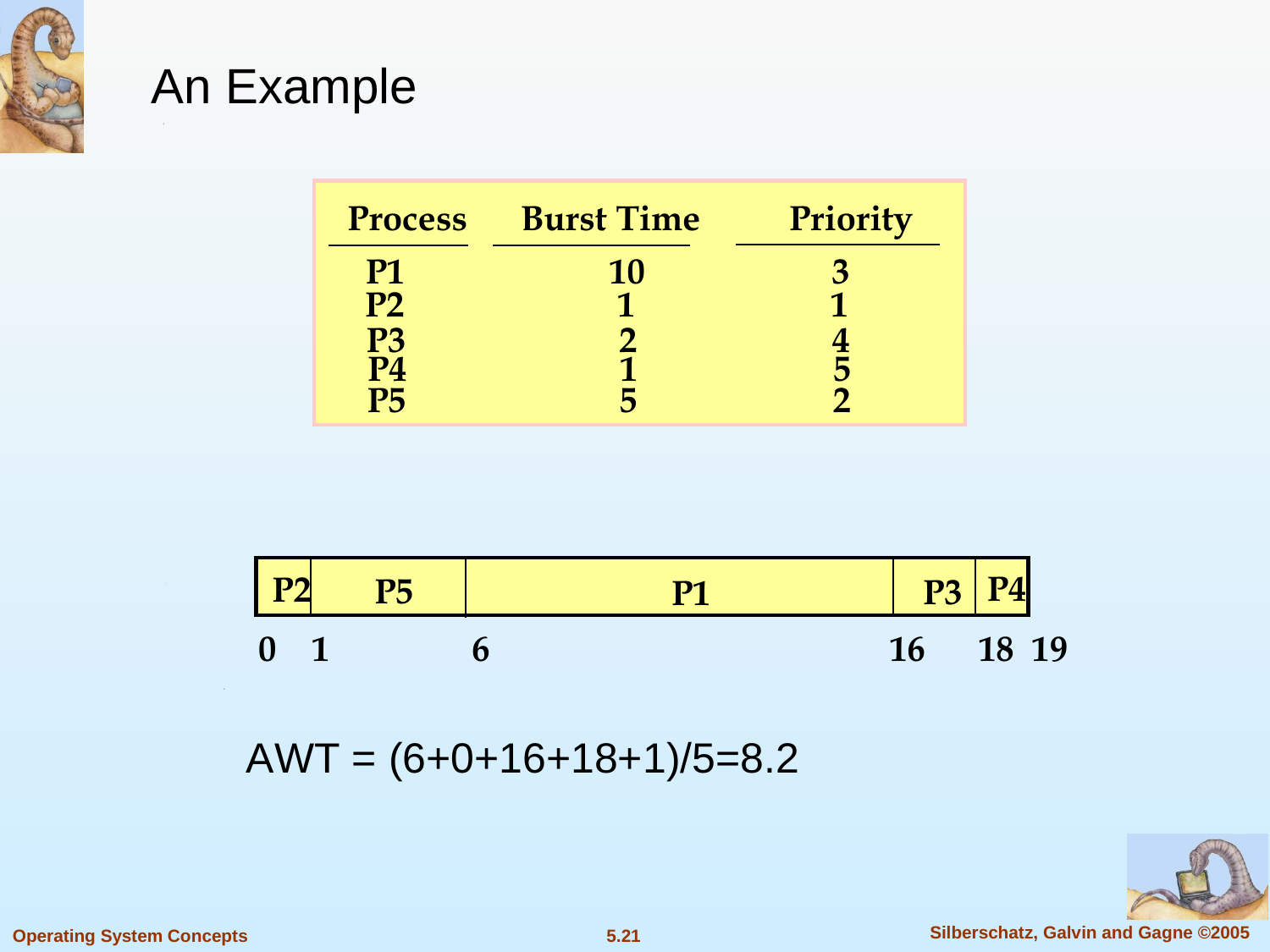

## **Round Robin (RR)**

- Each process gets a small unit of CPU time (time quantum), usually 10-100 milliseconds. After this time has elapsed, the process is preempted and added to the end of the ready queue.
- $\blacksquare$  If there are *n* processes in the ready queue and the time quantum is  $q$ , then each process gets  $1/n$  of the CPU time in chunks of at most q time units at once. No process waits more than  $(n-1)q$  time units.

#### ■ Performance

- $\bullet$  q large  $\Rightarrow$  FIFO
- q small  $\Rightarrow$  q must be large with respect to context switch, otherwise overhead is too high

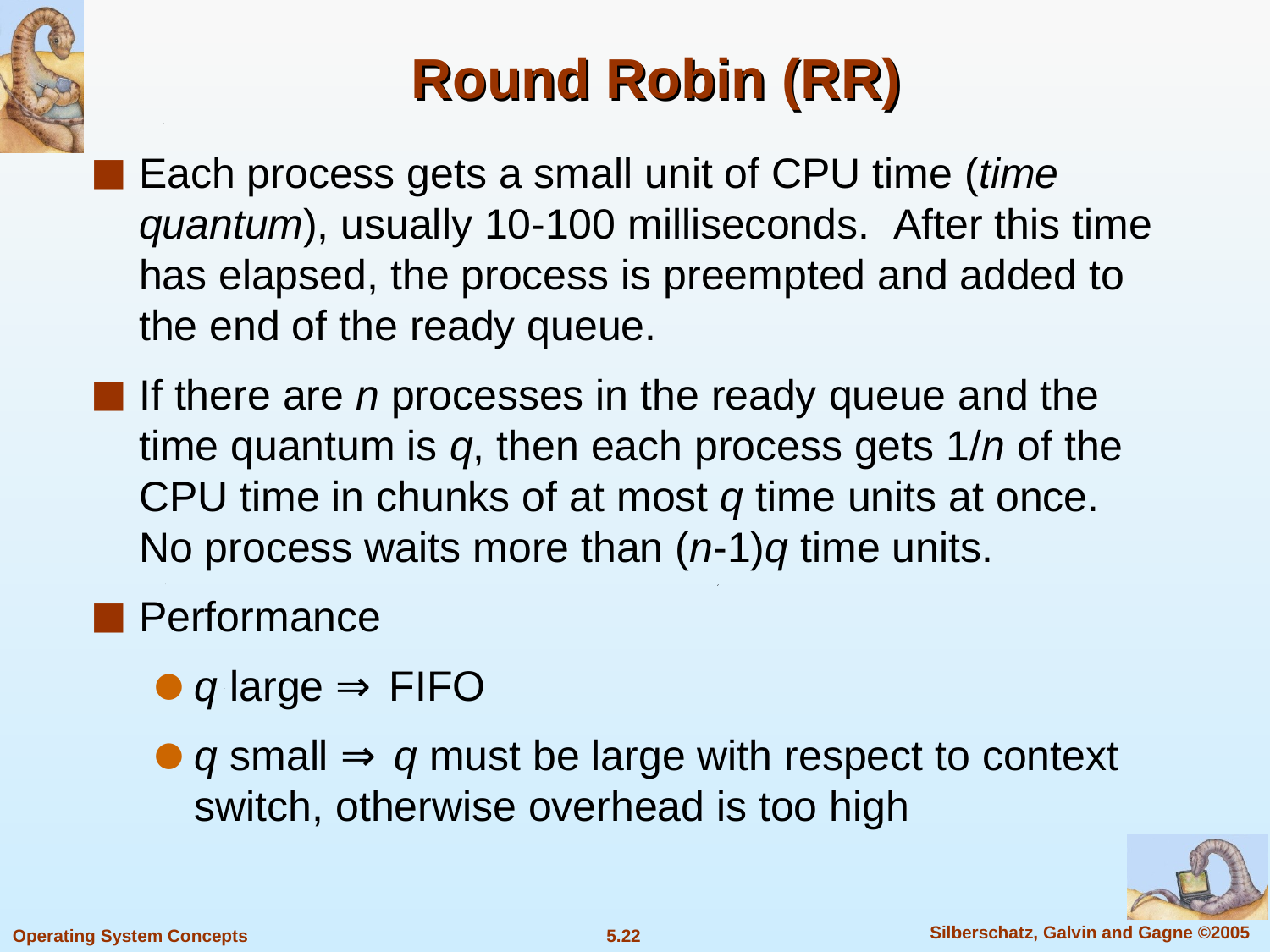

#### **Example of RR with Time Quantum = 20**

| <u>Process</u>                | <b>Burst Time</b> |  |  |
|-------------------------------|-------------------|--|--|
| $P_{\scriptscriptstyle 1}$    | 53                |  |  |
| $P_{2}$                       | 17                |  |  |
| $P_{3}$                       | 68                |  |  |
| $\bm{\mathsf{P}}_{_{\bm{4}}}$ | 24                |  |  |

■ The Gantt chart is:



■ Typically, higher average turnaround than SJF, but better response

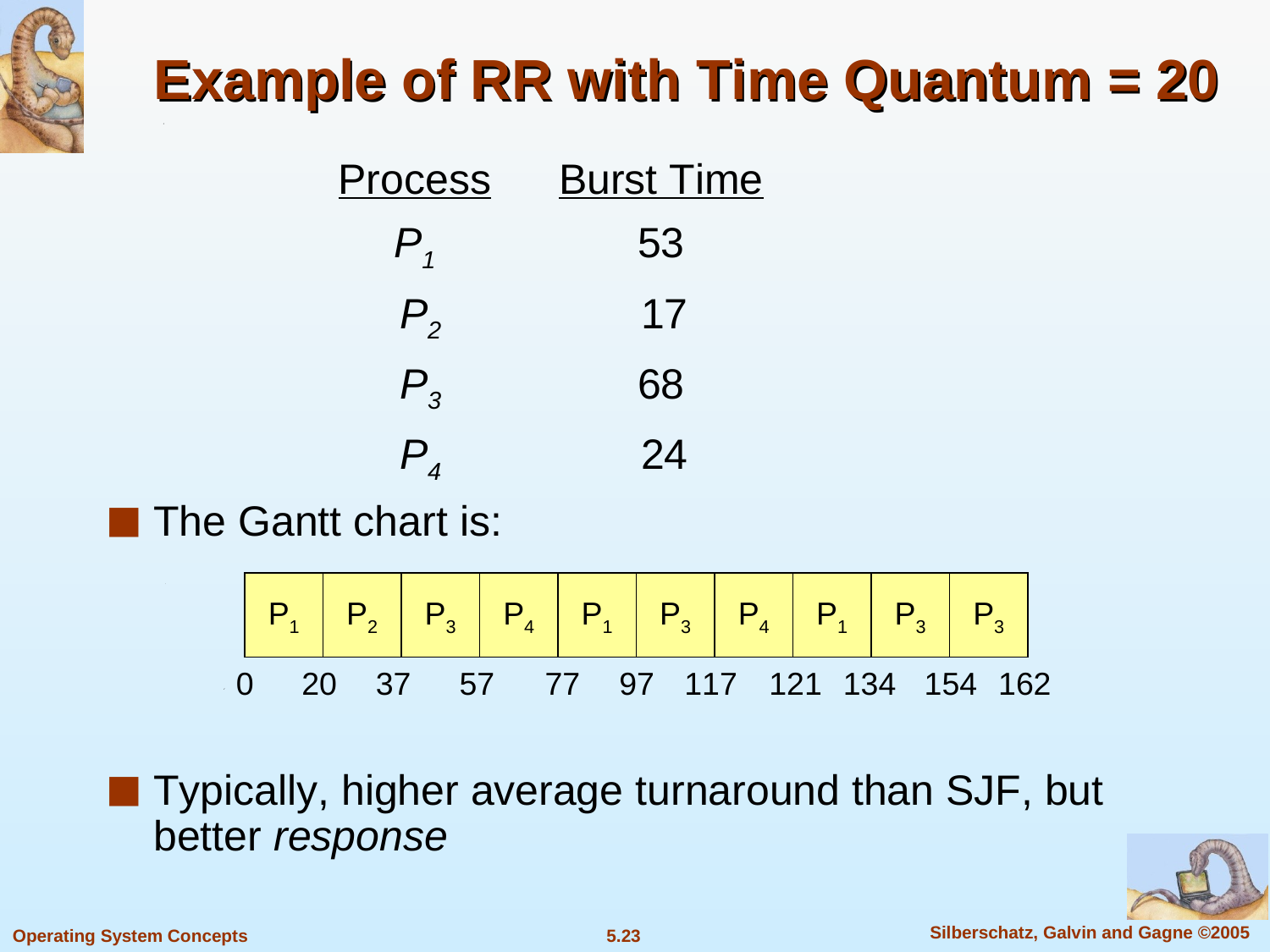

#### **Time Quantum and Context Switch Time**



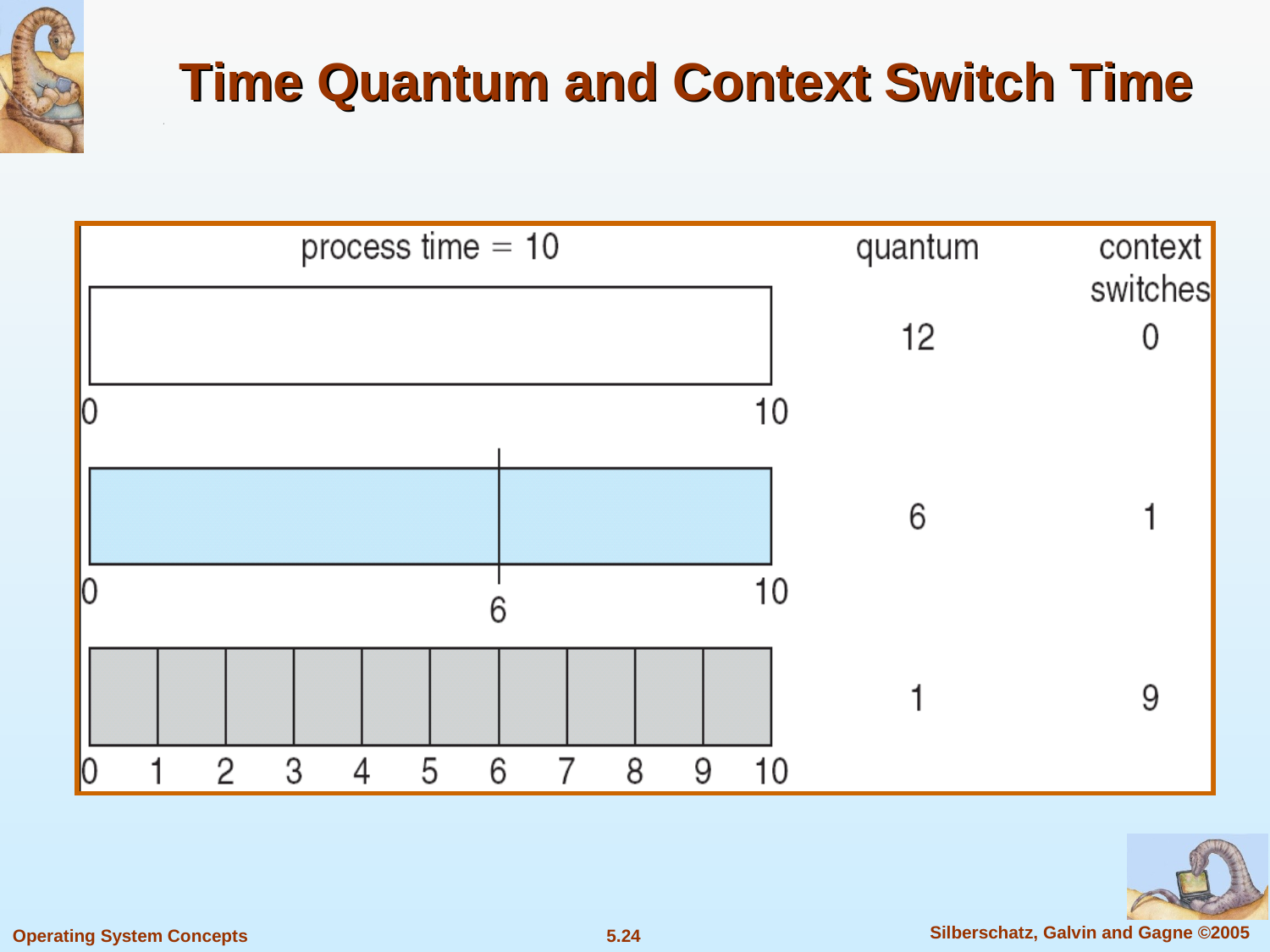

#### **Turnaround Time Varies With The Time Quantum**

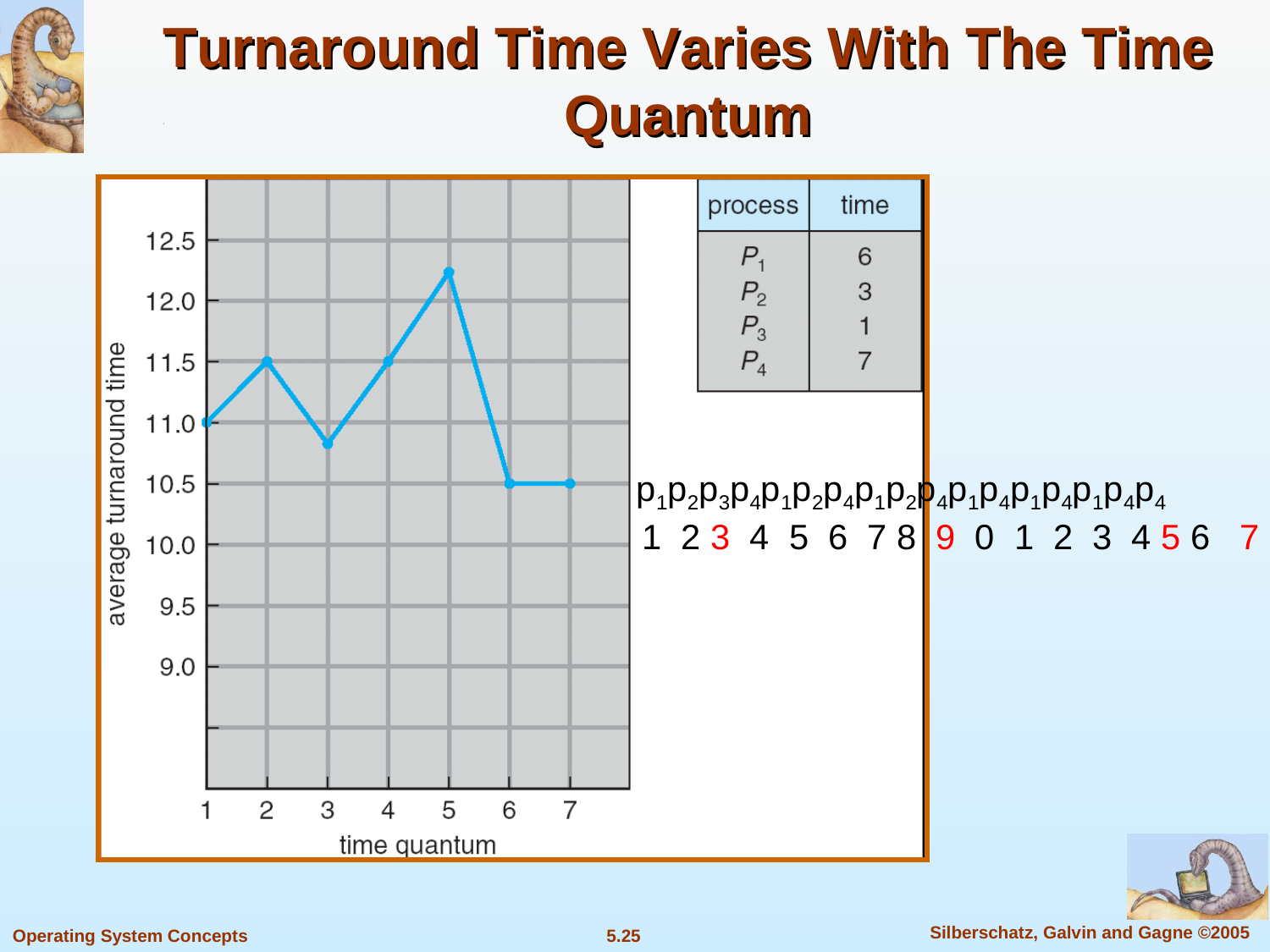

#### **Multilevel Queue**

- Ready queue is partitioned into separate queues: foreground (interactive) and background (batch)
- Each queue has its own scheduling algorithm
	- $\bullet$  foreground RR
	- background FCFS
- Scheduling must be done between the queues
	- Fixed priority scheduling; (i.e., serve all from foreground then from background). Possibility of starvation.
	- Time slice each queue gets a certain amount of CPU time which it can schedule amongst its processes; i.e., 80% to foreground in RR
	- 20% to background in FCFS

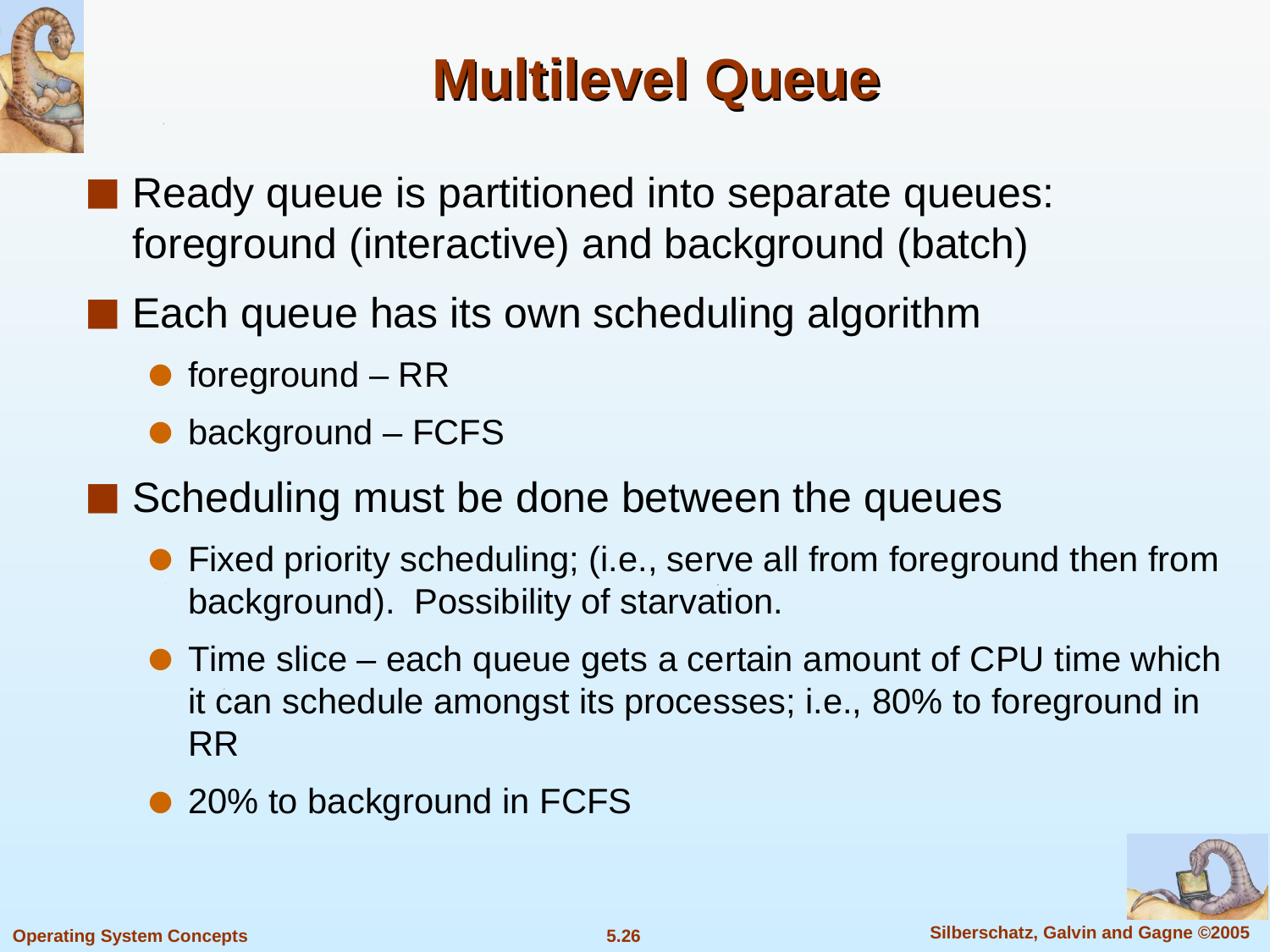

#### **Multilevel Queue Scheduling**

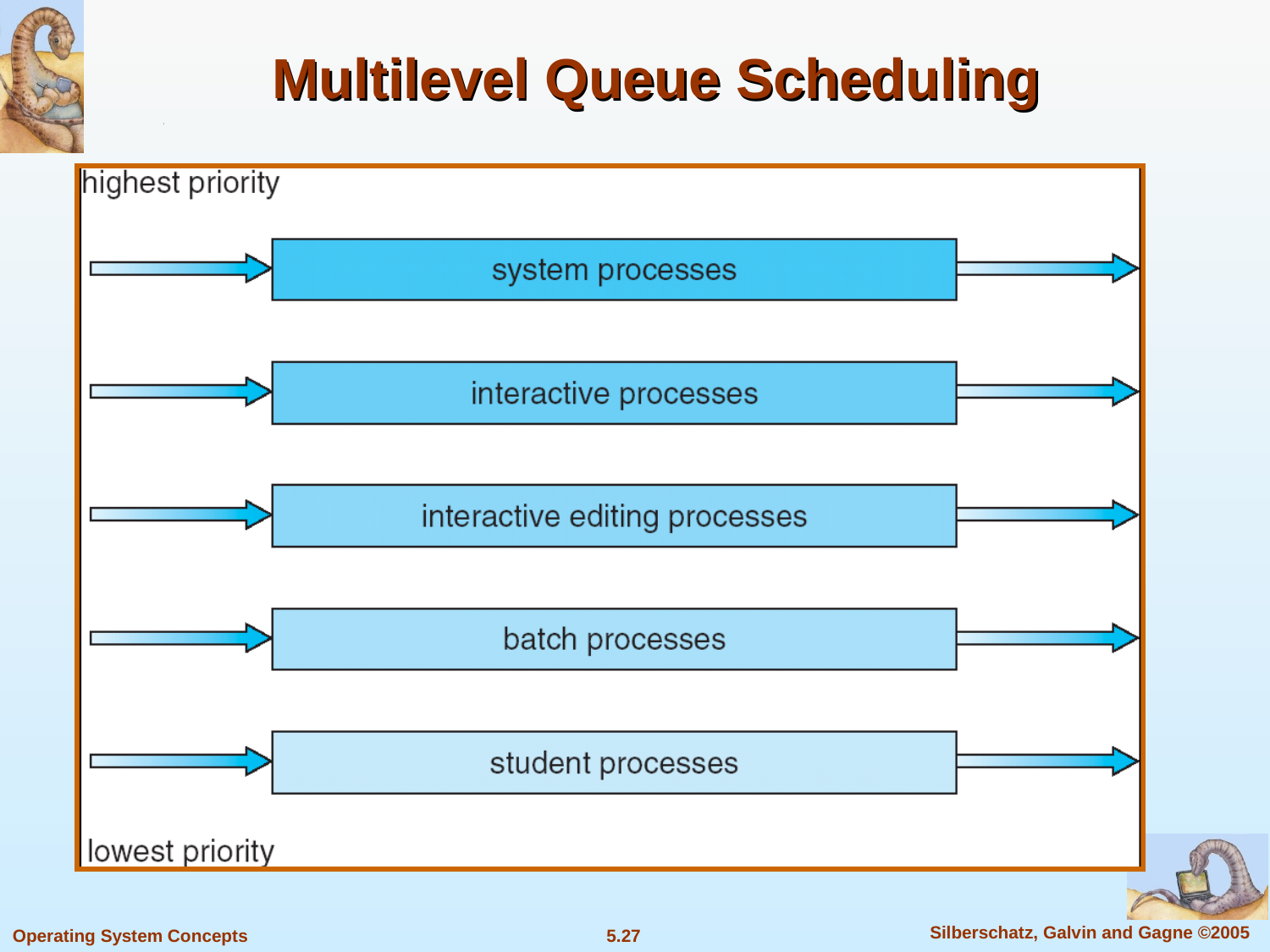

#### **Multilevel Feedback Queue**

- A process can move between the various queues; aging can be implemented this way
- Multilevel-feedback-queue scheduler defined by the following parameters:
	- number of queues
	- scheduling algorithms for each queue
	- method used to determine when to upgrade a process
	- method used to determine when to demote a process
	- method used to determine which queue a process will enter when that process needs service

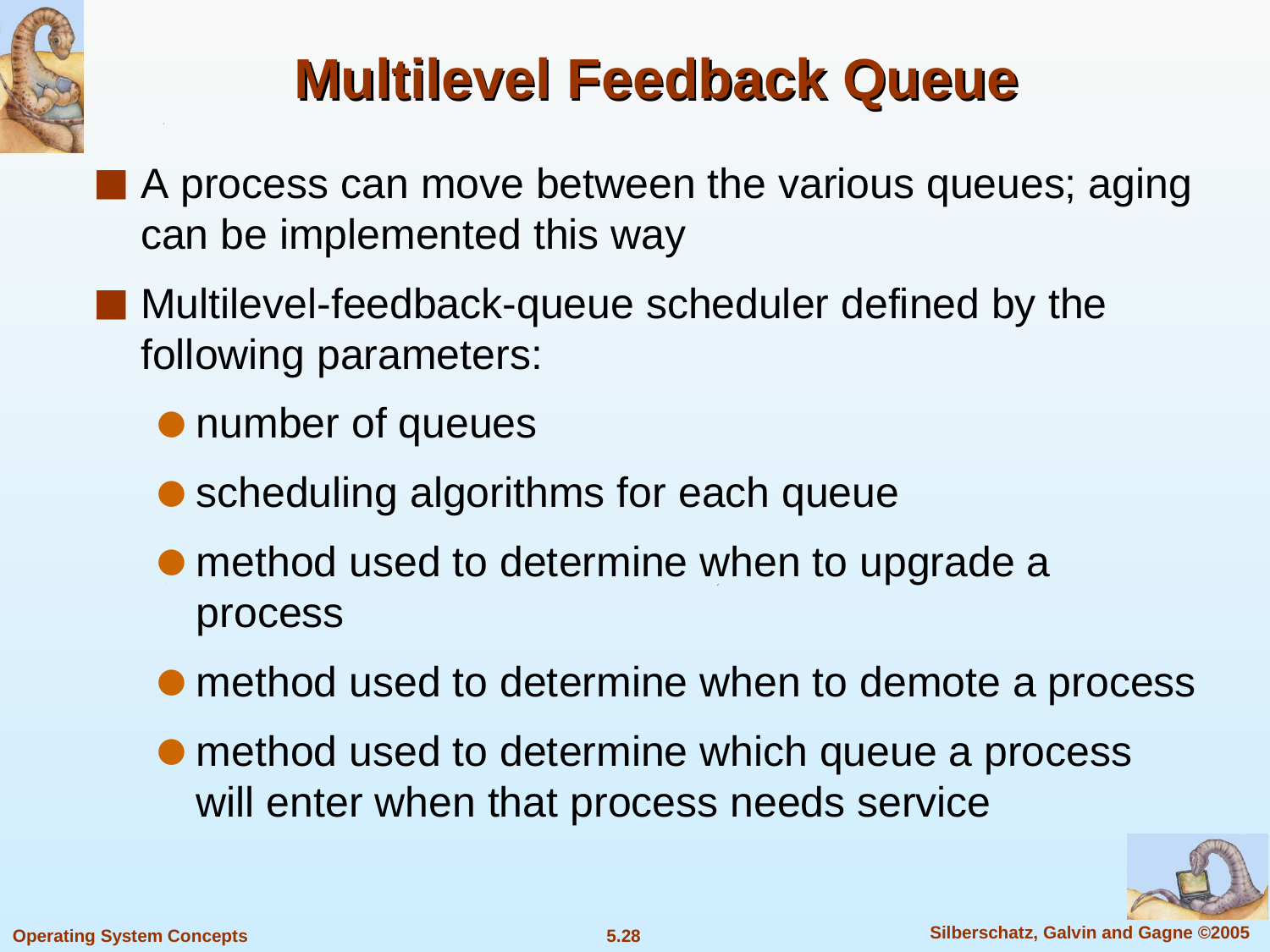

## **Example of Multilevel Feedback Queue**

#### Three queues:

- $\bullet$  Q<sub>0</sub> RR with time quantum 8 milliseconds
- $\bullet$   $Q_1$  RR time quantum 16 milliseconds
- $\bullet$  Q<sub>2</sub> FCFS
- Scheduling
	- A new job enters queue  $Q_0$  which is served FCFS. When it gains CPU, job receives 8 milliseconds. If it does not finish in 8 milliseconds, job is moved to queue Q<sub>1</sub>.

 $\sigma$ <sub>Derating System  $\rm{co}$  **is preempted and moved to queue**  $\rm{Q}_{2}$ **.** Silberschatz, Galvin and Gagne @2005</sub>  $\bullet$  At  $Q_1$  job is again served FCFS and receives 16 additional milliseconds. If it still does not complete, it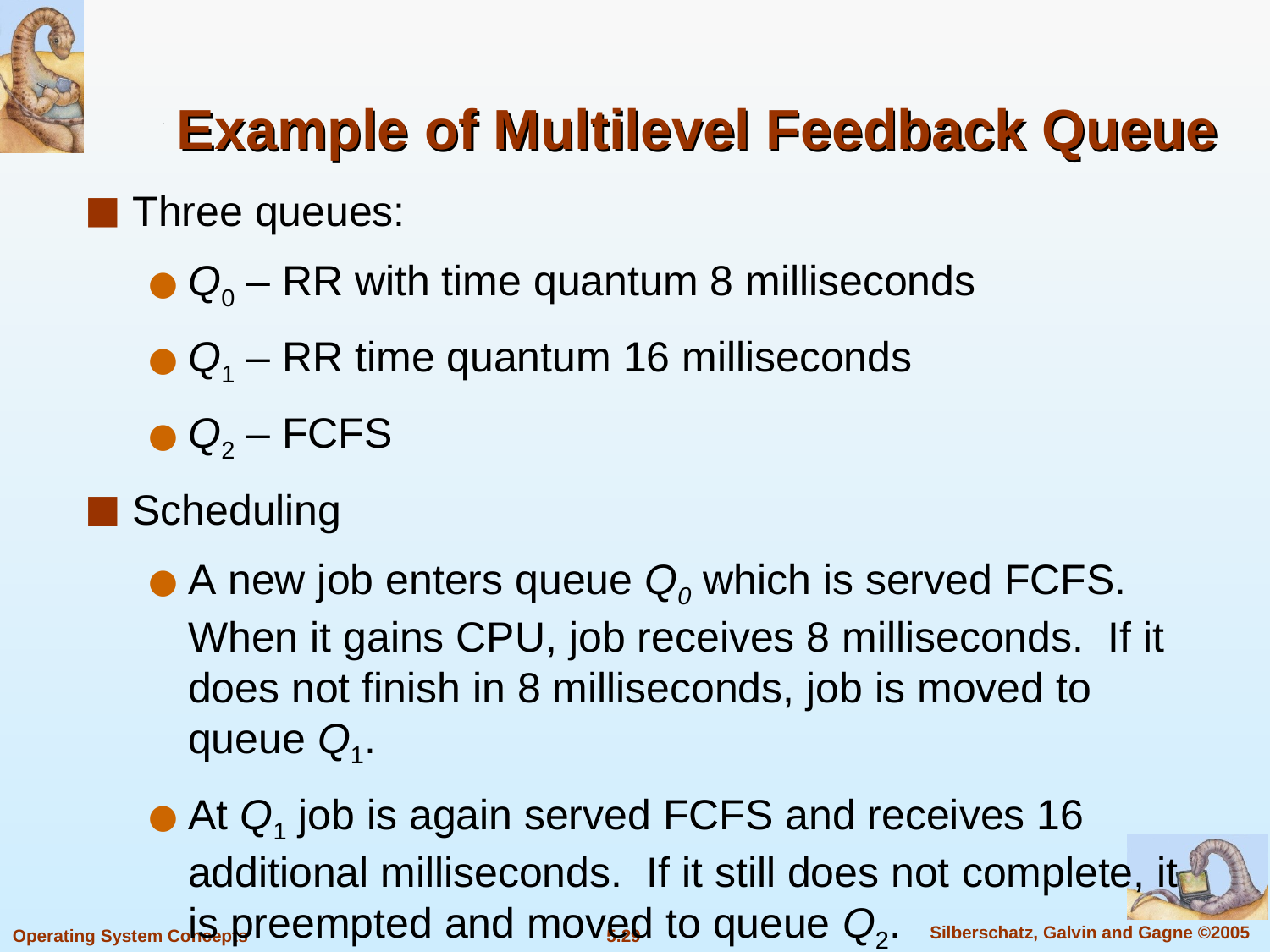

#### **Multilevel Feedback Queues**



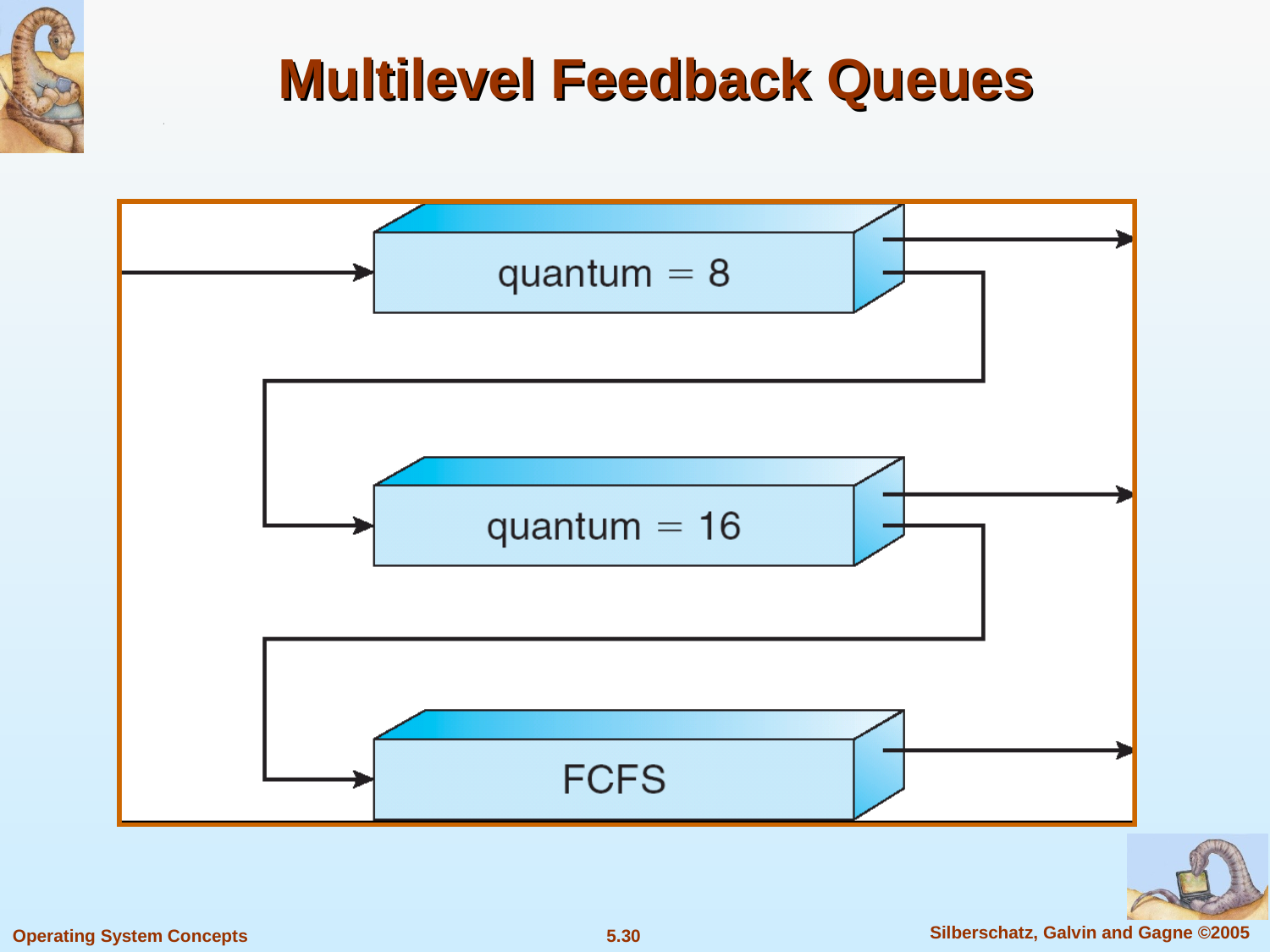

## **Multiple-Processor Scheduling**

- Only **homogeneous** systems are discussed here
- Symmetric multiprocessing
	- Each processor is self-scheduling
	- All processes may be in a common ready queue or each processor have its own private queue
- Asymmetric multiprocessing: all system activities are handled by a processor, the others only execute user code (allocated by the master), which is far simple than **symmetric multiprocessing**
- **Processor affinity:** a process has an affinity for the processor on which it is currently running
	- Keep a process running on the same processor

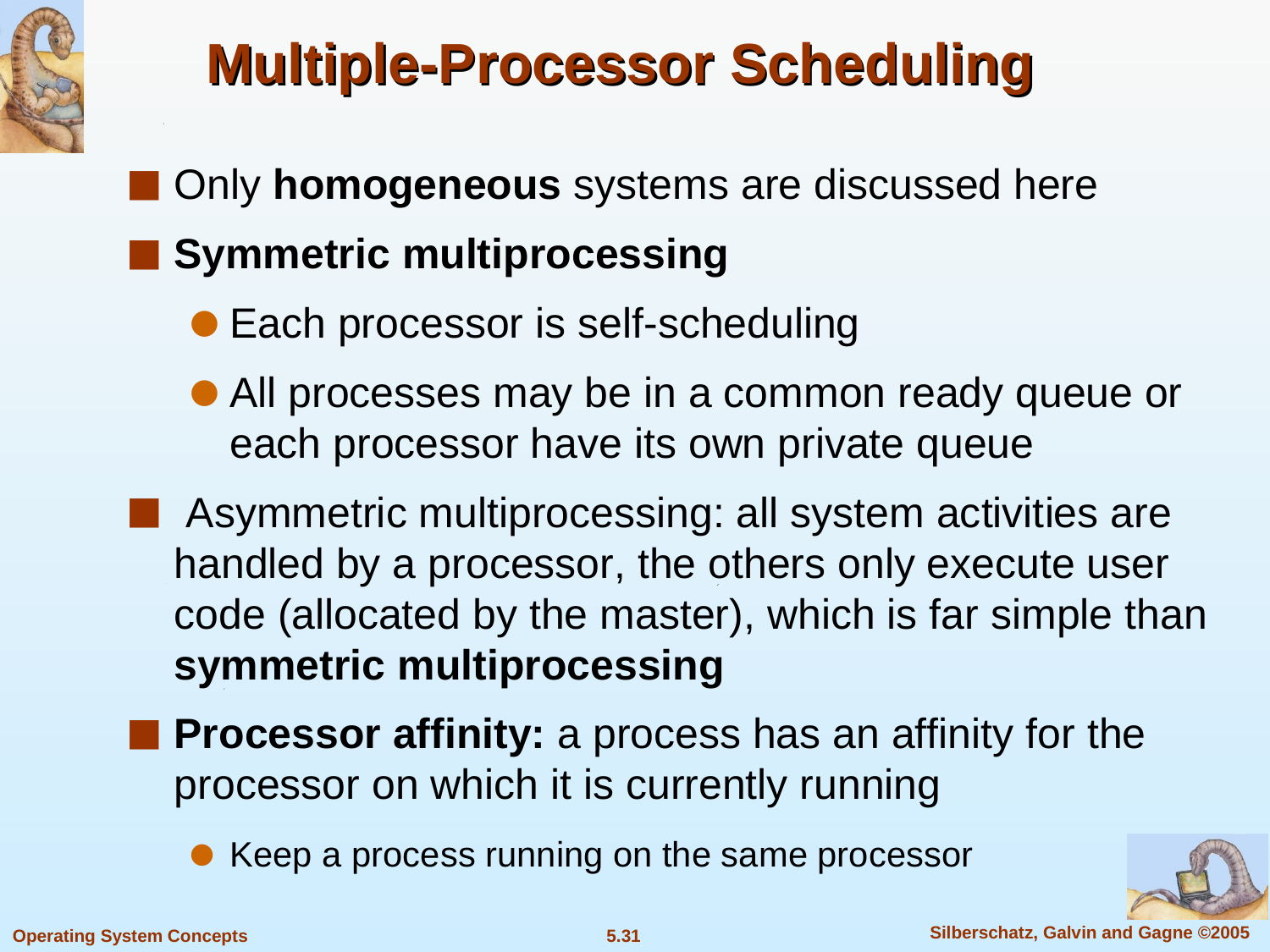

### **SMT: Symmetric Multithreading**

- SMP: Allow several threads to run concurrently by providing multiple physical processors (PPs).
- SMT: providing multiple logical processors (LPs) on the same PP.
- Each LP has its own architecture state, including general-purpose and machine-state registers.
	- LP is responsible for its own interrupt handling
- SMT is a feature provided by H/W (state, interrupt handling), not S/W.
	- Certain performance gain are possible if OS is aware that.
	- e.g., Consider a system with two PPs, both are idle. The scheduler should first try scheduling separate threads on each PP rather than on separate LPs on the same PP.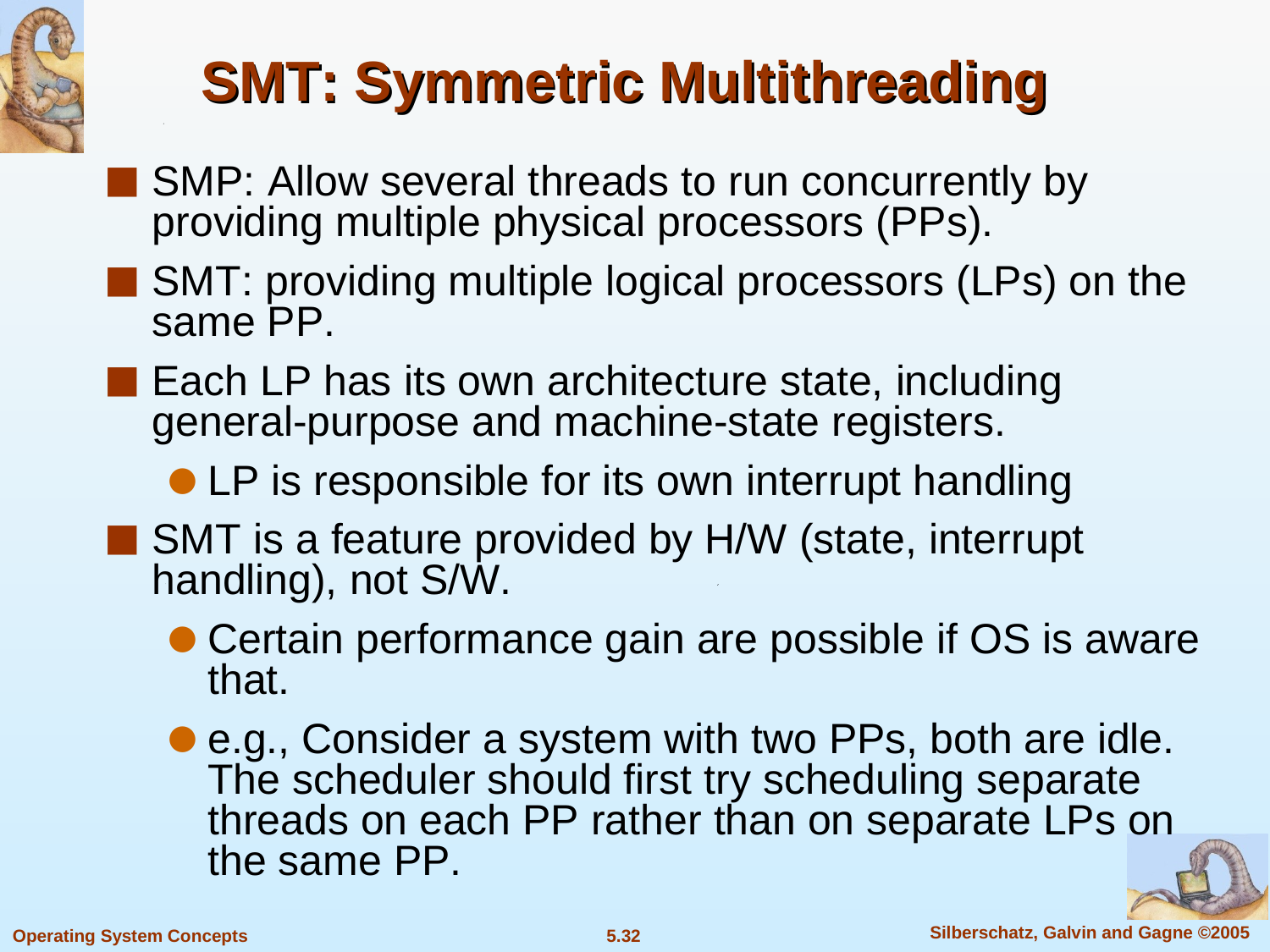

#### **A Typical SMT Architecture**



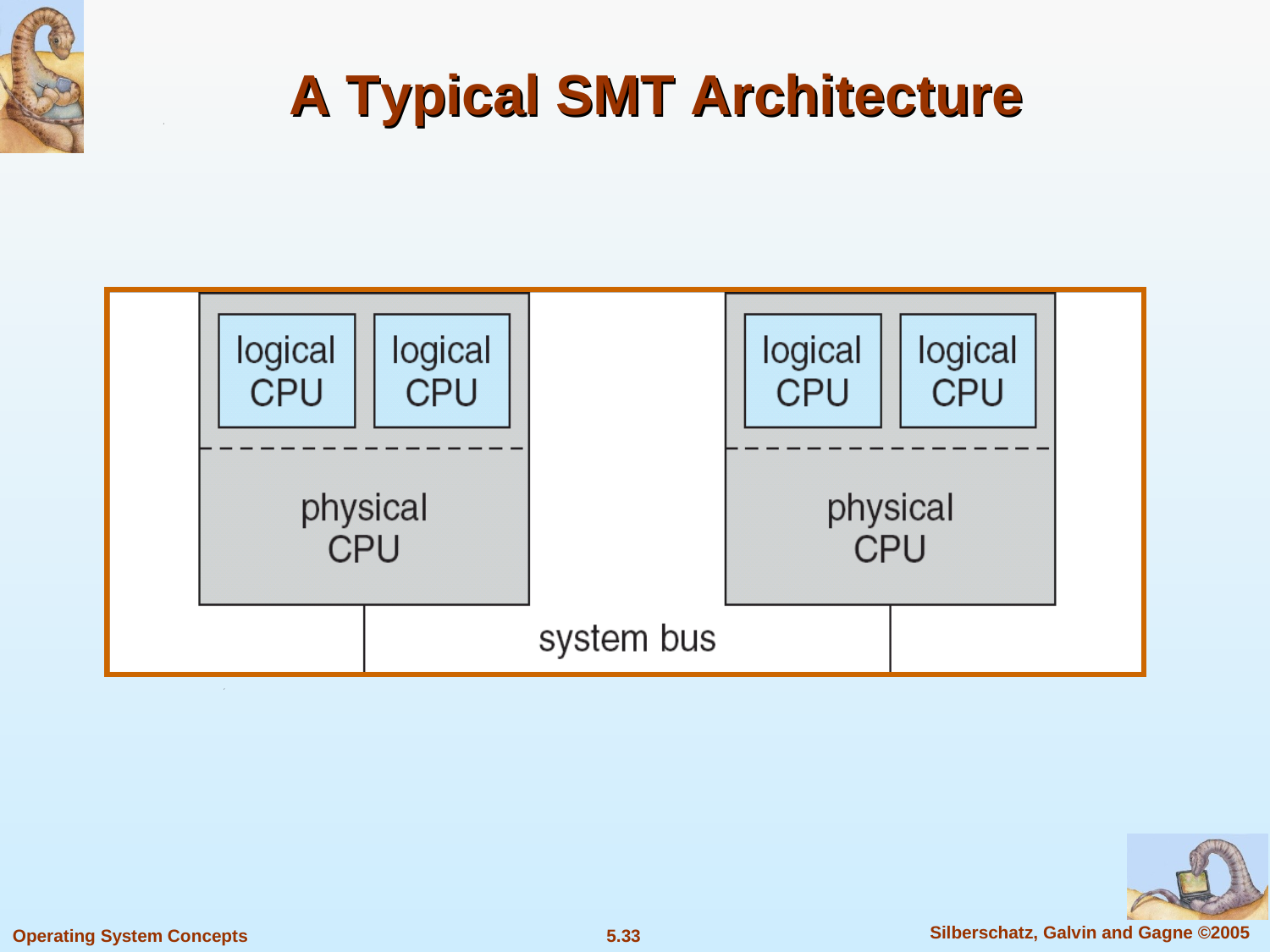

#### **Real-Time Scheduling**

- *Hard real-time* systems required to complete a critical task within a guaranteed amount of time
- $\blacksquare$  Soft real-time computing requires that critical processes receive priority over less fortunate ones

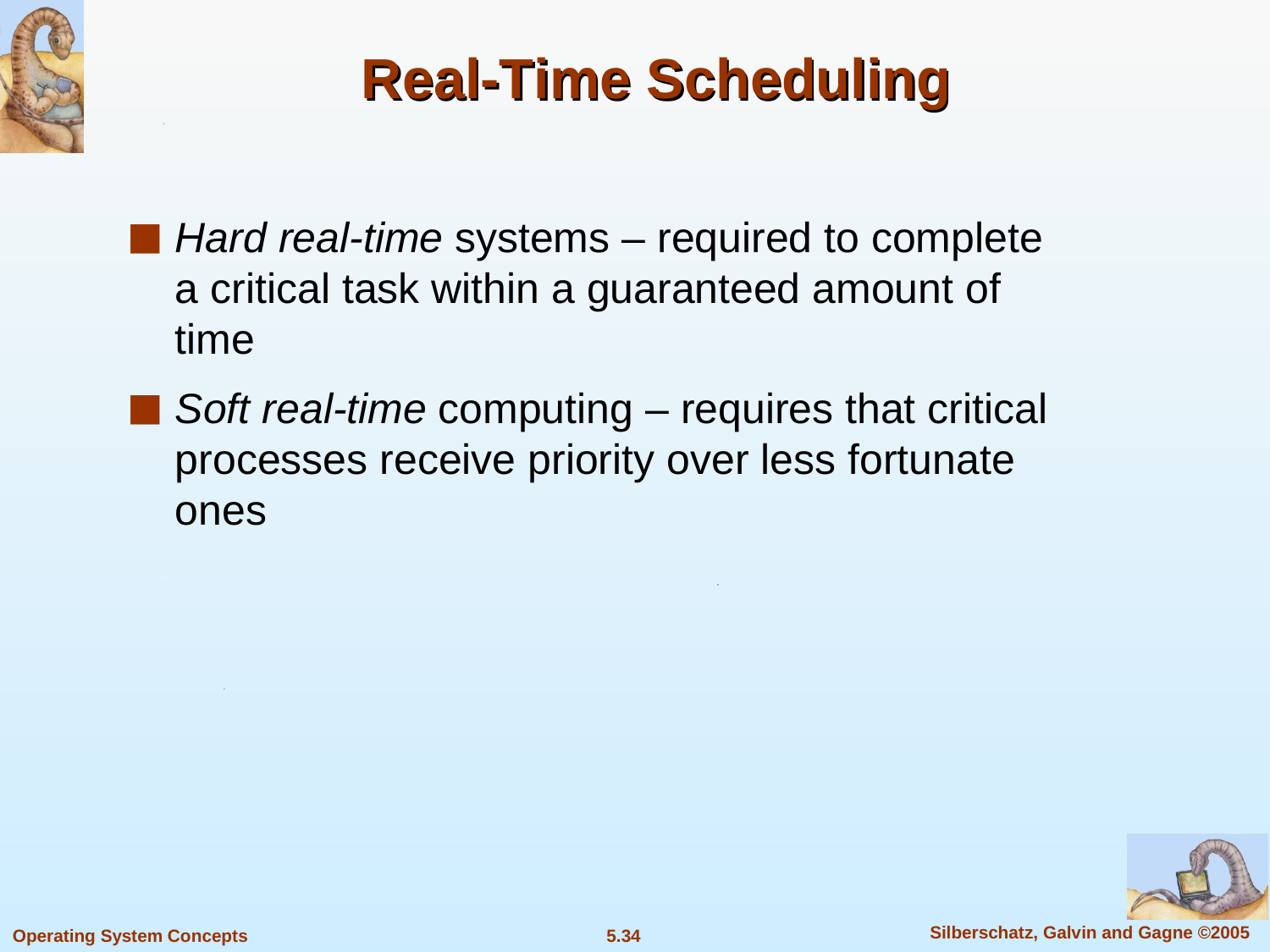



- $\blacksquare$  Local Scheduling How the threads library decides which thread to put onto an available LWP
- Global Scheduling How the kernel decides which kernel thread to run next

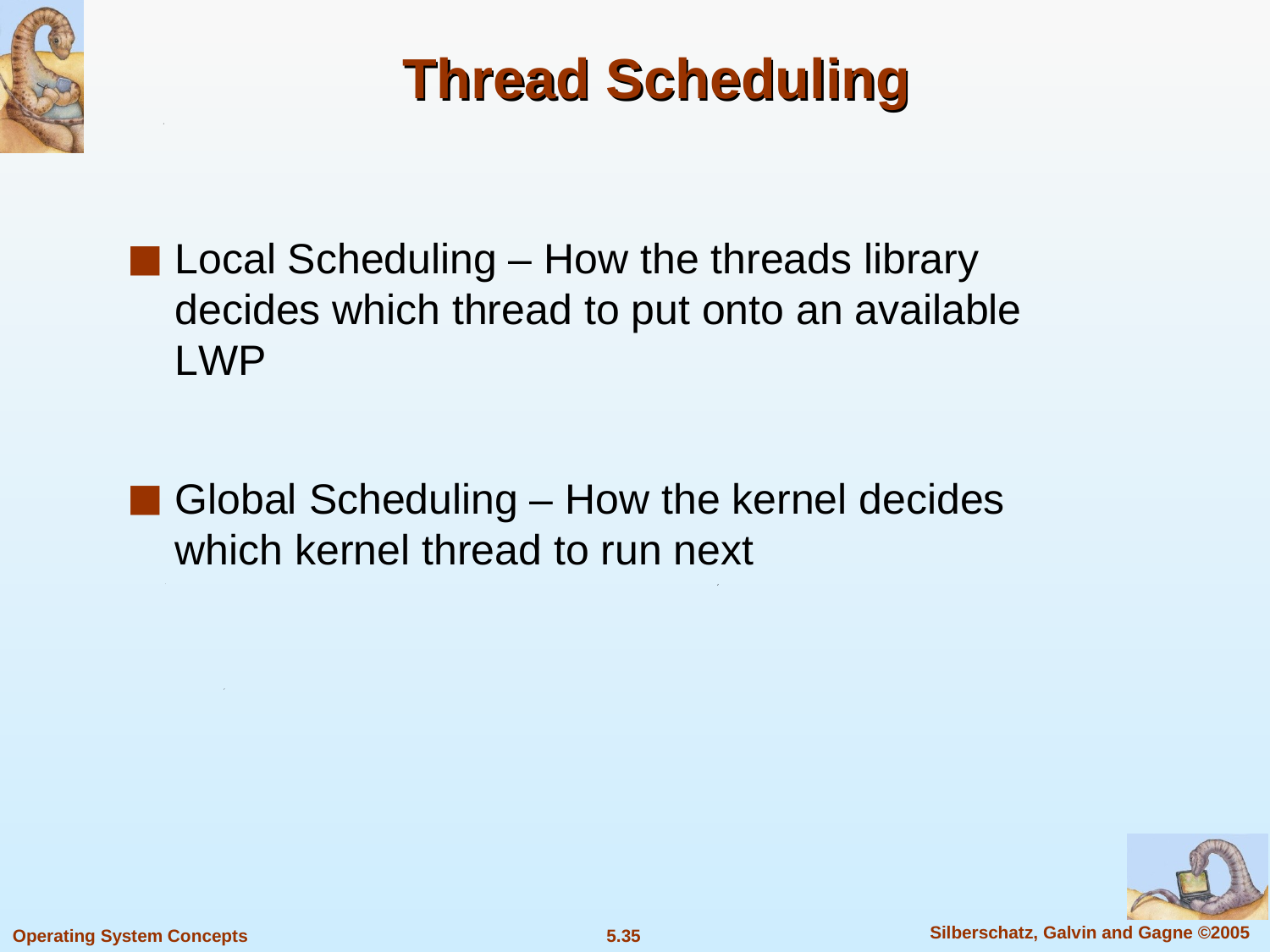

## **Thread Scheduling**

- User-level threads are managed by a thread library, and the kernel is unaware of them. To run on a CPU, userlevel threads are ultimately mapped to an associated kernel-level thread, or LWP.
	- **Process local scheduling**: Thread scheduling is done local to the application. The threads library schedules user-level threads to run on an available LWP
	- □ **System global scheduling**: The kernel decides which kernel thread to schedule

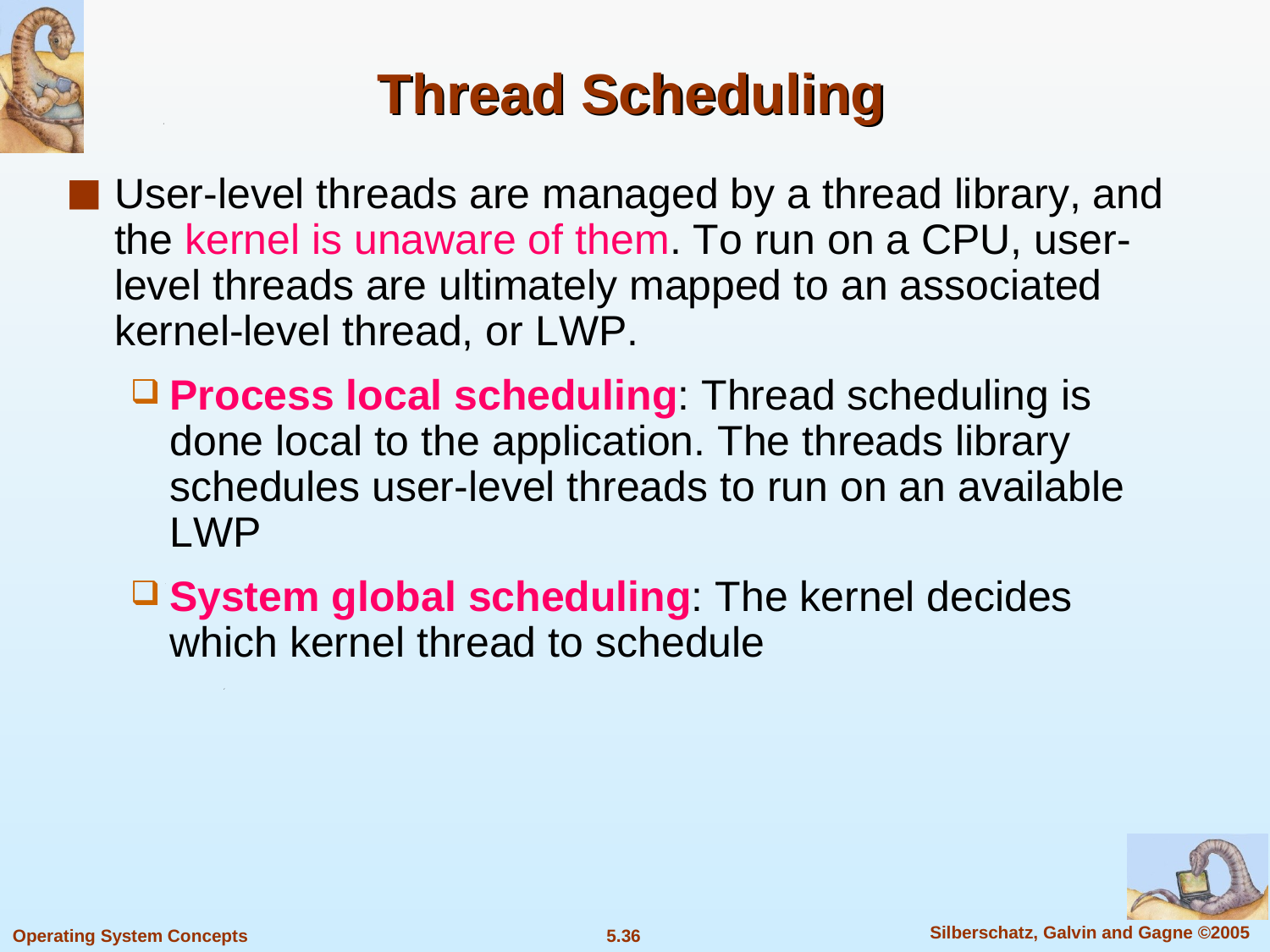

### **Pthread Scheduling API**

```
Operating System Concepts 5.37 Silberschatz, Galvin and Gagne ©2005
  #include <pthread.h>
  #include <stdio.h>
  #define NUM_THREADS 5
  int main(int argc, char *argv[])
   {
     int i;
     pthread t tid[NUM THREADS];
     pthread attr t attr;
     /* get the default attributes */
     pthread attr init(&attr);
     /* set the scheduling algorithm to PROCESS or SYSTEM 
     \star /
     pthread attr setscope(&attr, PTHREAD SCOPE SYSTEM);
     \frac{1}{x} set the scheduling policy - FIFO, RT, or OTHER \frac{x}{x}pthread attr setschedpolicy(&attr, SCHED OTHER);
     \frac{1}{x} create the threads \frac{x}{x}for (i = 0; i < NUM THREADS; i++)
          position and \rho reads to (e + i d)^{n+1}, e + i r, runners, \rho is N[III];
```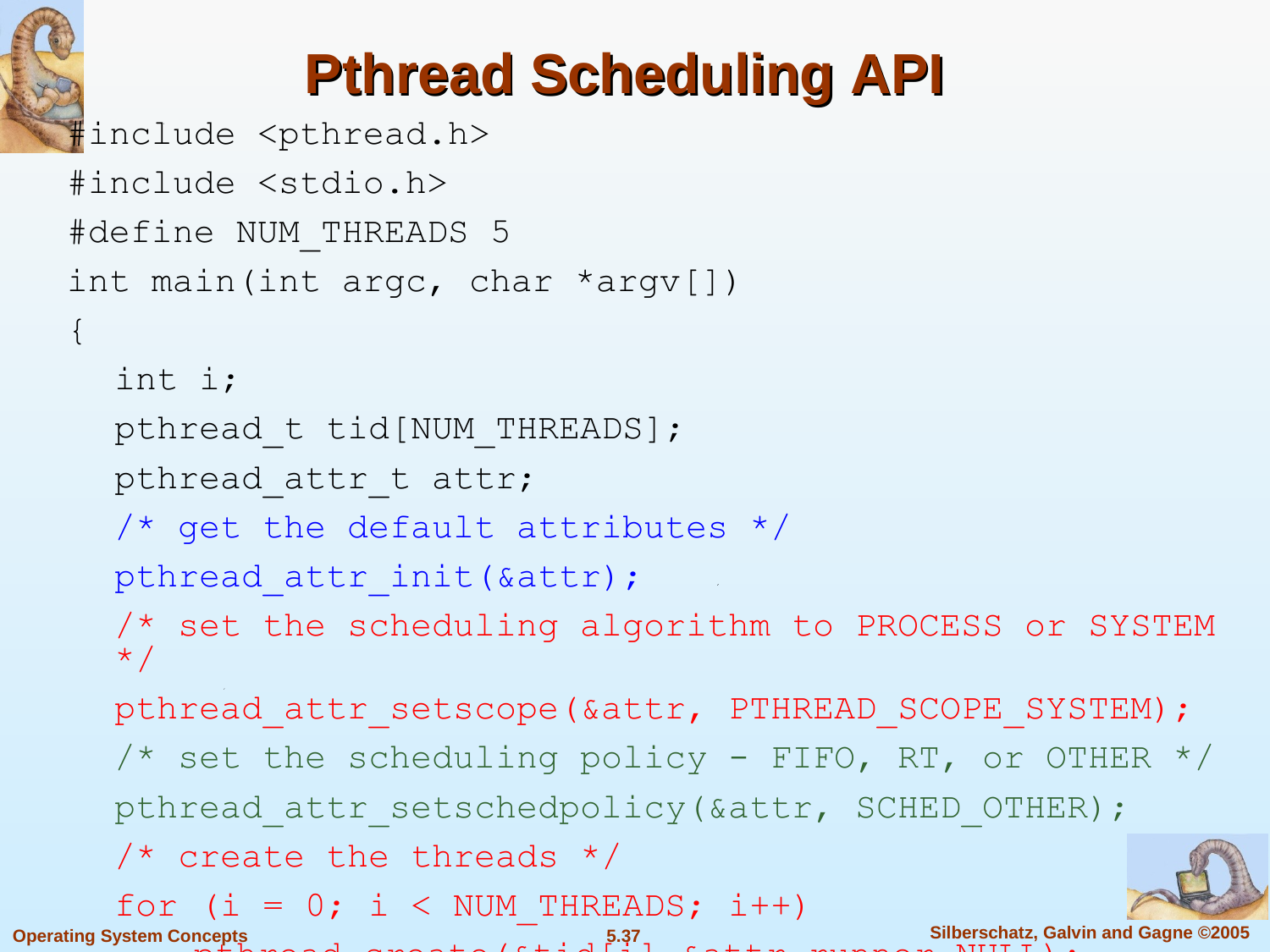

## **Pthread Scheduling API**

```
/* now join on each thread */
  for (i = 0; i < NUM THREADS; i++)
     pthread join(tid[i], NULL);
}
 /* Each thread will begin control in this 
  function */
void *runner(void *param)
{ 
 printf("I am a thread\n");
 pthread exit(0);
}
```
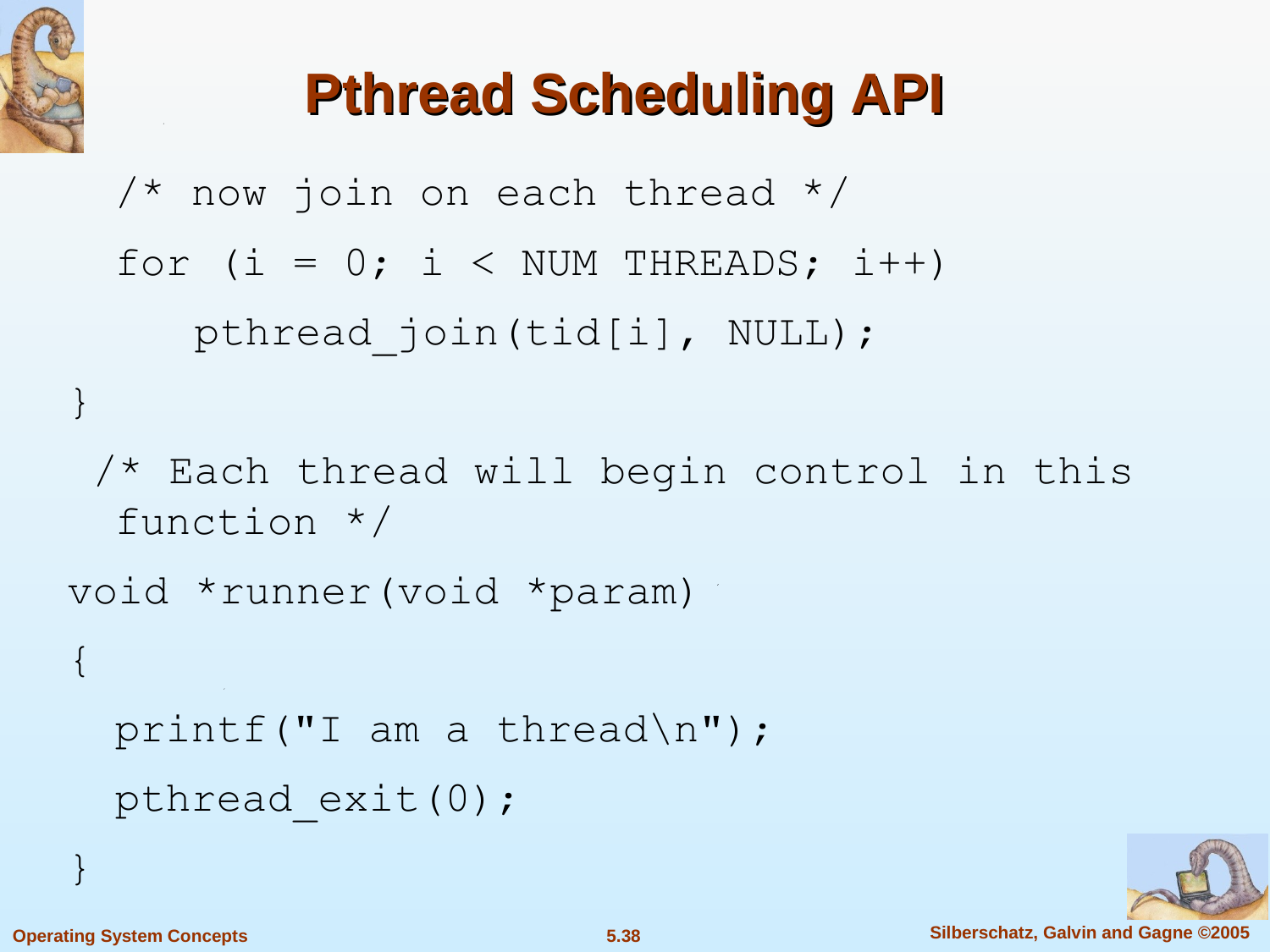

#### **Operating System Examples**

- Solaris scheduling
- Windows XP scheduling
- Linux scheduling

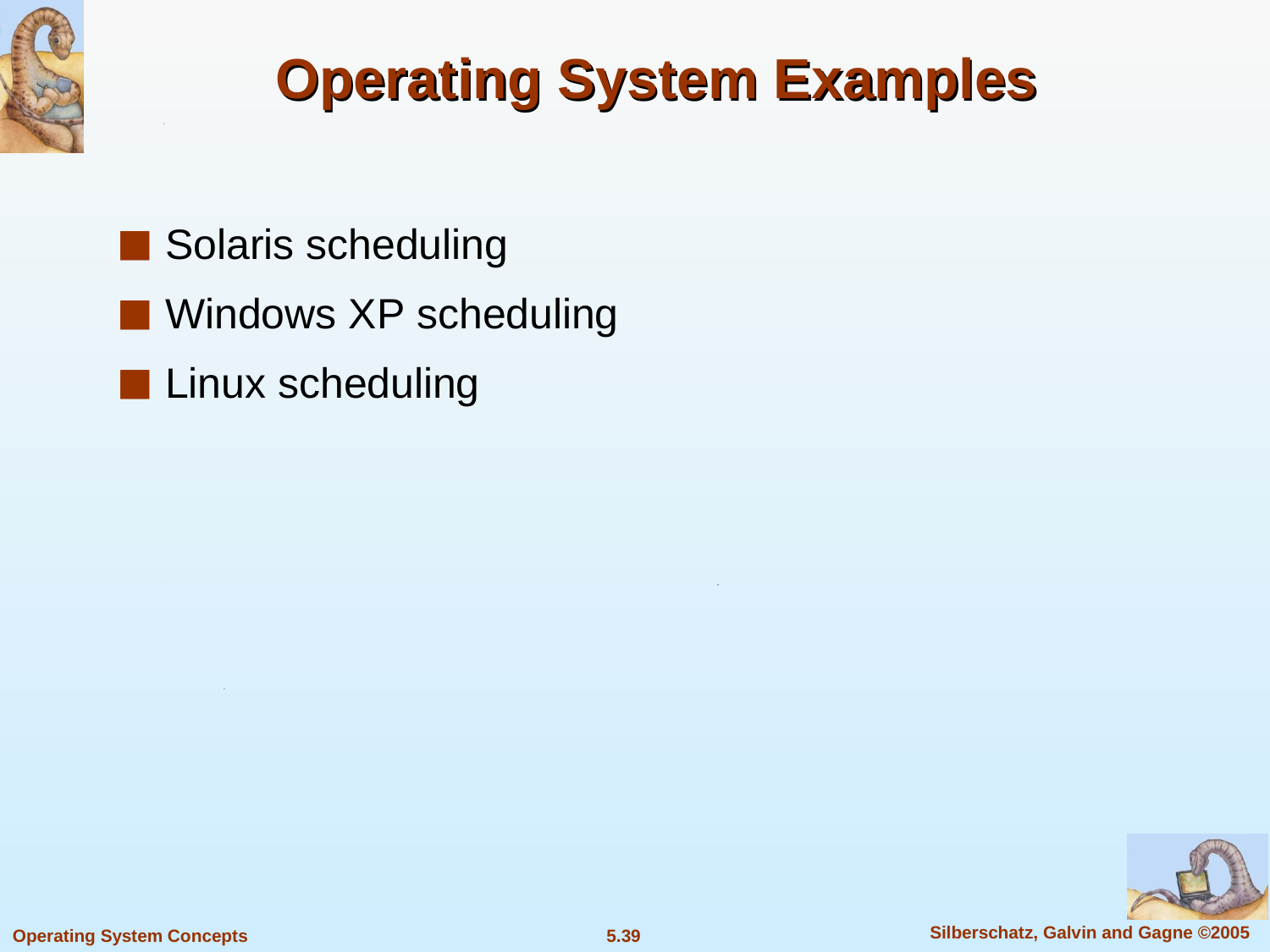

#### **Solaris 2 Scheduling**

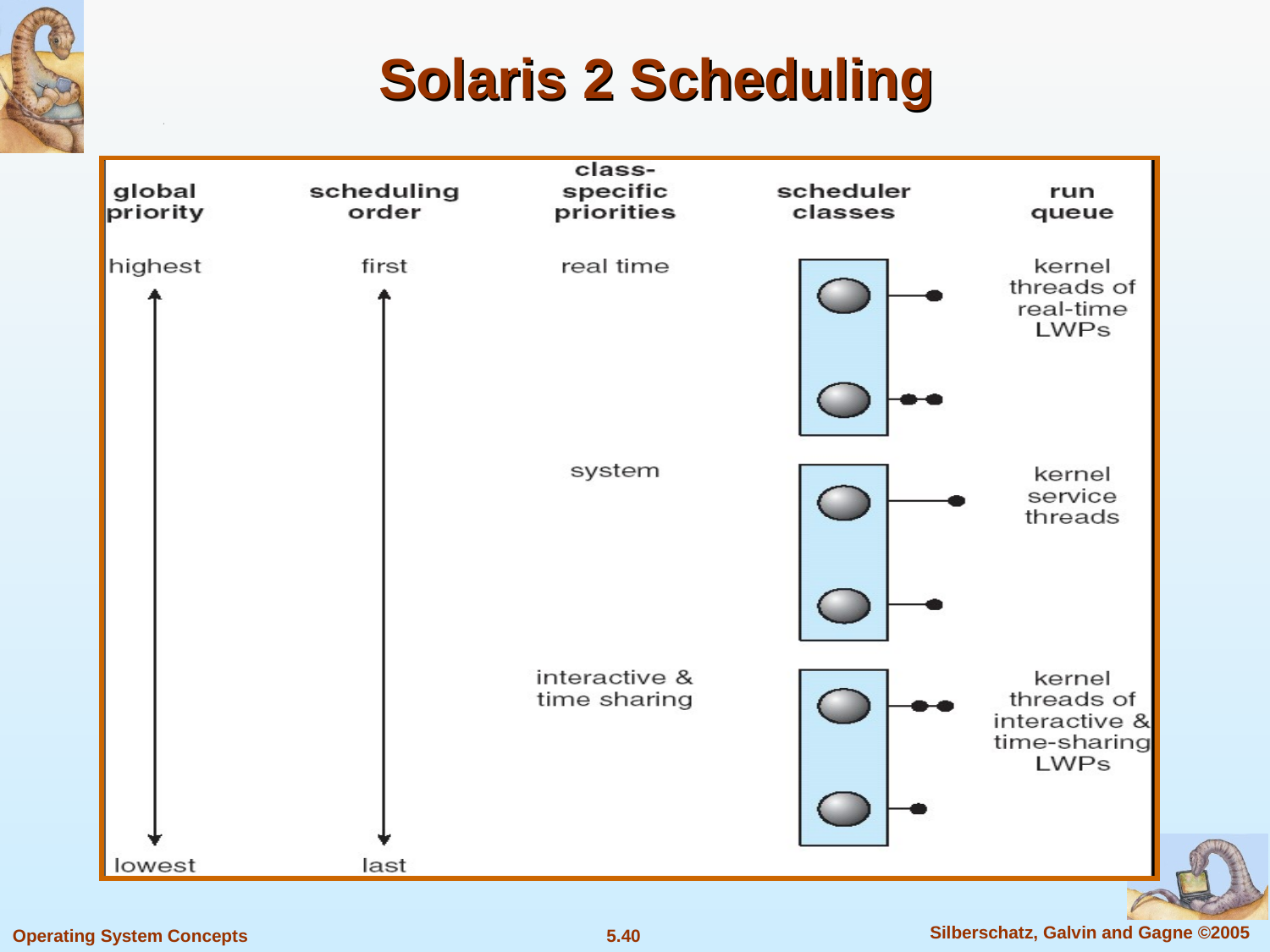

### **Solaris Scheduling**

- Four classes of scheduling: real-time -> system → interactive -> time sharing.
- A process starts with one LWP and is able to create new LWPs as needed. Each LWP inherits the scheduling class and priority of the parent process. Default : time sharing (multilevel feedback queue)
- Inverse relationship between priorities and time slices: the high the priority, the smaller the time slice.
- Interactive processes typical have a higher priority; CPUbound processes have a lower priority.

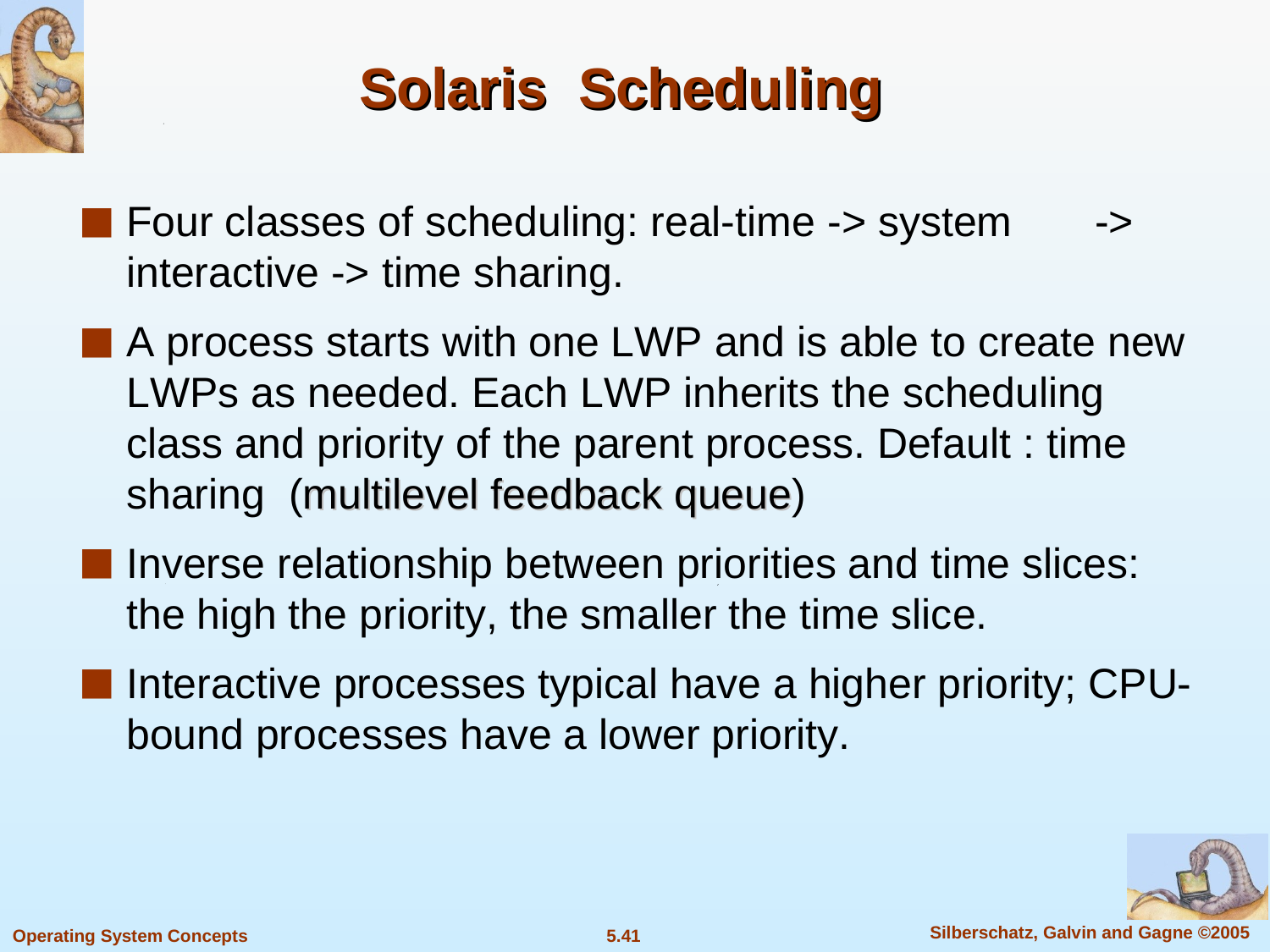

## **Solaris Scheduling**

- Uses the system class to run kernel processes, such as the scheduler and paging daemon. The system class is reserved for kernel use only. User process running in kernel mode are not in the system class.
- Threads in the real-time class are given the highest priority to run among all classes.
- There is a set of priorities within each class. However, the scheduler converts the class-specific priorities into global priorities. (round-robin queue)

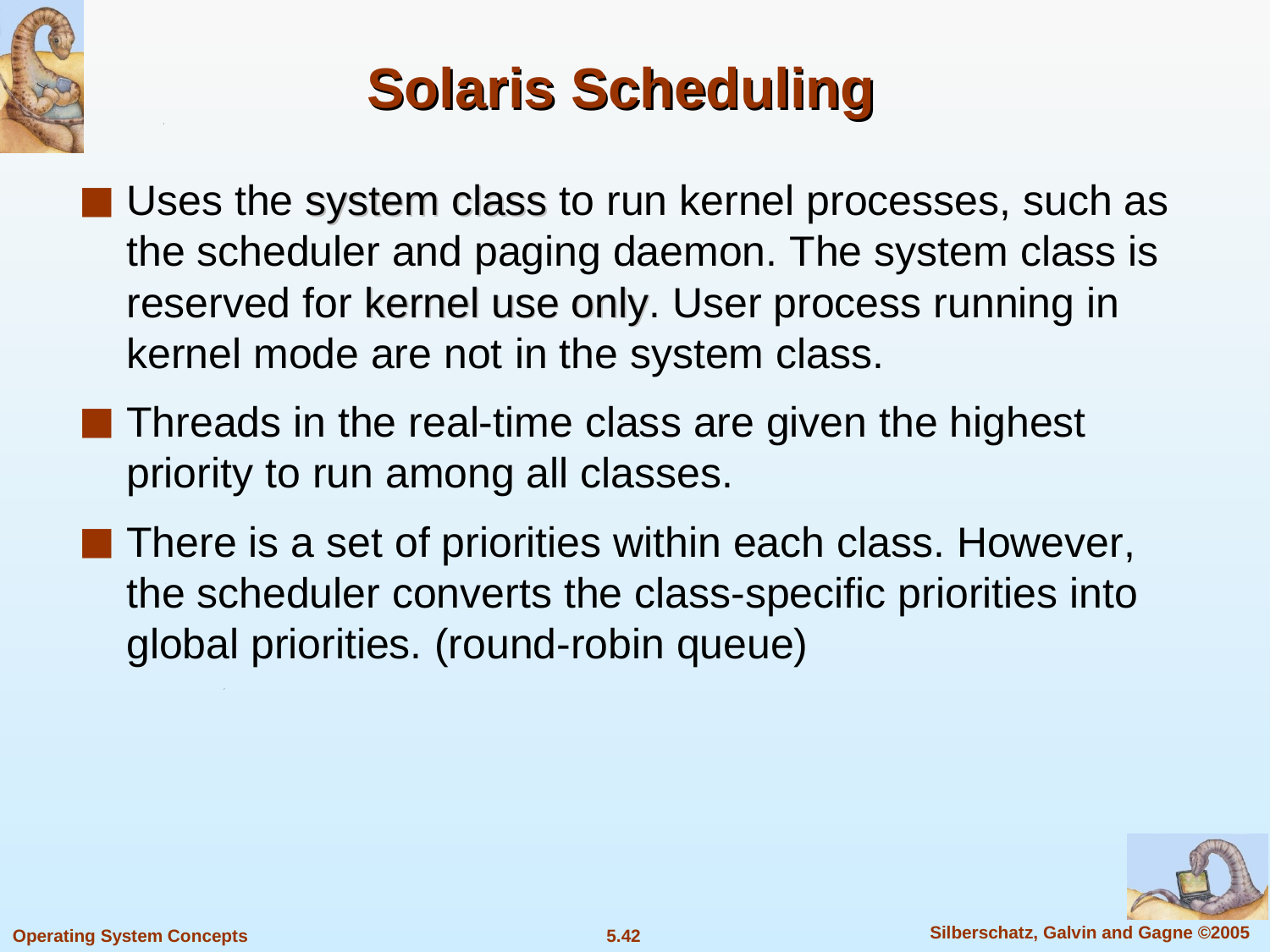

#### **Solaris Dispatch Table (for interactive and time-sharing threads)**

| priority    | time<br>quantum | time<br>quantum<br>expired | return<br>from<br>sleep |  |
|-------------|-----------------|----------------------------|-------------------------|--|
| $\mathbf 0$ | 200             | $\mathbf 0$                | 50                      |  |
| 5           | 200             | $\mathbf 0$                | 50                      |  |
| 10          | 160             | $\overline{0}$             | 51                      |  |
| 15          | 160             | 5                          | 51                      |  |
| 20          | 120             | 10                         | 52                      |  |
| 25          | 120             | 15                         | 52                      |  |
| 30          | 80              | 20                         | 53                      |  |
| 35          | 80              | 25                         | 54                      |  |
| 40          | 40              | 30                         | 55                      |  |
| 45          | 40              | 35                         | 56                      |  |
| 50          | 40              | 40                         | 58                      |  |
| 55          | 40              | 45<br>58                   |                         |  |
| 59          | 20              | 49                         | 59                      |  |

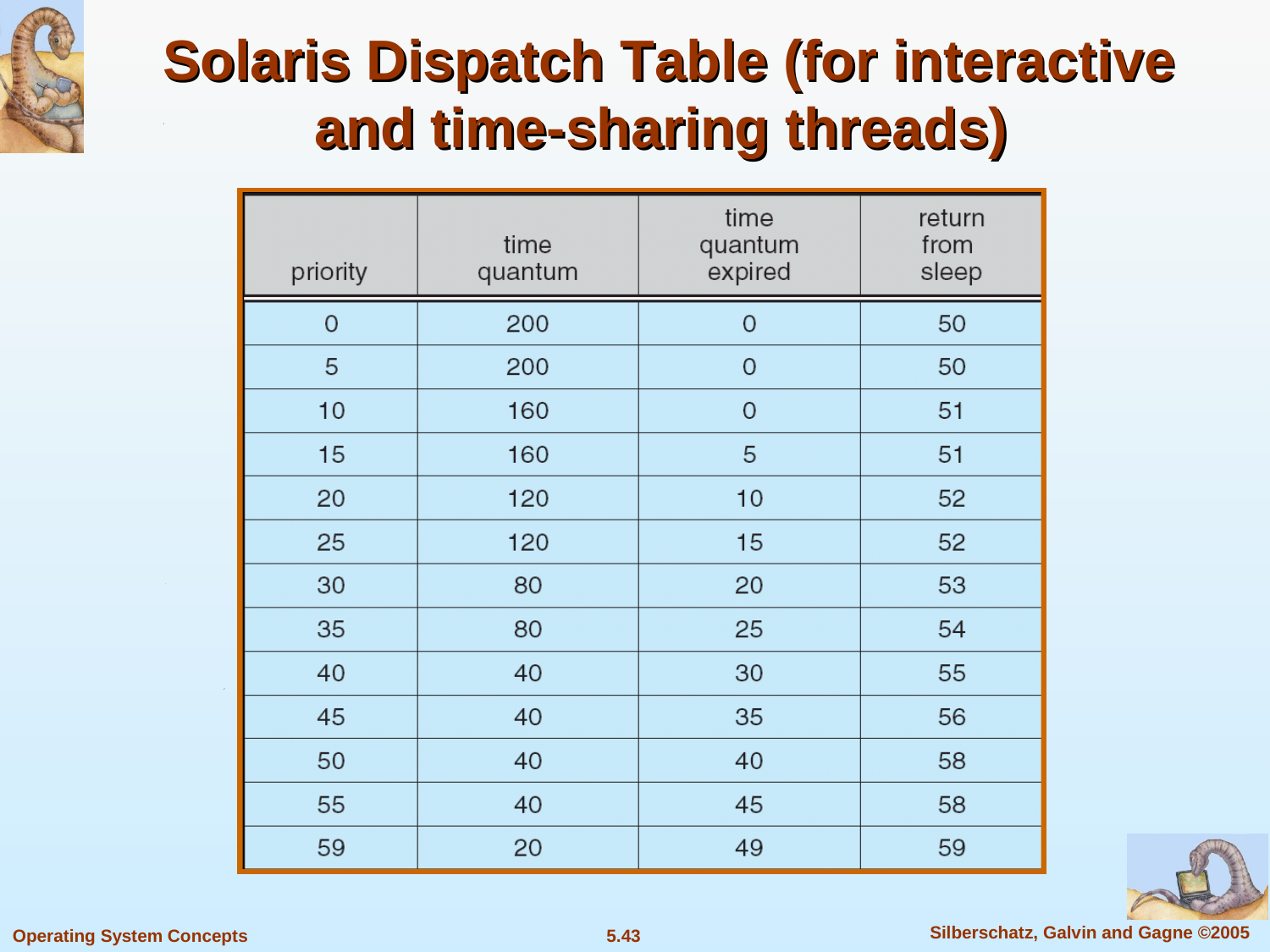

#### **Dispatch Table**

■ Priority: a higher number indicates a higher priority

- Time quantum: the lower priority has the higher time quantum
- Time quantum expired: the new priority of a thread that has used its entire time quantum without blocking. Such threads are considered CPUintensive. Lower priority of these thread
- Return from sleep: the priority of a thread that is returning from sleeping (such as waiting for I/O). Its priority is boosted to between 50 and 59.

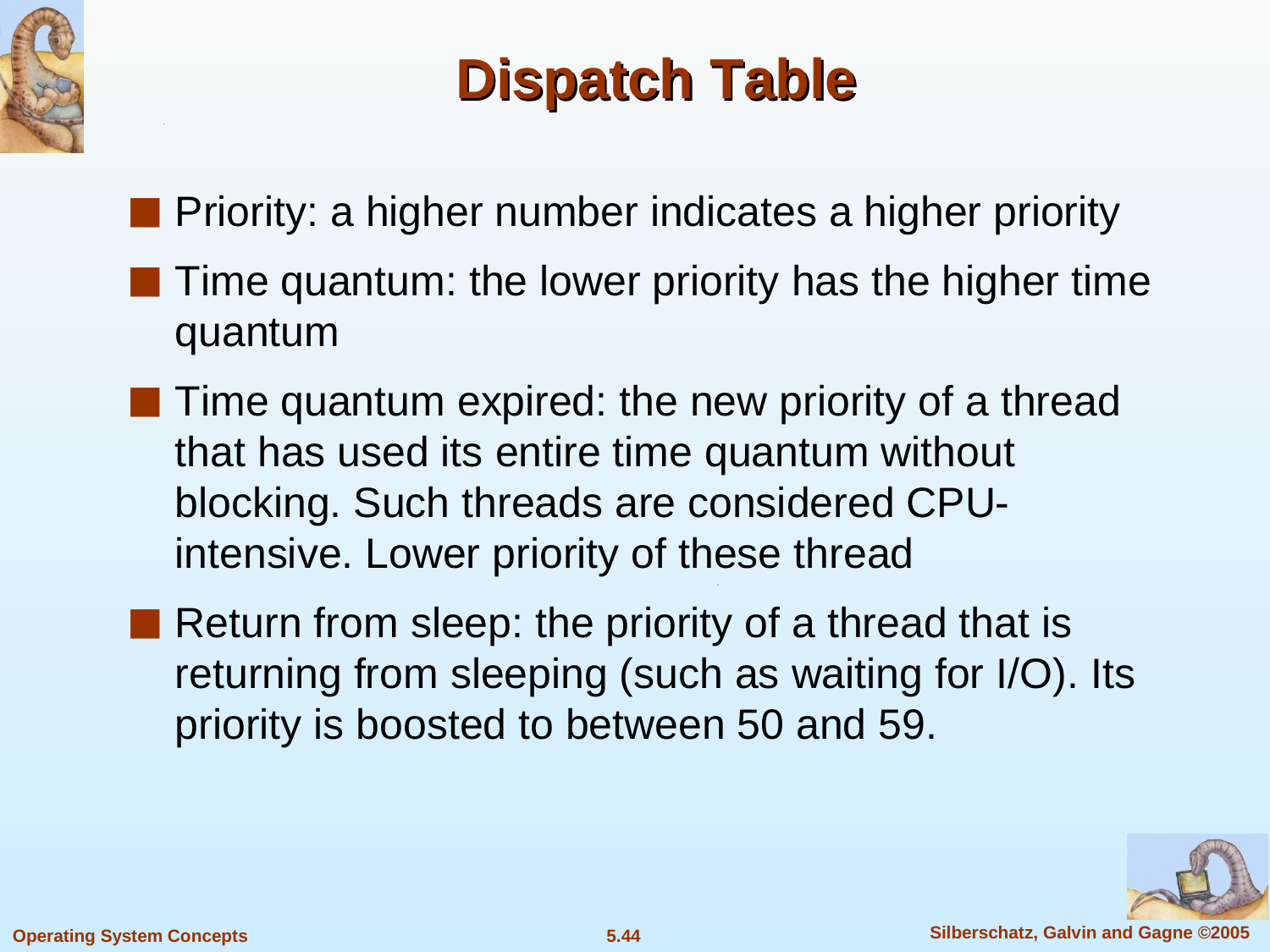

#### **Windows XP Priorities**

|               | real-<br>time | high | above<br>normal | normal | below<br>normal | idle<br>priority |
|---------------|---------------|------|-----------------|--------|-----------------|------------------|
| time-critical | 31            | 15   | 15              | 15     | 15              | 15               |
| highest       | 26            | 15   | 12              | 10     | 8               | 6                |
| above normal  | 25            | 14   | 11              | 9      | 7               | 5                |
| normal        | 24            | 13   | 10              | 8      | 6               | 4                |
| below normal  | 23            | 12   | 9               |        | 5               | 3                |
| lowest        | 22            | 11   | 8               | 6      | 4               | $\overline{2}$   |
| idle          | 16            |      |                 |        |                 |                  |

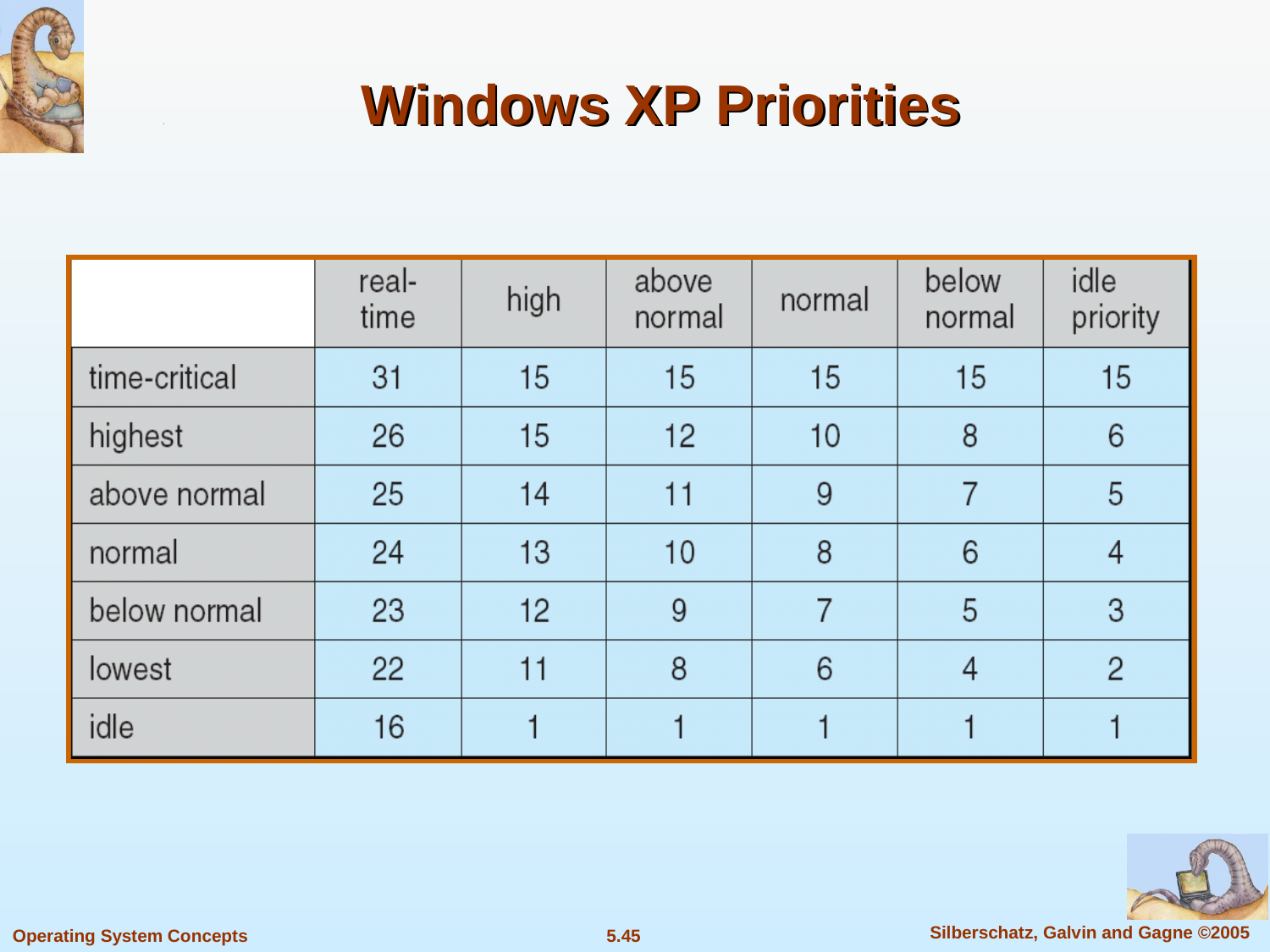

## **Windows XP Scheduling**

- Using a priority-based, preemptive scheduling algorithm
	- There are 32-level priority which are divided into two classes
		- The variable class contains priorities from 1 to 15
		- The real-time class contains threads from 16 to 31
- Within each of the priority classes is a relative priority
- The priority of each thread is based on the priority class it belongs to and its relative priority within that class.

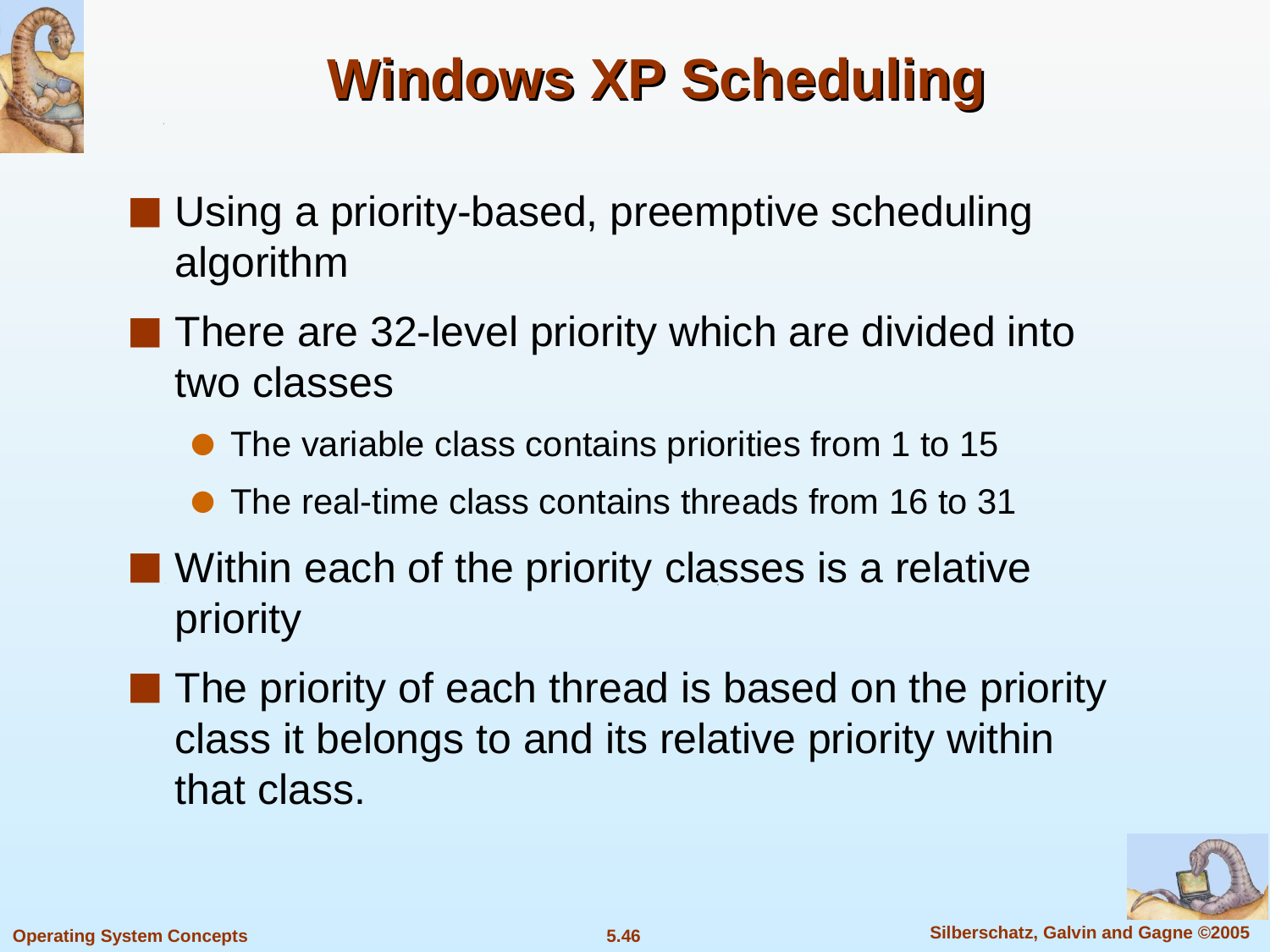

#### **Linux Scheduling – preemptive & priority**

Version 2.5: support SMP, Load balancing & Processor affinity

- Time-sharing  $(100-140)$  and Real-time  $(0-99)$
- Higher priority with longer time quanta
- Time-sharing
	- Prioritized credit-based process with most credits is scheduled next
	- Credit subtracted when timer interrupt occurs
	- $\bullet\,$  When credit = 0, another process chosen
	- $\bullet$  When all processes have credit = 0, recrediting occurs
		- Based on factors including priority and history
- Real-time
	- Soft real-time
	- Posix.1b compliant two classes
		- ▶ FCFS and RR
- **Operating System Concepts 5.47 Silberschatz, Galvin and Gagne ©2005** ▸ Highest priority process always runs first

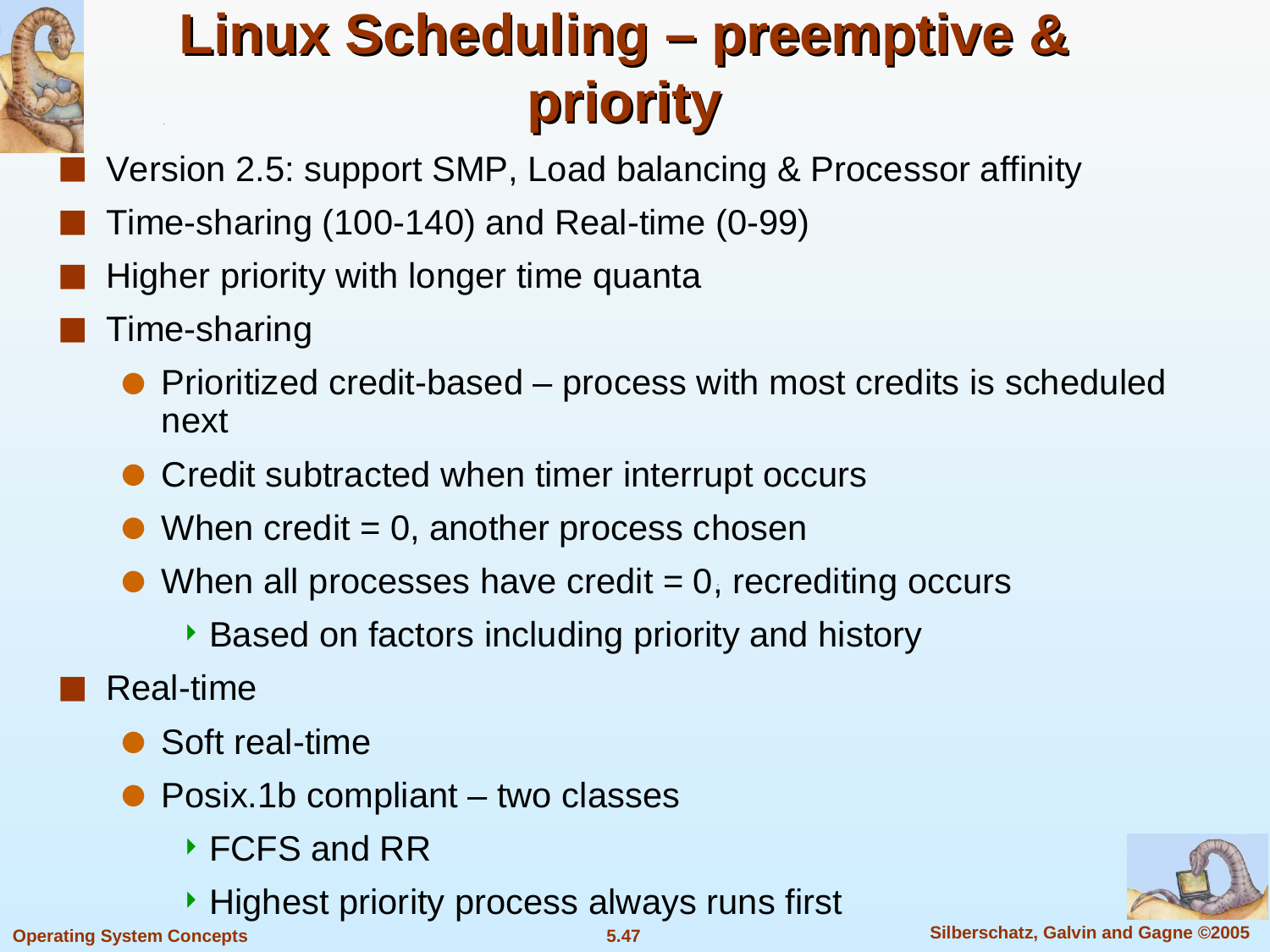

#### **The Relationship Between Priorities and Time-slice length**

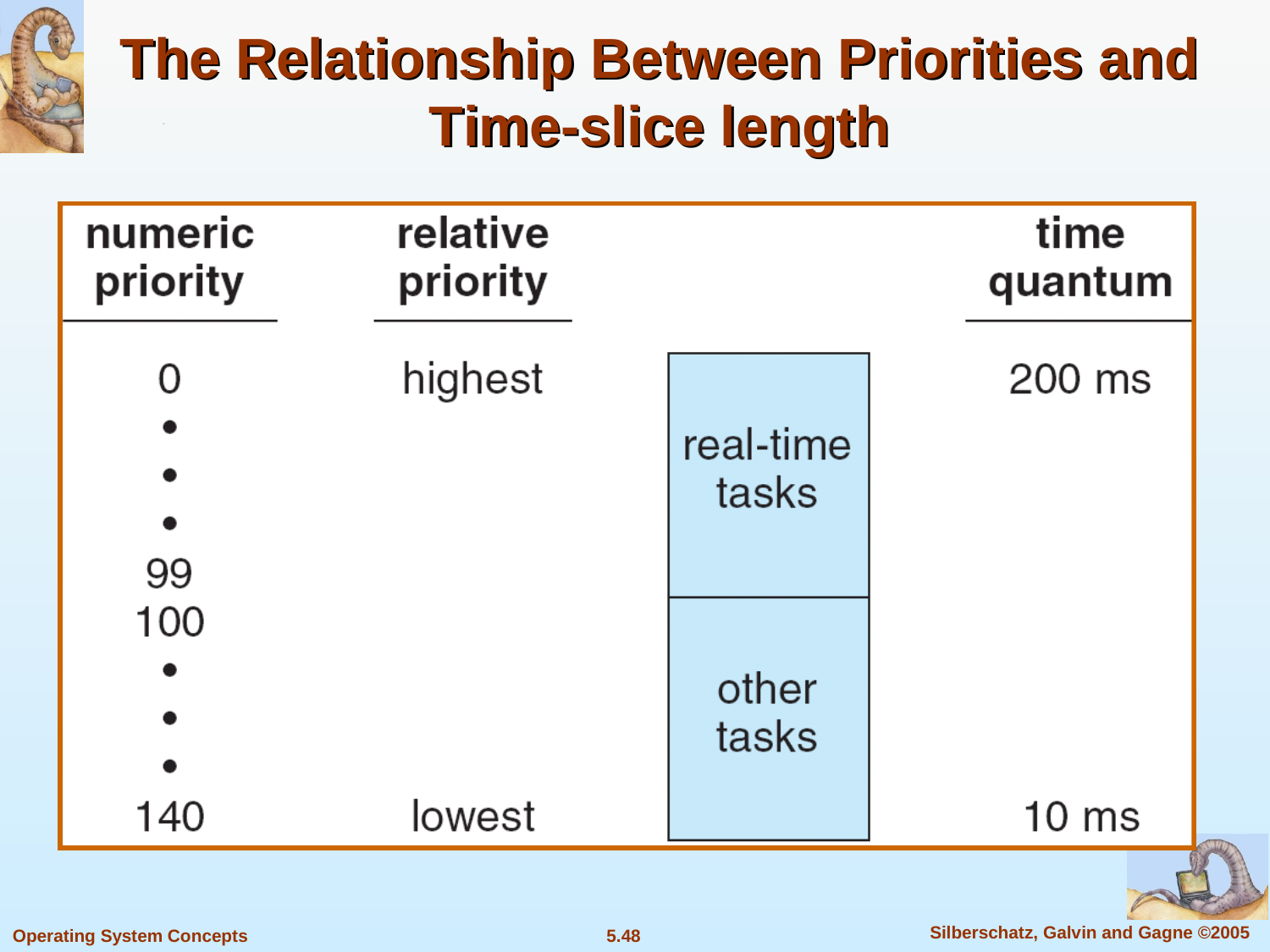

#### **List of Tasks Indexed According to Prorities**



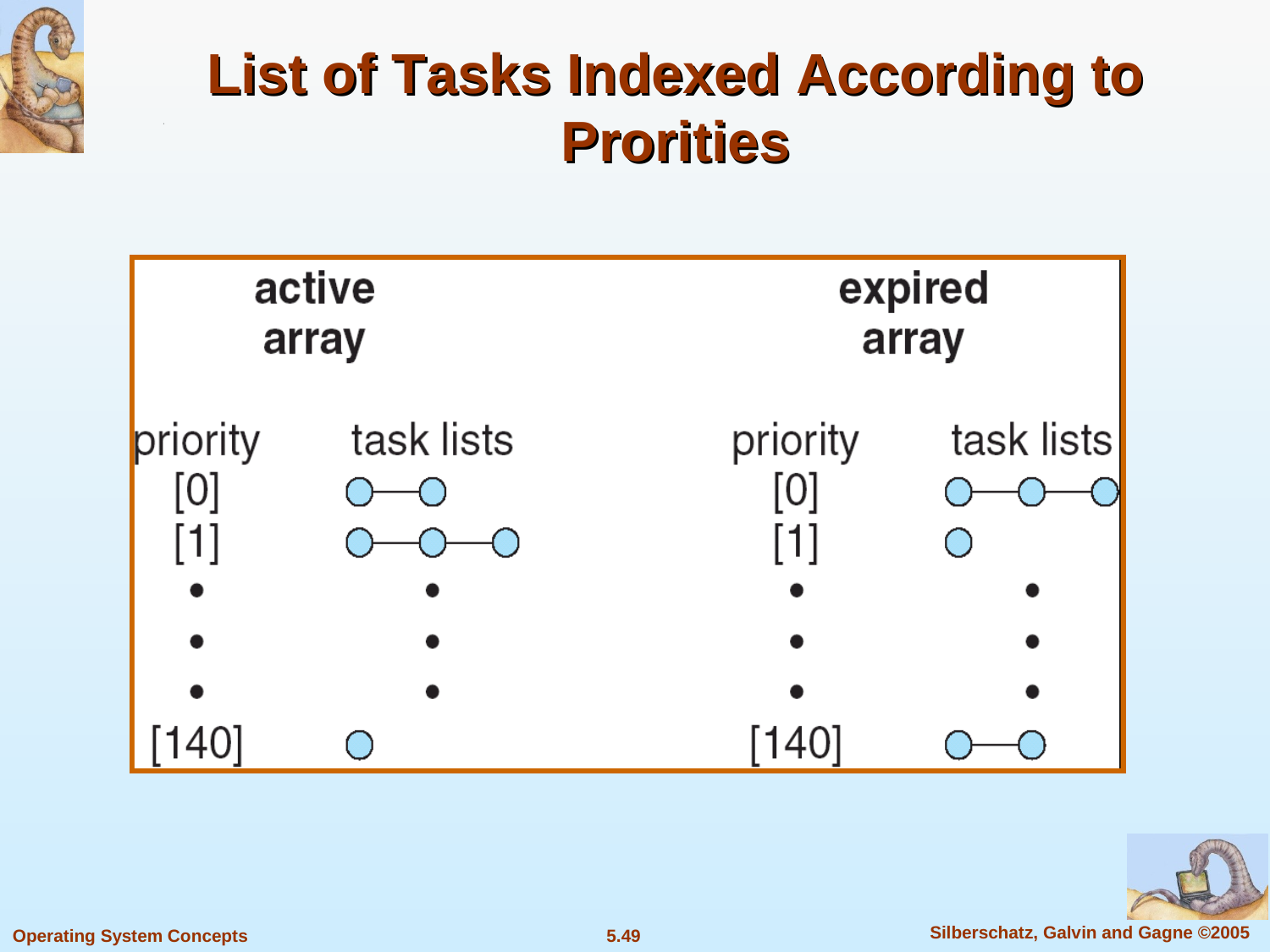

#### **Algorithm Evaluation**

Criteria to select a CPU scheduling algorithm may include several measures, such as:

- Maximize CPU utilization under the constraint that the maximum response time is 1 second
- Maximize throughput such that turnaround time is (on average) linearly proportional to total execution time
- Evaluation methods?
	- deterministic modeling
	- queuing models
	- simulations
	- implementation

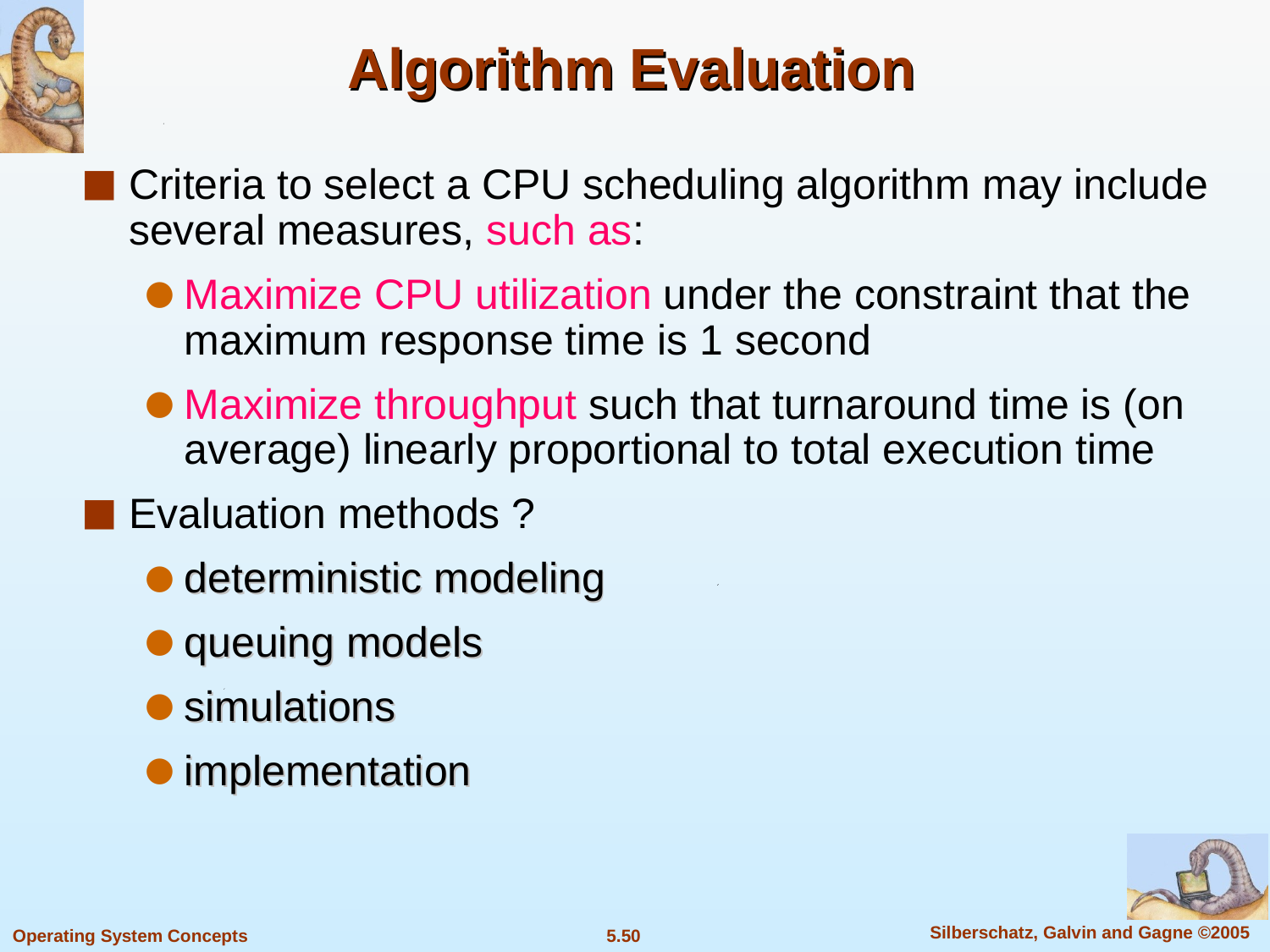

## **Deterministic Modeling**

■ Analytic evaluation

Input: a given algorithm and a system workload to

- Output: performance of the algorithm for that workload
- Deterministic modeling
	- Taking a particular predetermined workload and defining the performance of each algorithm for that workload.

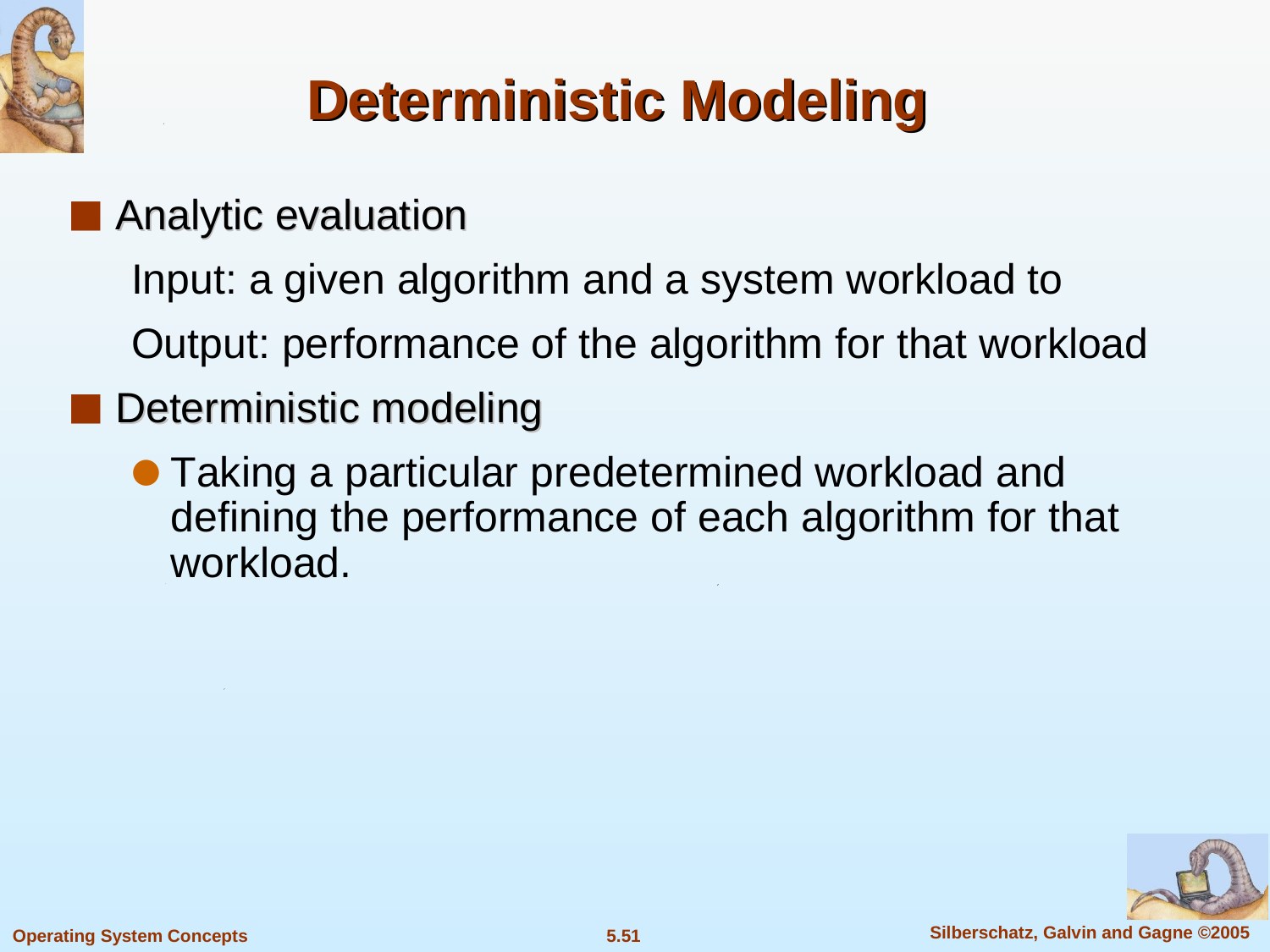

#### **Deterministic Modeling**

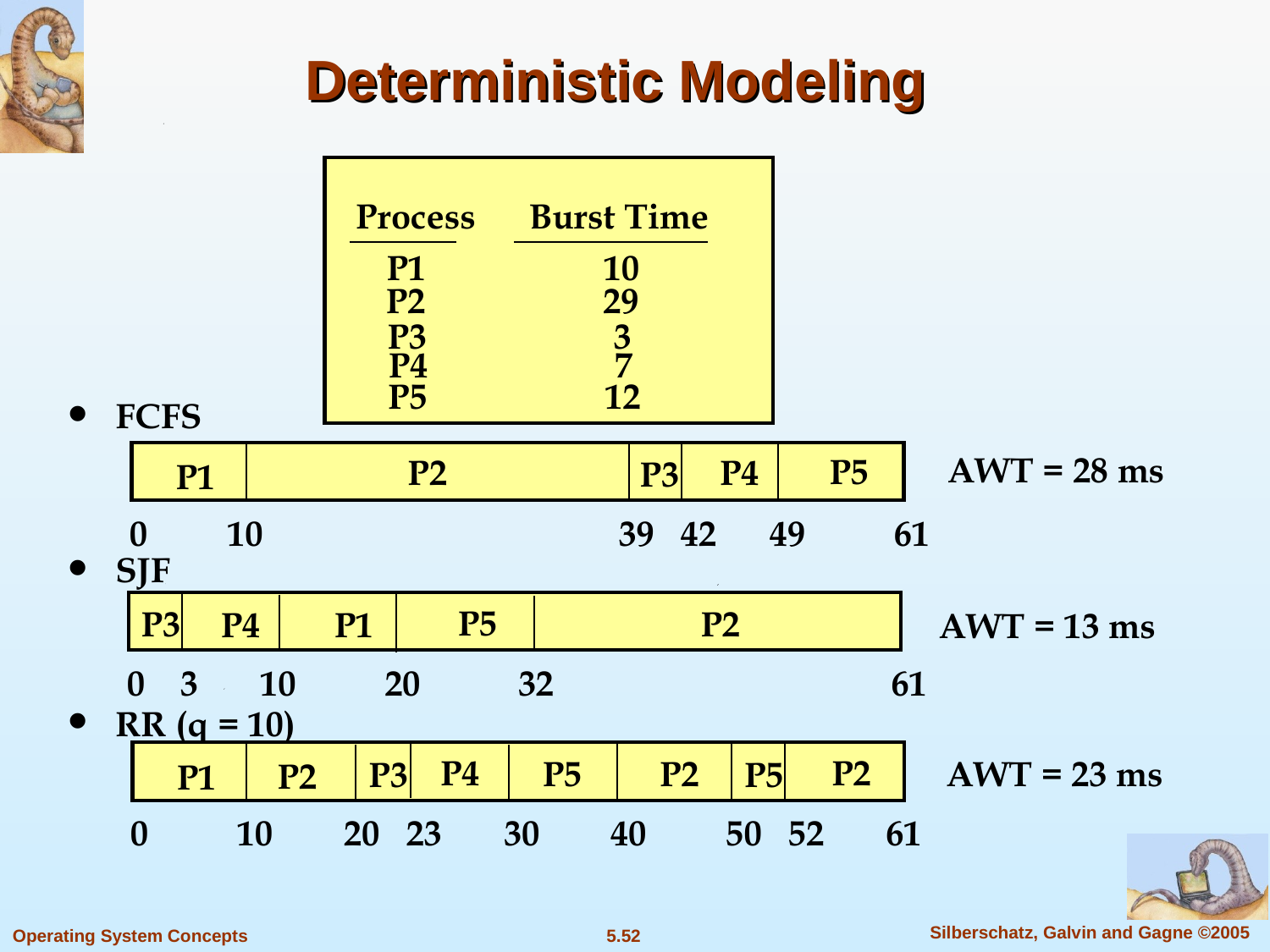

## **Deterministic Modeling**

- A simple and fast method. It gives the exact numbers, allows the algorithms to be compared.
- It requires exact numbers of input, and its answers apply to only those cases. In general, deterministic modeling is too specific, and requires too much exact knowledge, to be useful.
- **Usage** 
	- Describing algorithm and providing examples
	- A set of programs that may run over and over again
	- Indicating the trends that can then be proved

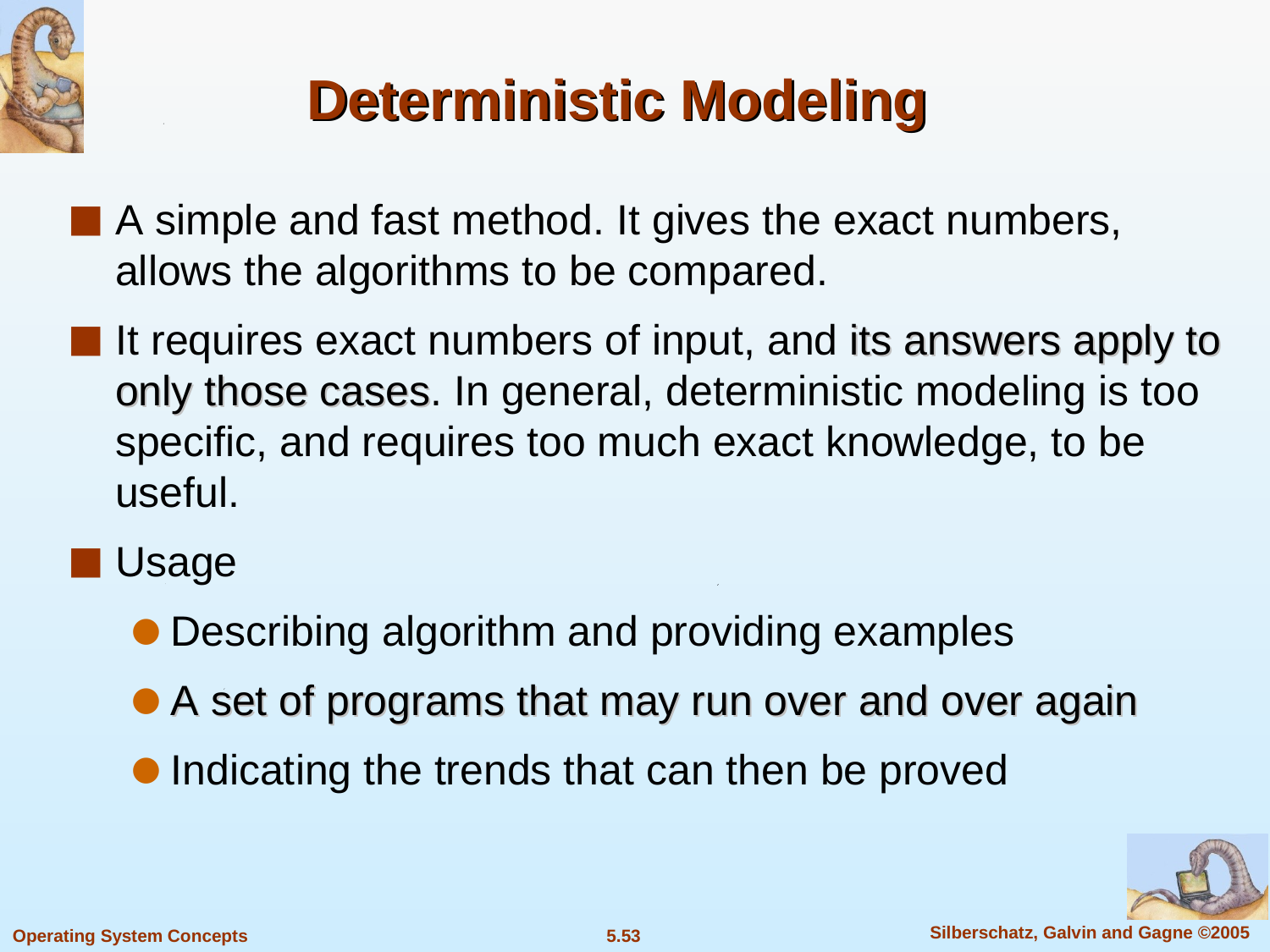

#### **Queuing Models**

- Queuing network analysis
	- Using
		- the distribution of service times (CPU and I/O bursts)
		- $\rightarrow$  the distribution of process arrival times
	- The computer system is described as a network of servers. Each server has a queue of waiting processes.
	- Determining
		- utilization, average queue length, average waiting time, and so on

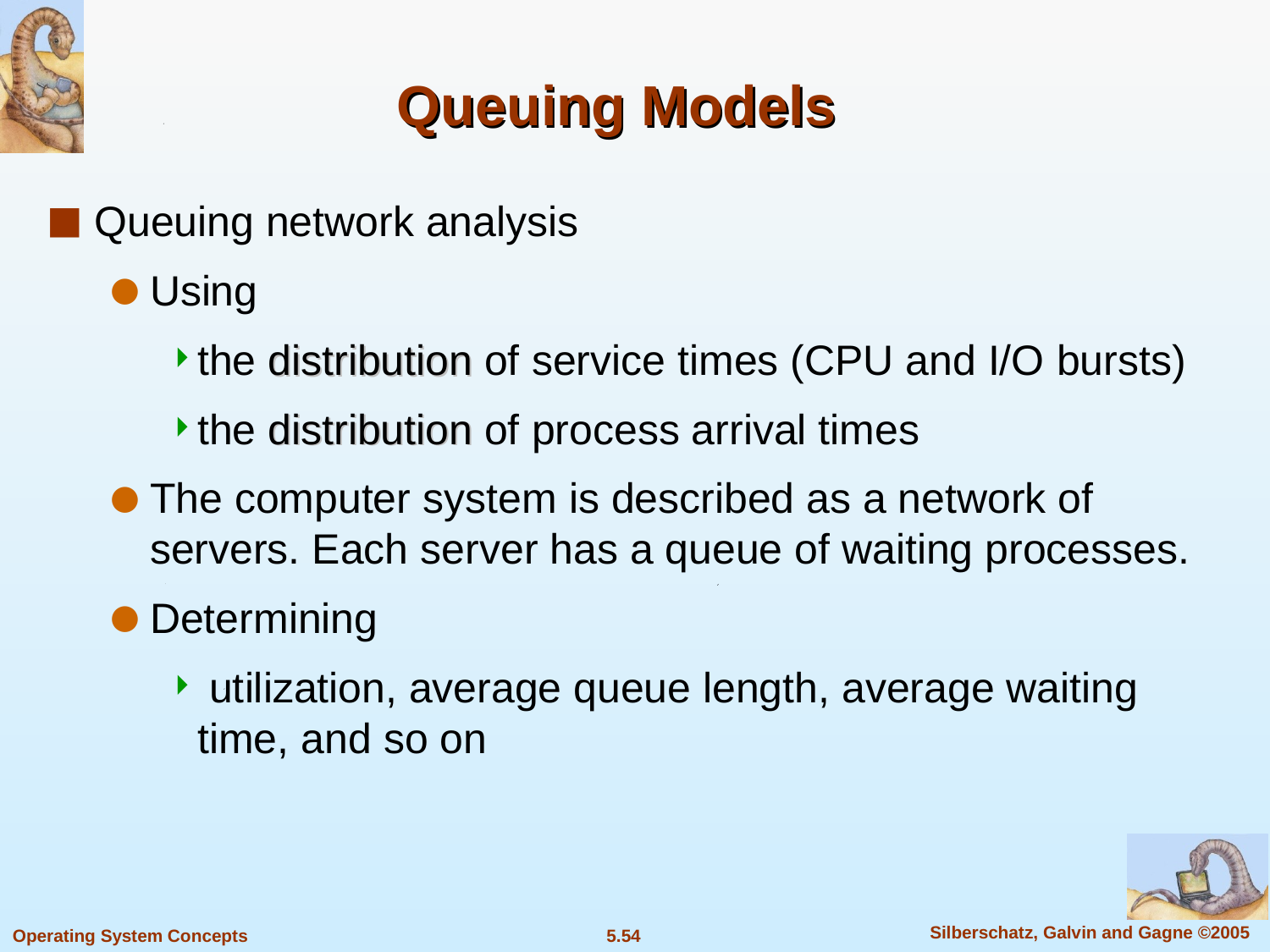

#### **Queuing Models**

Little's formula (for a stable system):

$$
n = \lambda \times W
$$



n : average queue length **queue server** λ : average arrival rate

**W: average waiting time**

- Queuing analysis can be useful in comparing scheduling algorithms, but it also has limitations.
- Queuing model is only an approximation of a real system. Thus, the result is questionable.
	- The arrival and service distributions are often defined in unrealistic, but mathematically tractable, ways.
	- Besides, independent assumptions may not be true.

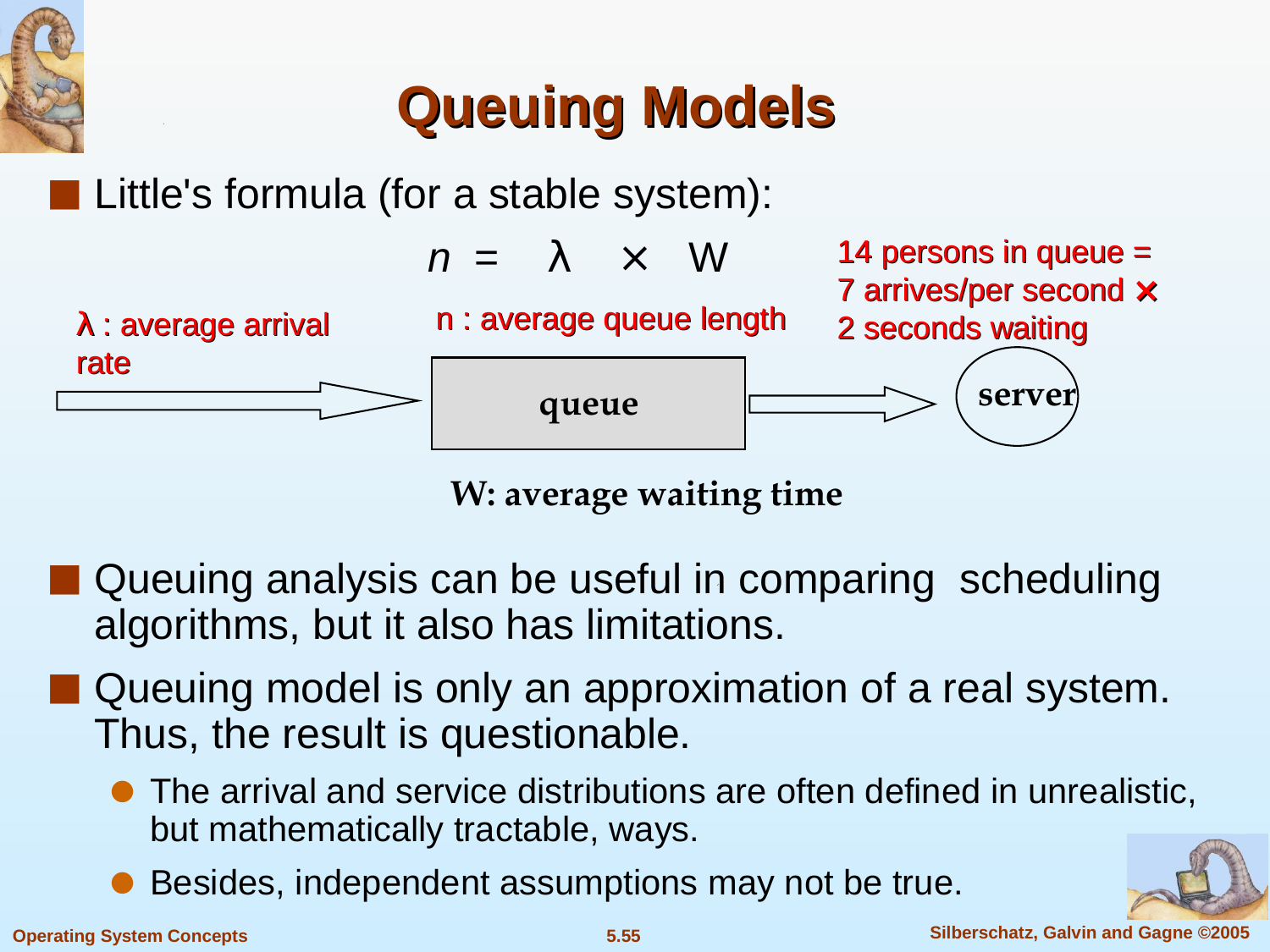

#### **Simulations**

- Simulations involve programming a model of the system. Software data structures represent the major components of the system.
- Simulations get a more accurate evaluation of scheduling algorithms.
	- expensive (several hours of computer time).
	- large storage
	- coding a simulator can be a major task
- Generating data to drive the simulator
	- a random number generator.
	- trace tapes: created by monitoring the real system, recording the sequence of actual events.

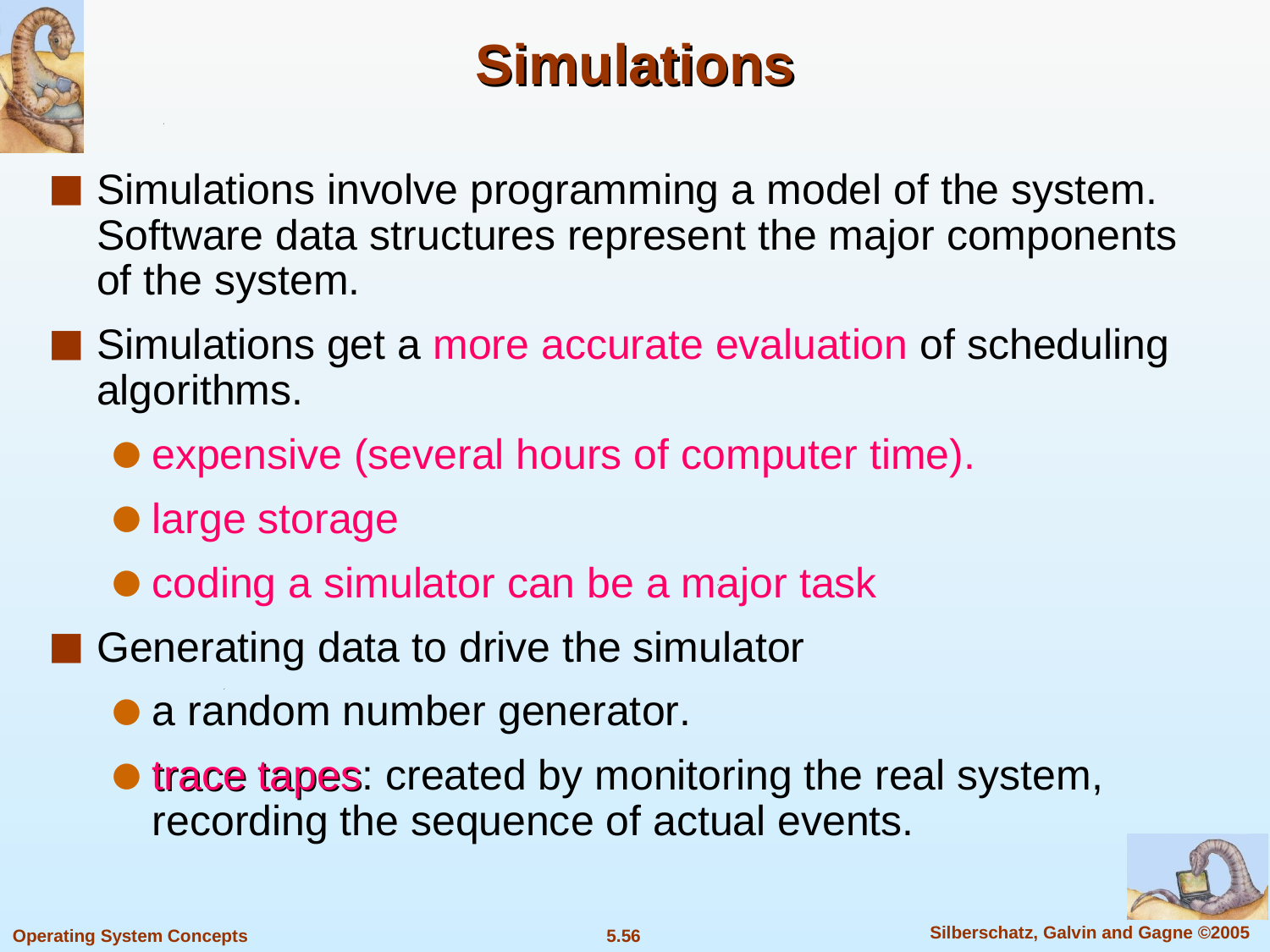

#### **Evaluation of CPU Schedulers by Simulation**



#### **Operating System Concepts 5.57 Silberschatz, Galvin and Gagne ©2005**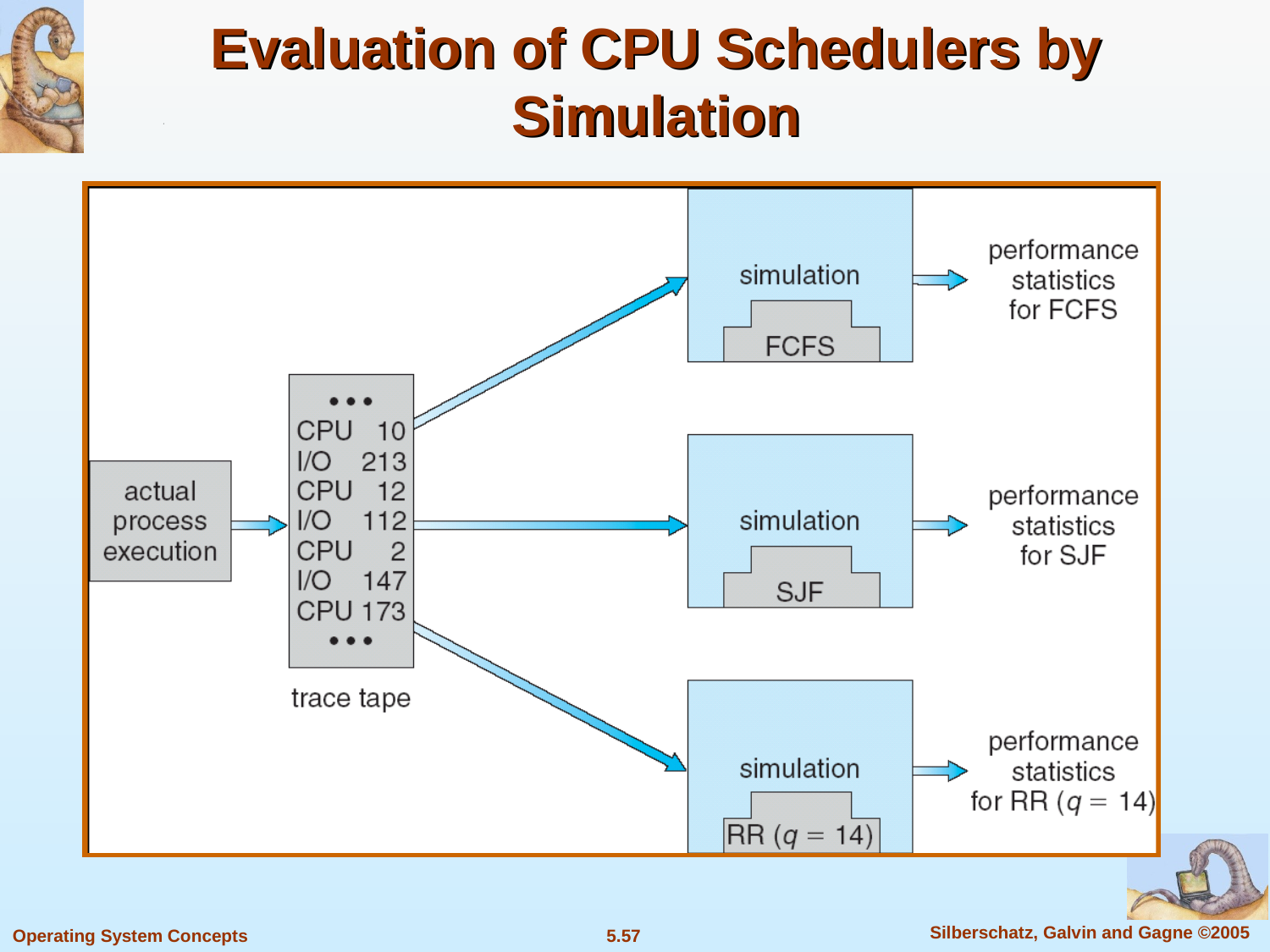

#### **Implementation**

- Put data into a real system and see how it works.
- The only accurate way
	- cost is too high
	- environment will change (All methods have this problem!)
	- e.g., To avoid moving to a lower priority queue, a user may output a meaningless character on the screen regularly to keep itself in the interactive queue.

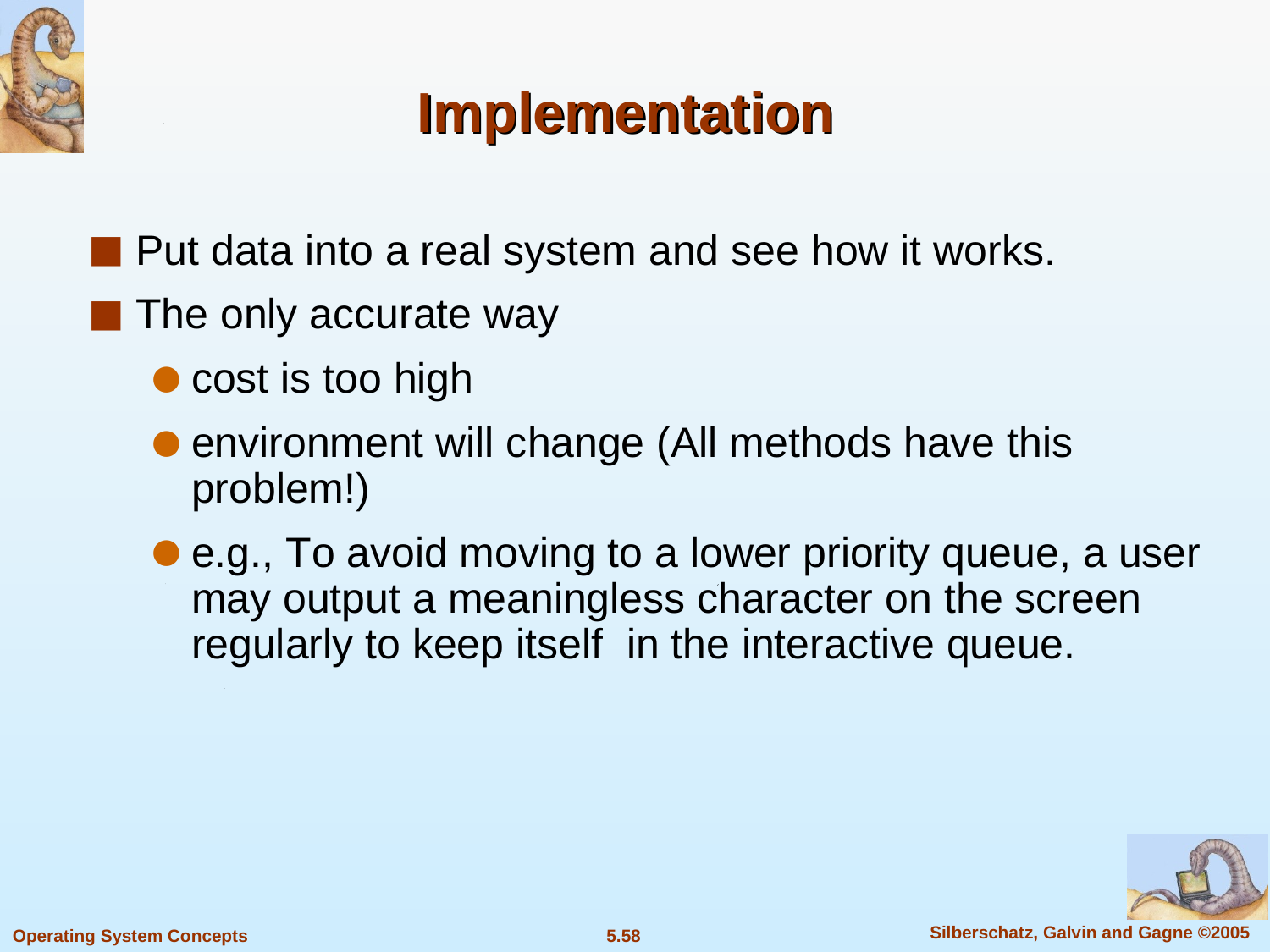

#### **Home Works**

#### ■ 2, 3, 5, 7, 9

#### ■ First exam.: Nov. 3 (10:10 ~ 11:30)